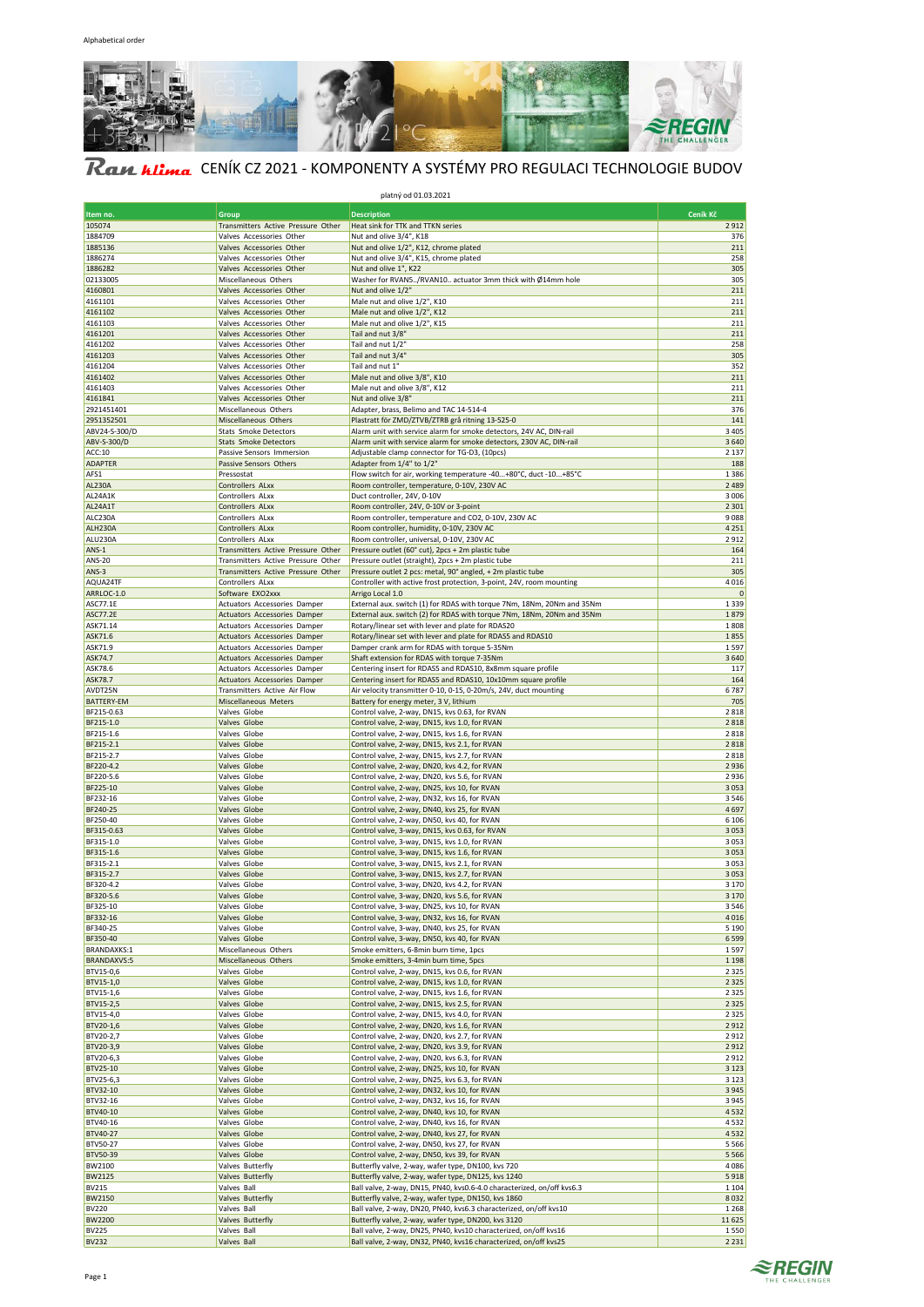| <u>Item no.</u>              | Group                                                                | <b>Description</b>                                                                                                                                                                                                    | Ceník Kč         |
|------------------------------|----------------------------------------------------------------------|-----------------------------------------------------------------------------------------------------------------------------------------------------------------------------------------------------------------------|------------------|
| BV240                        | Valves Ball                                                          | Ball valve, 2-way, DN40, PN40, kvs25 characterized, on/off kvs40                                                                                                                                                      | 2630             |
| <b>BW240</b><br><b>BV250</b> | Valves Butterfly                                                     | Butterfly valve, 2-way, wafer type, DN40, kvs 110                                                                                                                                                                     | 2912<br>3 4 0 5  |
| <b>BW250</b>                 | Valves Ball<br>Valves Butterfly                                      | Ball valve, 2-way, DN50, PN40, kvs40 characterized, on/off kvs63<br>Butterfly valve, 2-way, wafer type, DN50, kvs 190                                                                                                 | 3 0 0 6          |
| <b>BW265</b>                 | Valves Butterfly                                                     | Butterfly valve, 2-way, wafer type, DN65, kvs 315                                                                                                                                                                     | 3 1 0 0          |
| <b>BW280</b>                 | Valves Butterfly                                                     | Butterfly valve, 2-way, wafer type, DN80, kvs 425                                                                                                                                                                     | 3 1 9 4          |
| <b>BV315</b><br><b>BV320</b> | Valves Ball<br>Valves Ball                                           | Ball valve, 3-way, DN15, PN40 kvs 0.6-4.0 character, on/off, kvs 6.3<br>Ball valve, 3-way, DN20, PN40, kvs 6.3 characterized, on/off, kvs 10                                                                          | 1855<br>2 1 3 7  |
| <b>BV325</b>                 | Valves Ball                                                          | Ball valve, 3-way, DN25, PN40, kvs10 characterized, on/off kvs16                                                                                                                                                      | 2630             |
| <b>BV332</b>                 | Valves Ball                                                          | Ball valve, 3-way, DN32, PN40, kvs 16 characterized, on/off, kvs 25                                                                                                                                                   | 3687             |
| <b>BV340</b><br><b>BV350</b> | Valves Ball<br>Valves Ball                                           | Ball valve, 3-way, DN40, PN40, kvs 25 characterized, on/off, kvs 40<br>Ball valve, 3-way, DN50, PN40, kvs 40 characterized, on/off, kvs 63                                                                            | 4462<br>5 2 3 7  |
| BV-HL1                       | Valves Ball                                                          | Hand lever for manual operation of ball valves type BV DN15-50                                                                                                                                                        | 164              |
| $C152-3$                     | System HW Mid.DDC EXOCompact                                         | EXOcompact 15 I/Os, 2 RS485                                                                                                                                                                                           | 18 6 93          |
| C152D-3                      | System HW Mid.DDC EXOCompact                                         | EXOcompact 15 I/Os, display, 2 RS485                                                                                                                                                                                  | 20948            |
| $C282-3$<br>C282D-3          | System HW Mid.DDC EXOCompact<br>System HW Mid.DDC EXOCompact         | EXOcompact 28 I/Os, 2 RS485<br>EXOcompact 28 I/Os, display, 2 RS485                                                                                                                                                   | 30 553<br>32 690 |
| CAB-STD2                     | Adv.Controllers Accessories                                          | Cabinet intended for EXOcompact, Ardo and Corrigo with 15 I/Os                                                                                                                                                        | 21911            |
| CAB-STD3                     | Adv.Controllers Accessories                                          | Cabinet intended for EXOcompact, Ardo and Corrigo with 28 I/Os                                                                                                                                                        | 23 4 8 4         |
| <b>CCERT-E</b><br>CCERT-H    | Miscellaneous Others<br>Transmitters Active Pressure Other           | Calibration certificate for humidity transmitters<br>Calibration certificate for the DTL-series                                                                                                                       | 11625<br>869     |
| CLO-LIC                      | Software Cloud Services Cloudigo                                     | CLOUDigo yearly contract, automatic annual extension                                                                                                                                                                  | 4838             |
| CO2DT-R                      | Transmitters Active CO2                                              | CO2 transmitter, 0-2000ppm with relay, duct mounting                                                                                                                                                                  | 10779            |
| CO2RT-R<br>CO2RT-R-D         | Transmitters Active CO2                                              | CO2 transmitter, 0-2000ppm with relay, room mounting                                                                                                                                                                  | 9605<br>11084    |
| COF                          | Transmitters Active CO2<br>Transmitters Active CO, Nox etc           | CO2 transmitter, 0-2000ppm with relay and display, room mounting<br>CO transmitter, 0-10V or 4-20mA, 24V DC, wall mounting                                                                                            | 8736             |
| CONV232-485                  | System HW Accessories Cabels Power RS232 to RS485 converter          |                                                                                                                                                                                                                       | 6669             |
| CONVERTERTCP                 | System HW Accessories Cabels Power Converter RS485-TCP for Modbus    |                                                                                                                                                                                                                       | 21770            |
| CS-260<br>CTDT2              | Miscellaneous Others<br>Transmitters Active CO2                      | Cooling spray 200ml<br>CO2 and temperature transmitter, 0-2000ppm, 0-10V, duct mounting                                                                                                                               | 798<br>11977     |
| <b>CTHR</b>                  | Transmitters Active CO2                                              | CO2, humidity and temp transmitter, 0-2000ppm, PT1000, room mounting                                                                                                                                                  | 9910             |
| <b>CTHRA</b>                 | Transmitters Active CO2                                              | CO2, humidity and temp transmitter, 0-2000ppm, 0-10V, room mounting                                                                                                                                                   | 9910             |
| CTHRA-D<br><b>CTHRC</b>      | Transmitters Active CO2<br>Transmitters Active CO2                   | CO2, humidity and temp transmitter, 0-2000ppm, 0-10V, display, room                                                                                                                                                   | 10873<br>11 3 66 |
| CTHRC-D                      | Transmitters Active CO2                                              | CO2, humidity and temp transmitter, 0-2000ppm, Modbus, room mounting<br>CO2, humidity and temp transmitter, display, Modbus, room mounting                                                                            | 12 3 29          |
| CTHR-D                       | Transmitters Active CO2                                              | CO2, humidity and temp transmitter, 0-2000ppm, PT1000, display, room                                                                                                                                                  | 10873            |
| <b>CTRC</b>                  | Transmitters Active CO2                                              | CO2 and temperature transmitter, 0-2000ppm, Modbus, room mounting                                                                                                                                                     | 8947             |
| CTRC-D<br><b>CTRTA</b>       | Transmitters Active CO2<br>Transmitters Active CO2                   | CO2 and temperature transmitter, 0-2000ppm, display, Modbus, room<br>CO2 and temperature transmitter, 0-2000ppm, 0-10V, PT1000, room                                                                                  | 9910<br>7867     |
| CTRTA-D                      | Transmitters Active CO2                                              | CO2 and temp transmitter, 0-2000ppm, 0-10V, PT1000, display, room                                                                                                                                                     | 8689             |
| CTV10                        | Valves Zone Thermal                                                  | Zone valve, 2-way, DN10, kvs 0.12-1.14                                                                                                                                                                                | 376              |
| CTV15-1,9<br>CTV20           | Valves Zone Thermal<br>Valves Zone Thermal                           | Zone valve, 2-way, DN15, kvs 0.17-1.9<br>Zone valve, 2-way, DN20, kvs 0.15-1.55                                                                                                                                       | 446<br>564       |
| <b>DBZ-14A</b>               | Pressostat                                                           | Mounting bracket for DTVX & DTB (S-shaped)                                                                                                                                                                            | 305              |
| <b>DBZ-14B</b>               | Pressostat                                                           | Mounting bracket for DTVX & DTB (L-shaped)                                                                                                                                                                            | 305              |
| <b>DCW</b>                   | Transmitters Wireless Detectors                                      | Wireless door contact                                                                                                                                                                                                 | 2 5 6 0          |
| DF<br><b>DMD</b>             | Passive Sensors Others<br>Transmitters Active Pressure Other         | Duct flange<br>Differential pressure transmitter with display                                                                                                                                                         | 258<br>8337      |
| DMD-C                        | Transmitters Active Pressure Other                                   | Diff pressure transmitter with built-in controller and display for air                                                                                                                                                | 8924             |
| <b>DP156N</b>                | System HW HMI Panel PC                                               | Panel PC 15.6" for panel mounting, Windows 10,1 64-bit                                                                                                                                                                | 69 442           |
| DP156N-BSD<br><b>DPTF</b>    | System HW HMI Panel PC<br>Actuators Accessories Damper               | DP156N pre-installed with EXOscada Base<br>Position transducer for 0-10V actuators, 0-100%, panel mounting                                                                                                            | 91 21 2<br>1057  |
| <b>DPTW</b>                  | Actuators Accessories Damper                                         | Position transducer for 0-10V actuators, 0-100%, wall mounting                                                                                                                                                        | 1 2 4 5          |
| DR-01                        | Stats Thermostats Mechanical                                         | Well, brass, 120mm                                                                                                                                                                                                    | 376              |
| DR-02                        | Stats Thermostats Mechanical                                         | Well, stainless steel, 120mm<br>Set of mounting brackets for capillary fixing, 6pcs                                                                                                                                   | 728              |
| <b>DR-05</b><br>DR-120WA     | Stats Thermostats Mechanical<br>Passive Sensors Others               | Immersion well, 120mm, R1/2", acidproof stainless steel SUS316                                                                                                                                                        | 258<br>1832      |
| <b>DR-135R</b>               | Passive Sensors Others                                               | Well, stainless steel, for immersion sensor, 1/2", 135mm                                                                                                                                                              | 1832             |
| DR-16                        | Stats Thermostats Mechanical                                         | Well, brass, 120 mm                                                                                                                                                                                                   | 305              |
| DR-16/14<br>DR-17            | Stats Thermostats Mechanical<br>Stats Thermostats Mechanical         | Well, brass/Cu Ni, 120mm<br>Well, stainless steel, 120mm                                                                                                                                                              | 399<br>611       |
| DR-17/14                     | Stats Thermostats Mechanical                                         | Well, stainless steel, 120mm                                                                                                                                                                                          | 705              |
| DR-170WA                     | Passive Sensors Others                                               | Immersion well, 170mm, R1/2", acidproof stainless steel SUS316                                                                                                                                                        | 1949             |
| <b>DR-25</b><br>DR-30/14     | <b>Stats Thermostats Mechanical</b>                                  | Mounting bracket and protecting spring<br>Brass pocket, 120mm                                                                                                                                                         | 329<br>493       |
| DR-31/14                     | Stats Thermostats Mechanical<br>Stats Thermostats Mechanical         | Stainless steel pocket, 120mm                                                                                                                                                                                         | 728              |
| DR-310WA                     | Passive Sensors Others                                               | Immersion well, 310mm, R1/2", acidproof stainless steel SUS316                                                                                                                                                        | 2 1 8 4          |
| DR-40/14                     | Stats Thermostats Mechanical                                         | Brass pocket, 100mm                                                                                                                                                                                                   | 493              |
| DR-41/14<br>DR-50WA          | Stats Thermostats Mechanical<br>Passive Sensors Others               | Stainless steel pocket, 120mm<br>Immersion well, 50mm, R1/2", acidproof stainless steel SUS316                                                                                                                        | 728<br>1339      |
| <b>DR-90R</b>                | Passive Sensors Others                                               | Well, stainless steel, for immersion sensor, 1/2", 90mm                                                                                                                                                               | 986              |
| DR-90WA                      | Passive Sensors Others                                               | Immersion well, 90mm, R1/2", acidproof stainless steel SUS316                                                                                                                                                         | 1714             |
| <b>DTB125</b>                |                                                                      | Transmitters Active Pressure DTL/DTE Diff. pressure transmitter for air, 0-100/250Pa, 0-10V or 4-20mA, LED                                                                                                            | 6435<br>6435     |
| DTB5/5<br>DTB510             |                                                                      | Transmitters Active Pressure DTL/DTE Diff. pressure transmitter for air, -50+50Pa,0-10V or 4-20mA, LED<br>Transmitters Active Pressure DTL/DTE Diff. pressure transmitter for air, 0-500/1000Pa, 0-10V or 4-20mA, LED | 6435             |
| DTK10                        | Transmitters Active Pressure DTK                                     | Differential pressure transmitter for liquids, 0-10kPa, 0-10V                                                                                                                                                         | 17 214           |
| DTK100                       | Transmitters Active Pressure DTK<br>Transmitters Active Pressure DTK | Differential pressure transmitter for liquids, 0-100kPa, 0-10V<br>Differential pressure transmitter for liquids, 0-1000kPa, 0-10V                                                                                     | 17214            |
| DTK1000<br>DTK1000-420       | Transmitters Active Pressure DTK                                     | Differential pressure transmitter for liquids, 0-1000kPa, 4-20mA                                                                                                                                                      | 17 214<br>17214  |
| DTK100-420                   | Transmitters Active Pressure DTK                                     | Differential pressure transmitter for liquids, 0-100kPa, 4-20mA                                                                                                                                                       | 17214            |
| DTK10-420                    | Transmitters Active Pressure DTK                                     | Differential pressure transmitter for liquids, 0-10kPa, 4-20mA                                                                                                                                                        | 17214            |
| DTK1600<br>DTK1600-420       | Transmitters Active Pressure DTK<br>Transmitters Active Pressure DTK | Differential pressure transmitter for liquids, 0-1600kPa, 0-10V<br>Differential pressure transmitter for liquids, 0-1600kPa, 4-20mA                                                                                   | 17 214<br>17214  |
| DTK20                        | Transmitters Active Pressure DTK                                     | Differential pressure transmitter for liquids, 0-20kPa, 0-10V                                                                                                                                                         | 17 214           |
| DTK20-420                    | Transmitters Active Pressure DTK                                     | Differential pressure transmitter for liquids, 0-20kPa, 4-20mA                                                                                                                                                        | 17214            |
| <b>DTK250</b><br>DTK250-420  | Transmitters Active Pressure DTK<br>Transmitters Active Pressure DTK | Differential pressure transmitter for liquids, 0-250kPa, 0-10V<br>Differential pressure transmitter for liquids, 0-250kPa, 4-20mA                                                                                     | 17 214<br>17214  |
| DTK40                        | Transmitters Active Pressure DTK                                     | Differential pressure transmitter for liquids, 0-40kPa, 0-10V                                                                                                                                                         | 17214            |
| DTK400                       | Transmitters Active Pressure DTK                                     | Differential pressure transmitter for liquids, 0-400kPa, 0-10V                                                                                                                                                        | 17214            |
| DTK400-420<br>DTK40-420      | Transmitters Active Pressure DTK<br>Transmitters Active Pressure DTK | Differential pressure transmitter for liquids, 0-400kPa, 4-20mA<br>Differential pressure transmitter for liquids, 0-40kPa, 4-20mA                                                                                     | 17 214<br>17214  |
| <b>DTK600</b>                | Transmitters Active Pressure DTK                                     | Differential pressure transmitter for liquids, 0-600kPa, 0-10V                                                                                                                                                        | 17 214           |
| DTK600-420                   | Transmitters Active Pressure DTK                                     | Differential pressure transmitter for liquids, 0-600kPa, 4-20mA                                                                                                                                                       | 17214            |
| <b>DTK-NIPPEL</b>            | Transmitters Active Pressure DTK                                     | Nipple for connection of 6mm copper pipe, 1/8" 27NPT                                                                                                                                                                  | 282              |
| DTK-R<br>DTL10/10            | Transmitters Active Pressure DTK                                     | Copper pipe for DTK, d= 6mm, l=300mm<br>Transmitters Active Pressure DTL/DTE Differential pressure transmitter, -100/100Pa                                                                                            | 352<br>6411      |
| DTL10/10-D                   |                                                                      | Transmitters Active Pressure DTL/DTE Differential pressure transmitter with display, -100/100Pa                                                                                                                       | 8337             |
| <b>DTL150</b>                |                                                                      | Transmitters Active Pressure DTL/DTE Differential pressure transmitter for air, 0-100/300/500Pa, 0-10V                                                                                                                | 6411             |
| DTL150-420<br>DTL150-420-D   |                                                                      | Transmitters Active Pressure DTL/DTE Differential pressure transmitter for air, 0-100/300/500Pa, 4-20mA<br>Transmitters Active Pressure DTL/DTB Diff. pressure transmitter for air, 0-100/300/500Pa, Disp, 4-20mA     | 6411<br>6928     |
| DTL150-D                     |                                                                      | Transmitters Active Pressure DTL/DTB Diff. pressure transmitter for air, 0-100/300/500Pa, Disp, 0-10V                                                                                                                 | 6928             |
| DTL1650                      |                                                                      | Transmitters Active Pressure DTL/DTE Differential pressure transmitter for air, 0-1600/2500/5000Pa, 0-10V                                                                                                             | 6411             |
| DTL1650-420                  |                                                                      | Transmitters Active Pressure DTL/DTE Differential pressure transmitter for air, 0-1600/2500/5000Pa, 4-20mA                                                                                                            | 6411             |
| DTL1650-420-D<br>DTL1650-D   |                                                                      | Transmitters Active Pressure DTL/DTE Diff. pressure transmitter for air, 0-1600/2500/5000Pa, Disp, 4-20mA<br>Transmitters Active Pressure DTL/DTE Diff. pressure transmitter for air, 0-1600/2500/5000Pa, Disp, 0-10V | 6928<br>6928     |
| DTL310                       |                                                                      | Transmitters Active Pressure DTL/DTE Differential pressure transmitter for air, 0-300/500/1000Pa, 0-10V                                                                                                               | 6411             |
| DTL310-420                   |                                                                      | Transmitters Active Pressure DTL/DTE Differential pressure transmitter for air, 0-300/500/1000Pa, 4-20mA                                                                                                              | 6411             |
| DTL310-420-D                 |                                                                      | Transmitters Active Pressure DTL/DTE Diff. pressure transmitter for air, 0-300/500/1000Pa, Disp, 4-20mA                                                                                                               | 6928             |

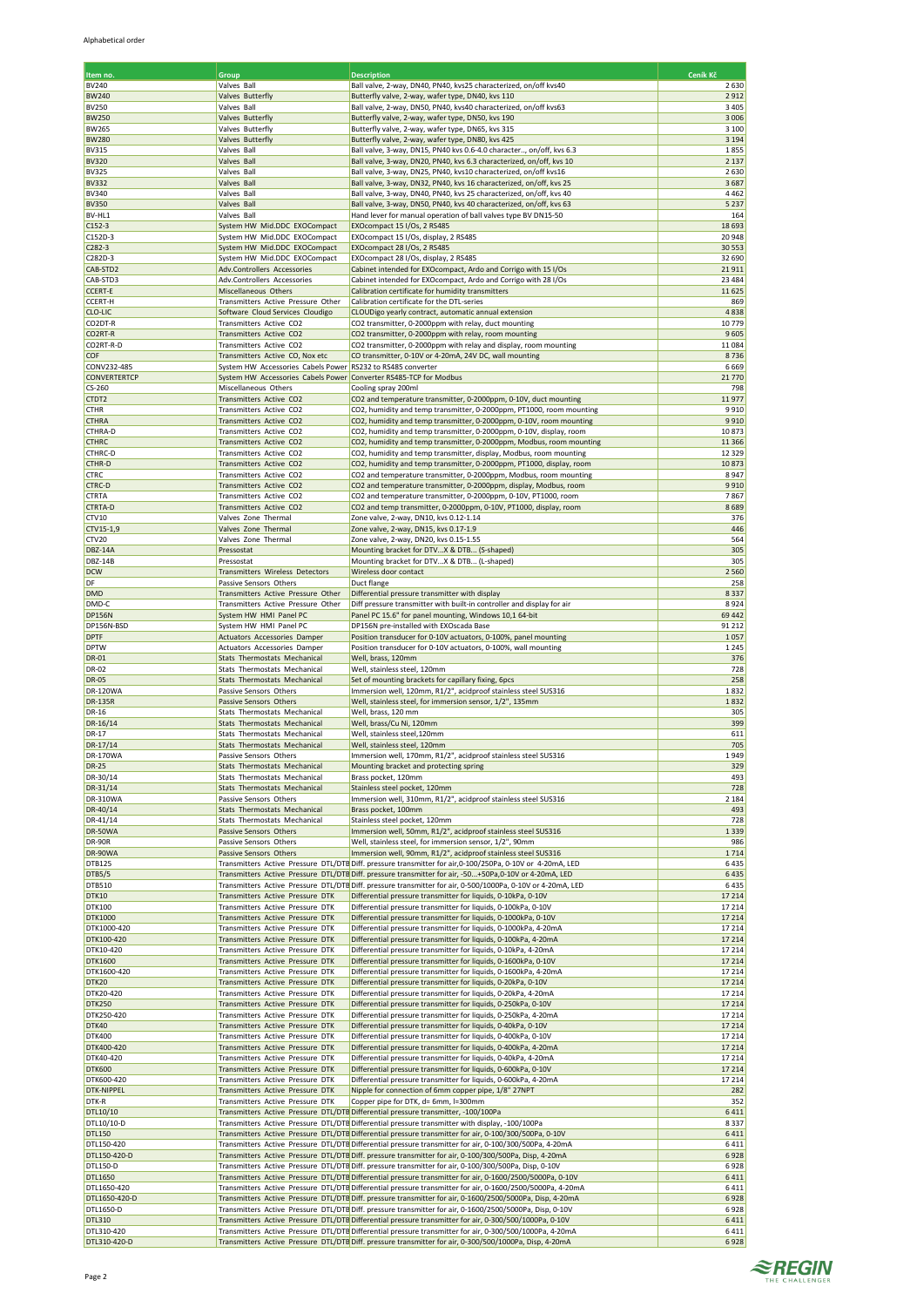| Item no.                           | Group                                                        | <b>Description</b>                                                                                                                                                                                                    | Ceník Kč           |
|------------------------------------|--------------------------------------------------------------|-----------------------------------------------------------------------------------------------------------------------------------------------------------------------------------------------------------------------|--------------------|
| DTL310-D                           |                                                              | Transmitters Active Pressure DTL/DTB Diff. pressure transmitter for air, 0-300/500/1000Pa, Disp,0-10V                                                                                                                 | 6928               |
| DTL516<br>DTL516-420               |                                                              | Transmitters Active Pressure DTL/DTE Differential pressure transmitter for air, 0-500/1000/1600Pa, 0-10V                                                                                                              | 6411<br>6411       |
| DTL516-420-D                       |                                                              | Transmitters Active Pressure DTL/DTB Differential pressure transmitter for air, 0-500/1000/1600Pa, 4-20mA<br>Transmitters Active Pressure DTL/DTE Diff. pressure transmitter for air, 0-500/1000/1600Pa, Disp, 4-20mA | 6928               |
| DTL516-D                           |                                                              | Transmitters Active Pressure DTL/DTE Diff. pressure transmitter for air, 0-500/1000/1600Pa, Disp, 0-10V                                                                                                               | 6928               |
| DTV1000                            | Pressostat                                                   | Differential pressure switch for air, 100-1000Pa                                                                                                                                                                      | 1879               |
| DTV1000X<br>DTV200                 | Pressostat<br>Pressostat                                     | Differential pressure switch, 200-1000 Pa, with connection set<br>Differential pressure switch for air, 20-300Pa                                                                                                      | 1010<br>1879       |
| DTV2000                            | Pressostat                                                   | Differential pressure switch for air, 500-2000Pa                                                                                                                                                                      | 1879               |
| DTV2500X                           | Pressostat                                                   | Differential pressure switch, 500-2500 Pa, with connection set                                                                                                                                                        | 1010               |
| DTV300X<br>DTV500                  | Pressostat<br>Pressostat                                     | Differential pressure switch, 20-300 Pa, with connection set<br>Differential pressure switch for air, 50-500Pa                                                                                                        | 1010<br>1879       |
| DTV5000                            | Pressostat                                                   | Differential pressure switch for air, 1000-5000Pa                                                                                                                                                                     | 1879               |
| <b>DTV5000X</b>                    | Pressostat                                                   | Differential pressure switch, 1000-5000 Pa, with connection set                                                                                                                                                       | 1010               |
| DTV500X<br>E0R230K-3               | Pressostat<br>Adv.Controllers Accessories                    | Differential pressure switch, 50-500 Pa, with connection set<br>Display repeater for EXO/Corrigo/Exigo                                                                                                                | 1010<br>6 2 9 4    |
| E0R-3                              | Adv.Controllers Accessories                                  | Display repeater for EXO/Corrigo/Exigo                                                                                                                                                                                | 2912               |
| E151DW-3                           | Adv.Controllers Corrigo Ardo                                 | Corrigo 15 I/Os, display, 1 TCP/IP                                                                                                                                                                                    | 11 10 8            |
| E151W-3<br>E152DW-3                | Adv.Controllers Corrigo Ardo<br>Adv.Controllers Corrigo Ardo | Corrigo 15 I/Os, 1 TCP/IP, web server<br>Corrigo 15 I/Os, display, 1 RS485, 1 TCP/IP, web server                                                                                                                      | 9628<br>18 9 9 9   |
| E152W-3                            | Adv.Controllers Corrigo Ardo                                 | Corrigo 15 I/Os, 1 RS485, 1 TCP/IP, web server                                                                                                                                                                        | 17261              |
| E281DW-3                           | Adv.Controllers Corrigo Ardo                                 | Corrigo 28 I/Os, display, 1 TCP/IP, web server                                                                                                                                                                        | 19727              |
| E281W-3<br>E282DW-3                | Adv.Controllers Corrigo Ardo<br>Adv.Controllers Corrigo Ardo | Corrigo 28 I/Os, 1 TCP/IP, web server<br>Corrigo 28 I/Os, display, 1 RS485, 1 TCP/IP, web server                                                                                                                      | 18 247<br>27735    |
| E282W-3                            | Adv.Controllers Corrigo Ardo                                 | Corrigo 28 I/Os, 1 RS485, 1 TCP/IP, web server                                                                                                                                                                        | 25 645             |
| E283DW-3                           | Adv.Controllers Corrigo Ardo                                 | Corrigo 28 I/Os, display, 2 RS485, 1 TCP/IP, web server                                                                                                                                                               | 32 056             |
| E283W-3                            | Adv.Controllers Corrigo Ardo<br>System HW HMI ED9x00, E3DSP  | Corrigo 28 I/Os, 2 RS485, 1 TCP/IP, web server                                                                                                                                                                        | 30 341<br>3 2 8 8  |
| E3-DSP<br>E-CABLE2-USB             | Adv.Controllers Accessories                                  | External display unit for EXO/Corrigo/Exigo<br>USB interface for EXO/Corrigo/Exigo/Regio                                                                                                                              | 3076               |
| E-CABLE-RS232                      | Adv.Controllers Accessories                                  | Cable to connect Corrigo to RS232                                                                                                                                                                                     | 1785               |
| EC-PU4<br>ED-RU                    | System HW Adv.DDC EXOclever                                  | EXOclever processor unit, 4 communication ports                                                                                                                                                                       | 27594<br>2 1 1 4   |
| ED-RUD                             | Room Controllers Room Units<br>Room Controllers Room Units   | External room unit with setpoint offset<br>External room unit with touch display, Fan speed and On/Off                                                                                                                | 5096               |
| ED-RU-DFO                          | Room Controllers Room Units                                  | External room unit with display, Fan speed and On/Off                                                                                                                                                                 | 2536               |
| ED-RU-DO                           | Room Controllers Room Units                                  | External room unit with display and On/Off                                                                                                                                                                            | 2 4 6 6            |
| ED-RU-DOCS<br>ED-RU-DOS            | Room Controllers Room Units<br>Room Controllers Room Units   | External room unit with display, On/Off and built-in CO2 sensor<br>External room unit with display, On/Off and Select                                                                                                 | 9394<br>2536       |
| ED-RU-F                            | Room Controllers Room Units                                  | External room unit with setpoint offset and Fan speed                                                                                                                                                                 | 2 1 3 7            |
| ED-RU-FO                           | Room Controllers Room Units                                  | External room unit with setpoint offset, Fan speed and On/Off                                                                                                                                                         | 2 1 8 4            |
| ED-RU-H<br>ED-RU-O                 | Room Controllers Room Units<br>Room Controllers Room Units   | External room unit with hidden setpoint<br>External room unit with On/Off                                                                                                                                             | 2090<br>2090       |
| EDSP-K10                           | Adv.Controllers Accessories                                  | 10m cable for external display to EXO/Corrigo/Exigo                                                                                                                                                                   | 540                |
| EDSP-K3                            | Adv.Controllers Accessories                                  | 3m cable for external display to EXO/Corrigo/Exigo                                                                                                                                                                    | 493                |
| <b>EDSP-SPLIT</b><br>ED-T7         | Adv.Controllers Accessories<br>System HW HMI Touch Screen    | Cable splitter for connecting two display units to one controller<br>Touch display, 7 inch                                                                                                                            | 329<br>12 963      |
| ED-TCV                             | Room Controllers Room Units                                  | External display graphical, touch, Corrigo ventilation                                                                                                                                                                | 4720               |
| EK216                              | Miscellaneous Trafo/Relay                                    | Plastic casing 12 modules, w=216mm, IP65                                                                                                                                                                              | 1479               |
| <b>EK324</b>                       | Miscellaneous Trafo/Relay                                    | Plastic casing 18 modules, w=324mm, IP65                                                                                                                                                                              | 2043               |
| <b>EK432</b><br><b>EK54</b>        | Miscellaneous Trafo/Relay<br>Miscellaneous Trafo/Relay       | Plastic casing 24 modules (2x12), IP65<br>Plastic casing 3 modules, w=54mm, IP65                                                                                                                                      | 2 2 0 7<br>611     |
| EPRW                               | Transmitters Wireless Detectors                              | Wireless optical pulse counter                                                                                                                                                                                        | 6669               |
| ETRS15-0,63                        | Valves Globe                                                 | Control valve, 3-way, DN15, kvs 0.63, male thread, incl couplings                                                                                                                                                     | 3922               |
| ETRS15-1,0<br>ETRS15-1,25          | Valves Globe<br>Valves Globe                                 | Control valve, 3-way, DN15, kvs 1.0, male thread, incl couplings<br>Control valve, 3-way, DN15, kvs 1.25, male thread, incl couplings                                                                                 | 3922<br>3922       |
| ETRS15-1,6                         | Valves Globe                                                 | Control valve, 3-way, DN15, kvs 1.6, male thread, incl couplings                                                                                                                                                      | 3922               |
| ETRS15-2,5                         | Valves Globe                                                 | Control valve, 3-way, DN15, kvs 2.5, male thread, incl couplings                                                                                                                                                      | 3922               |
| ETRS15-4,0<br>ETRS20-4,0           | Valves Globe<br>Valves Globe                                 | Control valve, 3-way, DN15, kvs 4.0, male thread, incl couplings<br>Control valve, 3-way, DN20, kvs 4.0, male thread, incl couplings                                                                                  | 3922<br>4 1 8 0    |
| ETRS20-5,0                         | Valves Globe                                                 | Control valve, 3-way, DN20, kvs 5.0, male thread, incl couplings                                                                                                                                                      | 4 1 8 0            |
| ETRS20-6,3                         | Valves Globe                                                 | Control valve, 3-way, DN20, kvs 6.3, male thread, incl couplings                                                                                                                                                      | 4 1 8 0            |
| ETRS25-10                          | Valves Globe<br>Valves Globe                                 | Control valve, 3-way, DN25, kvs 10.0, male thread, incl couplings<br>Control valve, 3-way, DN25, kvs 6.3, male thread, incl couplings                                                                                 | 5 1 2 0            |
| ETRS25-6,3<br>ETRS25-8,0           | Valves Globe                                                 | Control valve, 3-way, DN25, kvs 8.0, male thread, incl couplings                                                                                                                                                      | 5 1 2 0<br>5 1 2 0 |
| ETRS32-10                          | Valves Globe                                                 | Control valve, 3-way, DN32, kvs 10.0, male thread, incl couplings                                                                                                                                                     | 6 1 7 6            |
| ETRS32-12,5                        | Valves Globe                                                 | Control valve, 3-way, DN32, kvs 12.5, male thread, incl couplings                                                                                                                                                     | 6 1 7 6            |
| ETRS32-16<br>ETRS40-16             | Valves Globe<br>Valves Globe                                 | Control valve, 3-way, DN32, kvs 16, male thread, incl couplings<br>Control valve, 3-way, DN40, kvs 16, male thread, incl couplings                                                                                    | 6 1 7 6<br>7632    |
| ETRS40-20                          | Valves Globe                                                 | Control valve, 3-way, DN40, kvs 20, male thread, incl couplings                                                                                                                                                       | 7632               |
| ETRS40-25                          | Valves Globe                                                 | Control valve, 3-way, DN40, kvs 25, male thread, incl couplings                                                                                                                                                       | 7632               |
| ETRS50-25<br>ETRS50-31,5           | Valves Globe<br>Valves Globe                                 | Control valve, 3-way, DN50, kvs 25, male thread, incl couplings<br>Control valve, 3-way, DN50, kvs 31.5, male thread, incl couplings                                                                                  | 10850<br>10850     |
| ETRS50-40                          | Valves Globe                                                 | Control valve, 3-way, DN50, kvs 40, male thread, incl couplings                                                                                                                                                       | 10850              |
| ETVS15-0,25                        | Valves Globe                                                 | Control valve, 2-way, DN15, kvs 0.25, male thread, couplings included                                                                                                                                                 | 3687               |
| ETVS15-0,4<br>ETVS15-0,63          | Valves Globe<br>Valves Globe                                 | Control valve, 2-way, DN15, kvs 0.4, male thread, couplings included<br>Control valve, 2-way, DN15, kvs 0.63, male thread, incl couplings                                                                             | 3687<br>3687       |
| ETVS15-1,0                         | Valves Globe                                                 | Control valve, 2-way, DN15, kvs 1.0, male thread, couplings included                                                                                                                                                  | 3687               |
| ETVS15-1,25                        | Valves Globe                                                 | Control valve, 2-way, DN15, kvs 1.25, male thread, incl couplings                                                                                                                                                     | 3687               |
| ETVS15-1,6<br>ETVS15-2,5           | Valves Globe<br>Valves Globe                                 | Control valve, 2-way, DN15, kvs 1.6, male thread, incl couplings<br>Control valve, 2-way, DN15, kvs 2.5, male thread, incl couplings                                                                                  | 3687<br>3687       |
| ETVS15-4,0                         | Valves Globe                                                 | Control valve, 2-way, DN15, kvs 4.0, male thread, incl couplings                                                                                                                                                      | 3687               |
| ETVS20-5,0                         | Valves Globe                                                 | Control valve, 2-way, DN20, kvs 5.0, male thread, incl couplings                                                                                                                                                      | 3922               |
| ETVS20-6,3                         | Valves Globe                                                 | Control valve, 2-way, DN20, kvs 6.3, male thread, incl couplings                                                                                                                                                      | 3922               |
| ETVS25-10<br>ETVS25-8,0            | Valves Globe<br>Valves Globe                                 | Control valve, 2-way, DN25, kvs 10, male thread, incl couplings<br>Control valve, 2-way, DN25, kvs 8.0, male thread, incl couplings                                                                                   | 4885<br>4885       |
| ETVS32-12,5                        | Valves Globe                                                 | Control valve, 2-way, DN32, kvs 12.5, male thread, incl couplings                                                                                                                                                     | 5941               |
| ETVS32-16                          | Valves Globe                                                 | Control valve, 2-way, DN32, kvs 16, male thread, incl couplings                                                                                                                                                       | 5941               |
| ETVS40-20<br>ETVS40-25             | Valves Globe<br>Valves Globe                                 | Control valve, 2-way, DN40, kvs 20, male thread, incl couplings<br>Control valve, 2-way, DN40, kvs 25, male thread, incl couplings                                                                                    | 7397<br>7397       |
| ETVS50-31,5                        | Valves Globe                                                 | Control valve, 2-way, DN50, kvs 31.5, male thread, incl couplings                                                                                                                                                     | 10615              |
| ETVS50-40                          | Valves Globe                                                 | Control valve, 2-way, DN50, kvs 40, male thread, incl couplings                                                                                                                                                       | 10615              |
| EX8282<br><b>EXODS-100</b>         | System HW Adv.DDC EXOFlex<br>Software EXO2xxx                | TCP/IP gateway<br>EXO Data Source 100 I/Os                                                                                                                                                                            | 11977<br>6552      |
| EXODS-100-UPGEXT                   | Software EXO2xxx                                             | EXO Data Source 100 I/Os upgrade 1 year                                                                                                                                                                               | 1973               |
| EXODS-500                          | Software EXO2xxx                                             | EXO Data Source 500 I/Os                                                                                                                                                                                              | 29 4 72            |
| EXODS-500-UPGEXT<br>EXODS-B-1YR    | Software EXO2xxx<br>Software EXO2xxx                         | EXO Data Source 500 I/Os upgrade 1 year<br>EXO Data Source 2019 Base                                                                                                                                                  | 8642<br>51 665     |
| EXODS-BC                           | Software EXO2xxx                                             | EXO Data Source BACnet OPC Server (Software key)                                                                                                                                                                      | 115 072            |
| EXODS-BSD-1YR                      | Software EXO2xxx                                             | EXO Data Source 2019 Base Soft Dongle                                                                                                                                                                                 | 59 062             |
| EXODS-BSD-UPGEXT<br>EXODS-B-UPGEXT | Software EXO2xxx<br>Software EXO2xxx                         | EXO Data Source Base Soft Dongle upgrade 1 year<br>EXO Data Source Base upgrade 1 year                                                                                                                                | 14 067<br>14 067   |
| EXODS-NIMBUS-1YR                   | Software EXO2xxx                                             | EXO Data Source Nimbus Alarm Server                                                                                                                                                                                   | 35 766             |
| EXODS-NIMBUS-UPGEXT                | Software EXO2xxx                                             | EXO Data Source Nimbus Alarm Server upgrade 1 year                                                                                                                                                                    | 14 06 7            |
| EXODS-OPC-1YR                      | Software EXO2xxx                                             | EXO Data Source OPC Connection                                                                                                                                                                                        | 46733              |
| EXODS-OPC-UPGEXT<br>EXODS-ULIO     | Software EXO2xxx<br>Software EXO2xxx                         | EXO Data Source OPC Connection upgrade 1 year<br>EXO Data Source Unlimited I/O                                                                                                                                        | 10732<br>263725    |
| EXODS-ULIO-UPGEXT                  | Software EXO2xxx                                             | EXO Data Source Unlimited I/O upgrade 1 year                                                                                                                                                                          | 78 906             |
| <b>EXOHOTEL</b>                    | Software EXO2xxx                                             | Hotel booking system interface EXOscada and EXO4                                                                                                                                                                      | 123 291            |
| <b>EXOOPC-DRIVER</b>               | Software EXO2xxx                                             | <b>EXOopc Driver</b>                                                                                                                                                                                                  | 46733              |

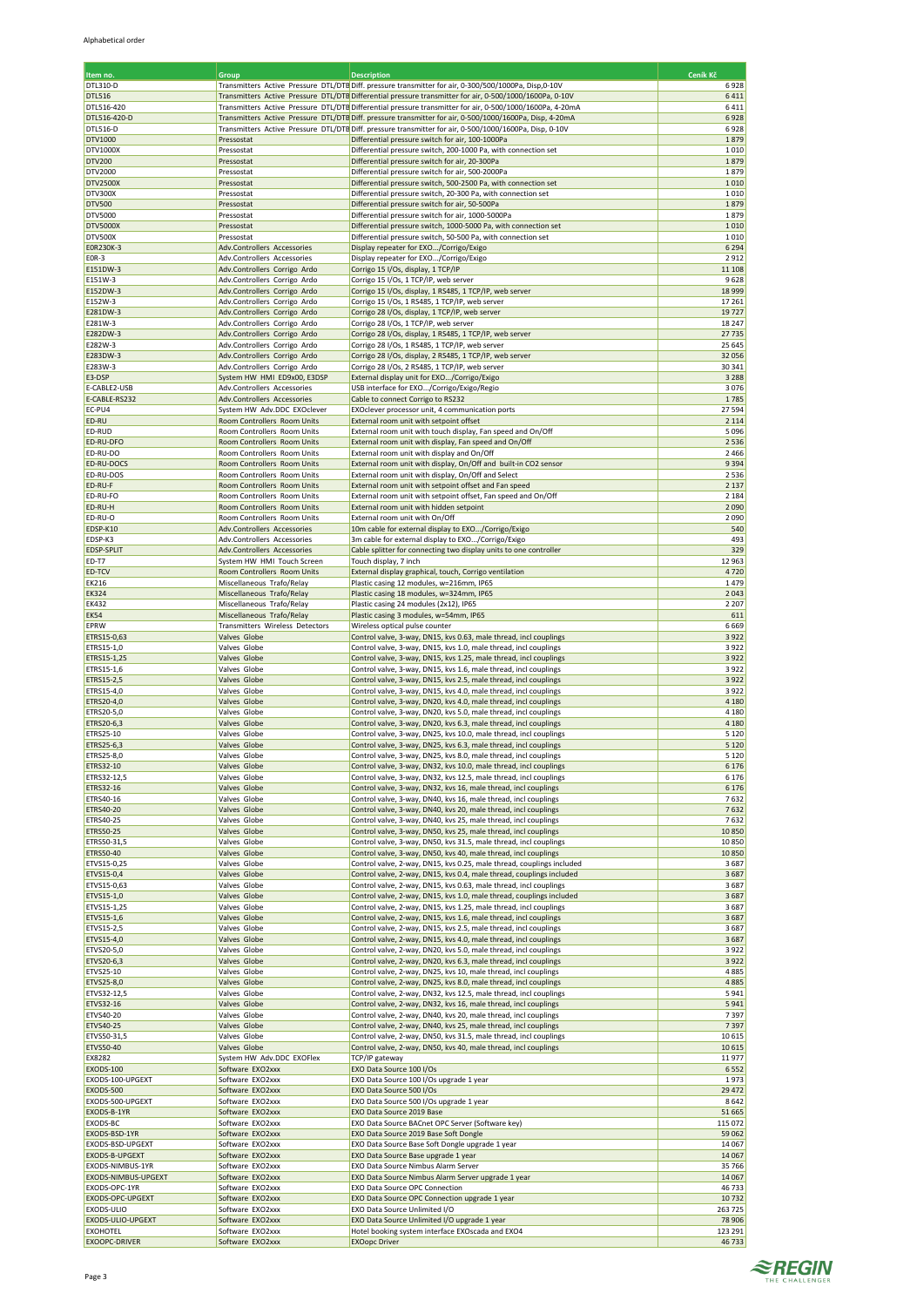| Item no.                        | Group                                                               | <b>Description</b>                                                                                                                        | Ceník Kč           |
|---------------------------------|---------------------------------------------------------------------|-------------------------------------------------------------------------------------------------------------------------------------------|--------------------|
| <b>FLS304X</b>                  | Pressostat                                                          | Flow switch for liquids, 18", brass, 11bar, flow rate 1                                                                                   | 1573               |
| FLS304XRE<br>FLS304XT           | Pressostat<br>Pressostat                                            | Flow switch for liquids, 18", brass, 11bar, flow rate 2<br>Flow switch for liquids, 18", brass, 11bar, TÜV, flow rate 1                   | 2 3 0 1<br>2043    |
| FLS305XRE                       | Pressostat                                                          | Flow switch for liquids, 18", stainless steel, 30bar, flow rate 2                                                                         | 5096               |
| FLS305XT                        | Pressostat                                                          | Flow switch for liquids, 18", stainl steel, 30bar, TÜV, flow rate 1                                                                       | 5331               |
| <b>FLS306X</b>                  | Pressostat                                                          | Flow switch for liquids, 1/2", brass, 11bar, flow rate 3                                                                                  | 2 5 6 0            |
| FLS307X<br><b>FLS308X</b>       | Pressostat<br>Pressostat                                            | Flow switch for liquids, 3/4", brass, 11bar, flow rate 3<br>Flow switch for liquids, 1", brass, 11bar, flow rate 3                        | 2677<br>2795       |
| FLZ-09                          | Pressostat                                                          | Paddles for liquid flow switch in stainless steel S31603                                                                                  | 258                |
| <b>FMCE</b>                     | Controllers Accessories                                             | Front mounting kit EXOcompact, Ardo and Corrigo                                                                                           | 470                |
| <b>FMCO</b><br>FMK2             | Controllers Optigo<br>Controllers Accessories                       | Front mounting kit for Optigo OP5U/OP10<br>Front mounting kit 12 modules, IP55                                                            | 540<br>2583        |
| FN <sub>2</sub>                 | Valves Accessories Other                                            | Pre-setting tool for FVR                                                                                                                  | 141                |
| FT18                            | Stats Thermostats Mechanical                                        | Mech frost prot thermostat, -10+10°C, 1.8m, incl mounting brackets                                                                        | 1996               |
| FT18R                           | Stats Thermostats Mechanical                                        | Mech frost prot therm, -10+10°C, man reset, 1.8m, mounting brackets                                                                       | 2067               |
| FT30<br>FT30R                   | Stats Thermostats Mechanical<br>Stats Thermostats Mechanical        | Mech frost prot thermostat, -10+10°C, 3m, incl mounting brackets<br>Mech frost prot therm, -10+10°C, man reset, 3m, incl mount brackets   | 2043<br>2 1 1 4    |
| <b>FT60</b>                     | Stats Thermostats Mechanical                                        | Mech frost prot thermostat, -10+10°C, 6m, incl mounting brackets                                                                          | 2 2 3 1            |
| FT60R                           | Stats Thermostats Mechanical                                        | Mech frost prot therm, -10+10°C, man reset, 6m, incl mount brackets                                                                       | 2 3 0 1            |
| FV1/D                           | Controllers ALxx                                                    | Electronic frost protection unit, 015°C, 24V AC, DIN-rail mounting                                                                        | 2748               |
| FV5<br><b>FVR10</b>             | Valves Accessories Other<br>Valves Zone Thermal                     | Pre-set tooling for the FV series<br>2-way valve 3/8'                                                                                     | 1785<br>493        |
| FVR15                           | Valves Zone Thermal                                                 | 2-way valve 1/2"                                                                                                                          | 728                |
| <b>FVR20</b>                    | Valves Zone Thermal                                                 | 2-way valve 3/4"                                                                                                                          | 986                |
| GF2100-125                      | Valves Flange                                                       | Flanged valve, PN16, 2-way, DN100, kvs 125, DIN, grey cast iron                                                                           | 21 159             |
| GF2100-160<br>GF2125-215        | Valves Flange<br>Valves Flange                                      | Flanged valve, PN16, 2-way, DN100, kvs 160, DIN, grey cast iron<br>Flanged valve, PN16, 2-way, DN125, kvs 215, DIN, grey cast iron        | 21 15 9<br>26 4 20 |
| GF2150-310                      | Valves Flange                                                       | Flanged valve, PN16, 2-way, DN150, kvs 310, DIN, grey cast iron                                                                           | 34 122             |
| GF2200-550                      | Valves Flange                                                       | Flanged valve, PN16, 2-way, DN200, kvs 550, DIN, grey cast iron                                                                           | 58 146             |
| GF225-10                        | Valves Flange                                                       | Flanged valve, PN16, 2-way, DN25, kvs 10, DIN, grey cast iron                                                                             | 5824               |
| GF225-6.3<br>GF232-10           | Valves Flange<br><b>Valves Flange</b>                               | Flanged valve, PN16, 2-way, DN25, kvs 6.3, DIN, grey cast iron                                                                            | 5824<br>6 2 9 4    |
| GF232-16                        | Valves Flange                                                       | Flanged valve, PN16, 2-way, DN32, kvs 10, DIN, grey cast iron<br>Flanged valve, PN16, 2-way, DN32, kvs 16, DIN, grey cast iron            | 6 2 9 4            |
| GF240-16                        | Valves Flange                                                       | Flanged valve, PN16, 2-way, DN40, kvs 16, DIN, grey cast iron                                                                             | 7444               |
| GF240-25                        | Valves Flange                                                       | Flanged valve, PN16, 2-way, DN40, kvs 25, DIN, grey cast iron                                                                             | 7444               |
| GF250-31.5                      | Valves Flange                                                       | Flanged valve, PN16, 2-way, DN50, kvs 31.5, DIN, grey cast iron                                                                           | 10 30 9<br>10 309  |
| GF250-40<br>GF265-50            | Valves Flange<br>Valves Flange                                      | Flanged valve, PN16, 2-way, DN50, kvs 40, DIN, grey cast iron<br>Flanged valve, PN16, 2-way, DN65, kvs 50, DIN, grey cast iron            | 12 705             |
| GF265-63                        | Valves Flange                                                       | Flanged valve, PN16, 2-way, DN65, kvs 63, DIN, grey cast iron                                                                             | 12705              |
| GF280-100                       | Valves Flange                                                       | Flanged valve, PN16, 2-way, DN80, kvs 100, DIN, grey cast iron                                                                            | 14 607             |
| GF280-80                        | Valves Flange                                                       | Flanged valve, PN16, 2-way, DN80, kvs 80, DIN, grey cast iron                                                                             | 14 607<br>21 6 29  |
| GF3100-125<br>GF3100-160        | Valves Flange<br>Valves Flange                                      | Flanged valve, PN16, 3-way, DN100, kvs 125, DIN, grey cast iron<br>Flanged valve, PN16, 3-way, DN100, kvs 160, DIN, grey cast iron        | 21 6 29            |
| GF3125-215                      | Valves Flange                                                       | Flanged valve, PN16, 3-way, DN125, kvs 215, DIN, grey cast iron                                                                           | 27 148             |
| GF3150-310                      | Valves Flange                                                       | Flanged valve, PN16, 3-way, DN150, kvs 310, DIN, grey cast iron                                                                           | 34 850             |
| GF3200-550                      | Valves Flange                                                       | Flanged valve, PN16, 3-way, DN200, kvs 550, DIN, grey cast iron                                                                           | 59 344             |
| GF325-10<br>GF325-6.3           | Valves Flange<br>Valves Flange                                      | Flanged valve, PN16, 3-way, DN25, kvs 10, DIN, grey cast iron<br>Flanged valve, PN16, 3-way, DN25, kvs 6.3, DIN, grey cast iron           | 6059<br>6059       |
| GF332-10                        | Valves Flange                                                       | Flanged valve, PN16, 3-way, DN32, kvs 10, DIN, grey cast iron                                                                             | 6552               |
| GF332-16                        | Valves Flange                                                       | Flanged valve, PN16, 3-way, DN32, kvs 16, DIN, grey cast iron                                                                             | 6552               |
| GF340-16                        | Valves Flange                                                       | Flanged valve, PN16, 3-way, DN40 kvs 16, DIN, grey cast iron                                                                              | 7679               |
| GF340-25<br>GF350-31.5          | Valves Flange<br>Valves Flange                                      | Flanged valve, PN16, 3-way, DN40 kvs 25, DIN, grey cast iron<br>Flanged valve, PN16, 3-way, DN50, kvs 31.5, DIN, grey cast iron           | 7679<br>10685      |
| GF350-40                        | Valves Flange                                                       | Flanged valve, PN16, 3-way, DN50, kvs 40, DIN, grey cast iron                                                                             | 10685              |
| GF365-50                        | Valves Flange                                                       | Flanged valve, PN16, 3-way, DN65, kvs 50, DIN, grey cast iron                                                                             | 13 3 15            |
| GF365-63                        | Valves Flange                                                       | Flanged valve, PN16, 3-way, DN65, kvs 63, DIN, grey cast iron                                                                             | 13 3 15            |
| GF380-100<br>GF380-80           | Valves Flange<br>Valves Flange                                      | Flanged valve, PN16, 3-way, DN80, kvs 100, DIN, grey cast iron<br>Flanged valve, PN16, 3-way, DN80, kvs 80, DIN, grey cast iron           | 15 006<br>15 006   |
| <b>GR230A-R</b>                 | Actuators Valve RVAB                                                | Quarter turn valve actuator for BW2 valves, 40Nm, 230V AC, 2-point/3-p                                                                    | 12071              |
| GR24A-MF-R                      | <b>Actuators Valve RVAB</b>                                         | Quarter turn valve actuator for BW2 valves, 40Nm, 24V AC/DC, 0-10V                                                                        | 16768              |
| GR24A-R                         | Actuators Valve RVAB                                                | Quarter turn valve actuator for BW2 valves, 40Nm, 24V AC/DC, 2-p/3-p                                                                      | 12071              |
| HA010101<br>HA010102            | <b>Transmitters Active Humidity</b><br>Transmitters Active Humidity | Dust filter made of Gore-Tex for humidity transmitter<br>Sintered brass filter for humidity transmitter                                   | 986<br>658         |
| HA010103                        | Transmitters Active Humidity                                        | Sintered stainless steel filter for humidity transmitter                                                                                  | 1 2 4 5            |
| HA010105                        | Transmitters Active Humidity                                        | Teflon filter for humidity transmitter                                                                                                    | 1644               |
| HA010106                        | Transmitters Active Humidity                                        | Metal filter for humidity transmitter                                                                                                     | 775                |
| <b>HCA151DW-3</b><br>HCA152DW-3 | Adv.Controllers Exigo Vido<br>Adv.Controllers Exigo Vido            | Exigo Ardo 15 I/O:s, display, 1 TCP/IP<br>Exigo Ardo 15 I/O:s, display, 1 RS485, 1 TCP/IP                                                 | 10897<br>18 6 46   |
| HCA281DW-3                      | Adv.Controllers Exigo Vido                                          | Exigo Ardo 28 I/O:s, display, 1 TCP/IP                                                                                                    | 19351              |
| <b>HCA282DW-3</b>               | Adv.Controllers Exigo Vido                                          | Exigo Ardo 28 I/O:s, display, 1 RS485, 1 TCP/IP                                                                                           | 27 218             |
| HCA283DW-3                      | Adv.Controllers Exigo Vido                                          | Exigo Ardo 28 I/O:s, display, 2 RS485, 1 TCP/IP                                                                                           | 31 4 45            |
| HCA283DWM-3<br><b>HCV190D-1</b> | Adv.Controllers Exigo Vido<br>Adv.Controllers Exigo Vido            | Exigo Ardo 28 I/O:s, display, 1 RS485, 1 TCP/IP, 1 M-Bus<br>Exigo Vido 19 I/O:s, display                                                  | 31 4 45<br>14771   |
| <b>HCV191DW-1</b>               | Adv.Controllers Exigo Vido                                          | Exigo Vido 19 I/O:s, display, 1 TCP/IP                                                                                                    | 19 2 33            |
| <b>HCV192DW-1</b>               | Adv.Controllers Exigo Vido                                          | Exigo Vido 19 I/O:s, display, 1 RS485, 1 TCP/IP                                                                                           | 22 991             |
| HCV193DWM-1<br>HCV203DWM-1      | Adv.Controllers Exigo Vido                                          | Exigo Vido 19 I/O:s, display, 1 RS485, 1 TCP/IP, 1 M-Bus                                                                                  | 26 37 3            |
| HH1606                          | Adv.Controllers Exigo Vido<br>Stats Humidistat Mechanical           | Exigo Vido 20 I/O:s, display, 1 RS485, 1 TCP/IP, 1 M-Bus<br>Hair element for HR1 and HR2, 107mm                                           | 28791<br>329       |
| HH1608                          | Stats Humidistat Mechanical                                         | Hair element for HMH, 182mm                                                                                                               | 658                |
| HL1                             | Valves Butterfly                                                    | Hand lever for manual operation of BW2 valves DN40-100                                                                                    | 986                |
| HL <sub>2</sub>                 | Valves Butterfly                                                    | Hand lever for manual operation of BW2 valves DN125-150                                                                                   | 1221               |
| HL3<br><b>HMH</b>               | Valves Butterfly<br>Stats Humidistat Mechanical                     | Hand lever for manual operation of BW2 valves DN200<br>Humidistat, 1-step, 10A, 10-100%, duct or wall mounting, IP54                      | 3 4 0 5<br>3898    |
| HMH <sub>2</sub>                | Stats Humidistat Mechanical                                         | Humidistat, 2-step, 10A, 10-100%, duct or wall mounting, IP54                                                                             | 4908               |
| HR1                             | Stats Humidistat Mechanical                                         | Humidistat, 1-step, 5A, 10-95%, wall mounting, IP21                                                                                       | 2067               |
| HR1-DH                          | Stats Humidistat Mechanical                                         | Humidistat (dehumidifying only), 1-step, 10A, 10-95%, wall mount, IP21                                                                    | 2 3 0 1<br>3 4 0 5 |
| HR <sub>2</sub><br>HR-S         | Stats Humidistat Mechanical<br>Stats Humidistat Mechanical          | Humidistat, 2-step, 5A, 10-95%, wall mounting, IP21<br>Humidistat, 1-step, 5A, 35-95%, wall mounting, IP30                                | 1785               |
| HSP-1                           | Stats Thermostats Mechanical                                        | Hidden setpoint for TM1-P                                                                                                                 | 258                |
| HTDT10                          | <b>Transmitters Active Humidity</b>                                 | Humidity and temp transmitter, 0-100% ±2%, 0-10V, duct mounting                                                                           | 9863               |
| HTDT10-420<br><b>HTDT2500</b>   | Transmitters Active Humidity<br>Transmitters Active Humidity        | Humidity and temp transmitter, 0-100% ±2%, 4-20mA, duct mounting<br>Humidity and temp transmitter, 10-95% ±2.5%, 0-10V, duct mount, IP65  | 9863<br>5 2 8 4    |
| HTDT2500-420                    | Transmitters Active Humidity                                        | Humidity and temp transmitter, 10-95% ±2.5%, 4-20mA, duct mount, IP65                                                                     | 5 2 8 4            |
| HTRC10                          | Transmitters Active Humidity                                        | Humidity and temp transmitter, 0-90% ±3%, Modbus, room mounting                                                                           | 5073               |
| HTRC10-D                        | Transmitters Active Humidity                                        | Humidity and temp transmitter, 0-90% ±2%, display, Modbus, room mount                                                                     | 6035               |
| HTRT10A<br>HTRT10A-420          | <b>Transmitters Active Humidity</b><br>Transmitters Active Humidity | Humidity and temp transmitter, 10-90% ±3%, 0-10V, PT1000, room<br>Humidity and temperature transmitter -420, 0-100%RH, 050°C              | 3851<br>3851       |
| HTRT10A-D                       | <b>Transmitters Active Humidity</b>                                 | Humidity and temp transmitter, 10-90% ±3%, 0-10V, PT1000, displ, room                                                                     | 4814               |
| HTRT10AD-420                    | Transmitters Active Humidity                                        | Humidity/temperature transmitter with display -420, 0-100%RH, 050°C                                                                       | 4814               |
| <b>HTRT2500</b>                 | Transmitters Active Humidity                                        | Humidity and temp transmitter, 10-95% ±2.5%, 0-10V, wall mounting                                                                         | 5073               |
| HTRT2500-420<br><b>HTRT5W</b>   | Transmitters Active Humidity<br>Transmitters Wireless Humidity      | Humidity and temp transmitter, 10-95% ±2.5%, 4-20mA, wall mounting<br>Wireless Temp.&Humidity transmitter,10-90%, 065°C +/-2°C,0-10V,room | 5073<br>5096       |
| HTWT10                          | Transmitters Active Humidity                                        | Humidity and temp transmitter, 0-100% ±2%, 0-10V, wall mounting                                                                           | 9 2 7 6            |
| HTWT10-420                      | Transmitters Active Humidity                                        | Humidity and temp transmitter, 0-100% ±2%, 4-20mA, wall mounting                                                                          | 9 2 7 6            |
| <b>HVS</b>                      | Transmitters Active Humidity                                        | Radiation shield for outdoor mounting, intended for HTWT10(-420)                                                                          | 5777               |
| <b>IO-16AI</b><br>IO-16DI       | System HW IO/Add:IO Compact<br>System HW IO/Add:IO Compact          | Expansion unit, 16 AI, RS485<br>Expansion unit, 16 DI, RS485                                                                              | 13081<br>13 0 8 1  |
| IO-16DO-M                       | System HW IO/Add:IO Compact                                         | Expansion unit, 16 DO Relay 230 V ~ 1 A (ind.), RS485, manual switches                                                                    | 14 04 3            |
|                                 |                                                                     |                                                                                                                                           |                    |

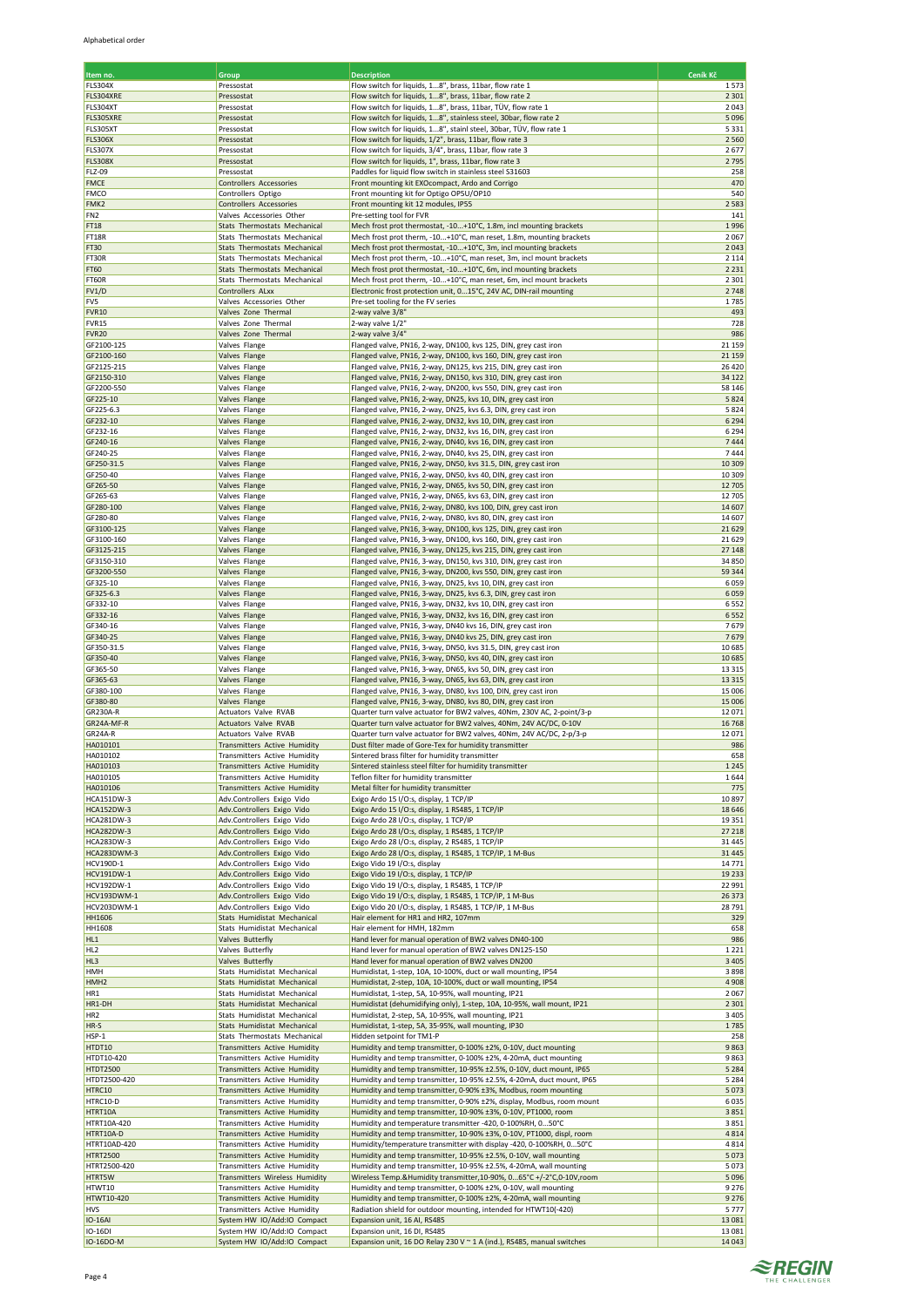| Item no.                       | Group                                                                   | <b>Description</b>                                                                                                                               | Ceník Kč            |
|--------------------------------|-------------------------------------------------------------------------|--------------------------------------------------------------------------------------------------------------------------------------------------|---------------------|
| IO-4X4-M                       | System HW IO/Add:IO Compact                                             | Expansion unit, 4 AI, 4 DI, 4 AO, 4 DO Relay 230 V ~ 1 A (ind.), RS485                                                                           | 13 08 1             |
| IO-8DO8AI-M<br>IO-8DO8AO-M     | System HW IO/Add:IO Compact<br>System HW IO/Add:IO Compact              | Expansion unit, 8 AI, 8 DO Relay 230 V ~ 1 A (ind.), RS485, Man switch<br>Expansion unit, 8 AO, 8 DO Relay 230 V ~ 1 A (ind.), RS485, Man switch | 13 0 8 1<br>14 04 3 |
| IO-A15MIXW-3-BEM               | System HW IO/Add:IO Other                                               | Expansion unit Ardo, 4 AI, 4 DI, 3 AO, 4 DO, RS485, Ethernet                                                                                     | 8830                |
| IO-A28MIXW-3-BEM               | System HW IO/Add:IO Other                                               | Expansion unit Ardo, 4 AI, 8 DI, 4 UI, 5 AO, 7 DO, RS485, Ethernet                                                                               | 16533               |
| IO-EC16UID-X                   | System HW Adv.DDC EXOclever                                             | Add:io, EXOclever, 16 UId (420mA), RS485                                                                                                         | 9675                |
| IO-EC16UOB-X<br>IO-RU-10       | System HW Adv.DDC EXOclever<br>System HW IO/Add:IO Room                 | Add:io, EXOclever, 16 UOb, RS485<br>Expansion unit RU, 1 Al, 2 DI, 1 UI, 4 DO, 2 UO, RS485                                                       | 9675<br>5 4 4 8     |
| <b>IO-RU-7</b>                 | System HW IO/Add:IO Room                                                | Expansion unit RU, 1 AI, 2 DI, 1 UI, 3 UO, RS485                                                                                                 | 4603                |
| IO-V19MIXW-1-BEM               | System HW IO/Add:IO Other                                               | Expansion unit Vido, 4 AI, 2 DI, 4 UI, 2 AO, 7 DO, RS485, Ethernet                                                                               | 11 20 2             |
| IPP10:1000<br>IPP12:250        | Miscellaneous Others<br>Miscellaneous Others                            | Expansion plug, grey plastic, 10mm, 1000 pcs<br>Expansion plug, black plastic, 12mm, 250 pcs                                                     | 1503<br>2 1 1 4     |
| IPP8:1000                      | Miscellaneous Others                                                    | Expansion plug, grey plastic, 8mm, 1000 pcs                                                                                                      | 1479                |
| <b>IR24-P</b>                  | <b>Stats Motion Detectors</b>                                           | Presence detector, wall mounting                                                                                                                 | 1879                |
| IR24-PC<br><b>IRCW</b>         | <b>Stats Motion Detectors</b><br><b>Transmitters Wireless Detectors</b> | Presence detector, ceiling mounting<br>Wireless IR detector for ceiling mounting, 360°                                                           | 2 3 4 8<br>6 1 7 6  |
| IRW                            | Transmitters Wireless Detectors                                         | Wireless IR detector                                                                                                                             | 5941                |
| $KG-A/1$                       | Room Controllers Accessories                                            | Condensation sensor for the Regio series, 1m cable                                                                                               | 258                 |
| $KH-1$                         | Miscellaneous Meters                                                    | Ball valve with coupling ring and gasket (1pc) (G1")                                                                                             | 751<br>1 2 4 5      |
| $KH-11/4$<br>$KH-2$            | Miscellaneous Meters<br>Miscellaneous Meters                            | Ball valve with coupling ring and gasket (1pc) (G1 1/4")<br>Ball valve with coupling ring and gasket (1pc) (G2")                                 | 3 1 4 7             |
| $KH-3/4$                       | Miscellaneous Meters                                                    | Ball valve with coupling ring and gasket (1pc) (G3/4")                                                                                           | 705                 |
| $KH-S-1$                       | Miscellaneous Meters                                                    | Ball valve (G1") for temperature sensor (M10 x 1)                                                                                                | 517                 |
| KH-S-1 1/4<br>$KH-S-2$         | Miscellaneous Meters<br>Miscellaneous Meters                            | Ball valve (G1 1/4") for temperature sensor (M10 x 1)<br>Ball valve (G2") for temperature sensor (M10 x 1)                                       | 1550<br>2677        |
| KH-S-3/4                       | Miscellaneous Meters                                                    | Ball valve (G3/4") for temperature sensor (M10 x 1)                                                                                              | 423                 |
| KR24-1W-S                      | Miscellaneous Trafo/Relay                                               | Relay module, 24V AC/DC, 1 change-over relay, LED, On/off/Auto switch                                                                            | 1456                |
| <b>KRAC230-2W</b>              | Adv.Controllers                                                         | Relay module, 230V AC, 2 change-over relays, LED, on/off/auto switch                                                                             | 634<br>517          |
| KRAC24-2WAU<br>LTWT10N/PT1000  | Adv.Controllers<br>Transmitters Active Other                            | Relay module, 24V AC, 2 change-over relays, LED, on/off/auto switch<br>Lux transmitter 0-10V with PT1000                                         | 5 5 6 6             |
| M3G230                         | Adv.Controllers Accessories                                             | 3G router                                                                                                                                        | 11 13 1             |
| M4G950                         | Adv.Controllers Accessories                                             | 4G/3G Router                                                                                                                                     | 11977               |
| M4G-ANT<br>MAGNET-424          | Adv.Controllers Accessories<br>Miscellaneous Others                     | External 4G antenna<br>Magnet for SPINN/D                                                                                                        | 869<br>117          |
| <b>MINI1200</b>                | Miscellaneous Others                                                    | Differential pressure manometer 0-1200Pa                                                                                                         | 470                 |
| MINI1200:25                    | Miscellaneous Others                                                    | Differential pressure manometer 0-1200Pa, 25pcs                                                                                                  | 10 4 03             |
| MM6-24/D                       | Controllers ALxx                                                        | Min/max selector, six 0-10V inputs, 24V, DIN-rail mounting                                                                                       | 2513                |
| MM-F <sub>2</sub><br>MM-F3     | Miscellaneous Others<br>Miscellaneous Others                            | Blue measuring fluid for MINI1200, 500ml (1.05)<br>Red measuring fluid for MV600, 30ml (0.786)                                                   | 2 3 2 5<br>141      |
| MM-P:100                       | Miscellaneous Others                                                    | Plastic tubing 6x9mm, transparent, 100m                                                                                                          | 1714                |
| MM-P:25                        | Miscellaneous Others                                                    | Plastic tubing 6x9mm, transparent, 25m                                                                                                           | 1 2 4 5             |
| MTIB120<br>MTIB <sub>60</sub>  | Stats Thermostats Mechanical<br>Stats Thermostats Mechanical            | Mechanical immersion thermostat, 50120°C, 1-stage<br>Mechanical immersion thermostat, 060°C, 1-stage                                             | 2842<br>2842        |
| MTIB90                         | Stats Thermostats Mechanical                                            | Mechanical immersion thermostat, 2090°C, 1-stage                                                                                                 | 2842                |
| MTIBL90H                       | Stats Thermostats Mechanical                                            | Mechanical boiler thermostat, 090°C                                                                                                              | 2 1 1 4             |
| MTIC120S<br>MTIC30             | Stats Thermostats Mechanical<br>Stats Thermostats Mechanical            | Mechanical capillary thermostat, 50120°C, 1-stage<br>Mechanical capillary thermostat, -30+30°C, 1-stage, 1K                                      | 3 0 0 6<br>2724     |
| MTIC30-2                       | Stats Thermostats Mechanical                                            | Mechanical capillary thermostat, -30+30°C, 2-stage, 1K                                                                                           | 3898                |
| MTIC30R                        | Stats Thermostats Mechanical                                            | Mechanical capillary thermostat, -30+30°C, 1-stage, reset                                                                                        | 3 0 0 6             |
| MTIC30S                        | Stats Thermostats Mechanical                                            | Mechanical capillary thermostat, -30+30°C, 1-stage                                                                                               | 2842                |
| MTIC30SH<br>MTIC90             | Stats Thermostats Mechanical<br>Stats Thermostats Mechanical            | Mechanical capillary thermostat, -30+30°C, 1-stage, hidden setpoint<br>Mechanical capillary thermostat, 2090°C, 1-stage, 1K                      | 3006<br>2724        |
| MTIC90R                        | Stats Thermostats Mechanical                                            | Mechanical capillary thermostat, 2090°C, 1-stage, reset                                                                                          | 3 0 0 6             |
| MTIC90S                        | Stats Thermostats Mechanical                                            | Mechanical capillary thermostat, 2090°C, 1-stage                                                                                                 | 2842                |
| MTIC90SH<br>MTID120HR          | Stats Thermostats Mechanical<br>Stats Thermostats Mechanical            | Mechanical capillary thermostat, 2090°C, 1-stage, hidden setpoint<br>Mechanical duct thermostat, 50120°C, 1-stage, hidden setp, reset            | 3 0 0 6<br>3640     |
| MTID30H                        | Stats Thermostats Mechanical                                            | Mechanical duct thermostat, -30+30°C, 1K, 1-stage, hidden setpoint                                                                               | 3 0 0 6             |
| MTID60                         | Stats Thermostats Mechanical                                            | Mechanical duct thermostat, 060°C, 1K, 1-stage                                                                                                   | 3 0 0 6             |
| MTID60-2                       | Stats Thermostats Mechanical                                            | Mechanical duct thermostat, 060°C, 2-stage                                                                                                       | 4016                |
| MTID60S<br>MTIR30              | Stats Thermostats Mechanical<br>Stats Thermostats Mechanical            | Mechanical duct thermostat, 060°C, 1-stage<br>Mechanical capillary thermostat, -30+30°C, 1-stage                                                 | 3 2 6 4<br>2 3 4 8  |
| <b>MTIR30-2</b>                | Stats Thermostats Mechanical                                            | Mechanical room thermostat, -30+30°C, 2-stage                                                                                                    | 3640                |
| MTIR30S                        | Stats Thermostats Mechanical                                            | Mechanical room thermostat, -30+30°C, 1-stage                                                                                                    | 2607                |
| MTIR30SH<br>MTIR <sub>60</sub> | Stats Thermostats Mechanical<br>Stats Thermostats Mechanical            | Mechanical room thermostat, -30+30°C, 1-stage, hidden setpoint<br>Mechanical room thermostat, 060°C, 1-stage, 1K                                 | 2724<br>2 3 4 8     |
| <b>MTIR60-2</b>                | Stats Thermostats Mechanical                                            | Mechanical room thermostat, 060°C, 2-stage, 1K                                                                                                   | 3640                |
| MTIR60S                        | Stats Thermostats Mechanical                                            | Mechanical room thermostat, 060°C, 1-stage                                                                                                       | 2607                |
| MTIR60SH                       | Stats Thermostats Mechanical                                            | Mechanical room thermostat, 060°C, 1-stage, hidden setpoint<br>Mechanical clamp on thermostat, 060°C                                             | 2724                |
| MTIS60S<br>MTIS60SH            | Stats Thermostats Mechanical<br>Stats Thermostats Mechanical            | Mechanical clamp on thermostat, 060°C, hidden setpoint                                                                                           | 3 4 9 9<br>3 3 8 2  |
| MTIS90S                        | Stats Thermostats Mechanical                                            | Mechanical clamp on thermostat, 2090°C                                                                                                           | 3 4 9 9             |
| MTIS90SH                       | Stats Thermostats Mechanical                                            | Mechanical clamp on thermostat, 2090°C, hidden setpoint                                                                                          | 3 3 8 2             |
| MTRS15-0,63<br>MTRS15-1,0      | Valves Globe<br>Valves Globe                                            | Control valve, 3-way, DN15, kvs 0.63, DZR, for RVAN<br>Control valve, 3-way, DN15, kvs 1.0, DZR, for RVAN                                        | 3 3 5 8<br>3 3 5 8  |
| MTRS15-1,6                     | Valves Globe                                                            | Control valve, 3-way, DN15, kvs 1.6, DZR, for RVAN                                                                                               | 3 3 5 8             |
| MTRS15-2,1                     | Valves Globe                                                            | Control valve, 3-way, DN15, kvs 2.1, DZR, for RVAN                                                                                               | 3 3 5 8             |
| MTRS15-2,7<br>MTRS20-4,2       | Valves Globe<br>Valves Globe                                            | Control valve, 3-way, DN15, kvs 2.7, DZR, for RVAN<br>Control valve, 3-way, DN20, kvs 4.2, DZR, for RVAN                                         | 3 3 5 8<br>3 4 7 6  |
| MTRS20-5,6                     | Valves Globe                                                            | Control valve, 3-way, DN20, kvs 5.6, DZR, for RVAN                                                                                               | 3476                |
| <b>MTRS25-10</b>               | Valves Globe                                                            | Control valve, 3-way, DN25, kvs 10, DZR, for RVAN                                                                                                | 4 2 9 8             |
| MTRS32-16                      | Valves Globe                                                            | Control valve, 3-way, DN32, kvs 16, DZR, for RVAN                                                                                                | 4814                |
| <b>MTRS40-27</b><br>MTRS50-39  | Valves Globe<br>Valves Globe                                            | Control valve, 3-way, DN40, kvs 27, DZR, for RVAN<br>Control valve, 3-way, DN50, kvs 39, DZR, for RVAN                                           | 6341<br>8337        |
| <b>MTU:100</b>                 | Miscellaneous Others                                                    | Pressure outlet, black plastic, for 6mm tubing, 100pcs                                                                                           | 1010                |
| MTU:25                         | Miscellaneous Others                                                    | Pressure outlet, black plastic, for 6mm tubing, 25pcs                                                                                            | 892                 |
| MTVS15-0,63<br>MTVS15-1,0      | Valves Globe<br>Valves Globe                                            | Control valve, 2-way, DN15, kvs 0.63, DZR, for RVAN<br>Control valve, 2-way, DN15, kvs 1.0, DZR, for RVAN                                        | 3 1 4 7<br>3 1 4 7  |
| MTVS15-1,6                     | Valves Globe                                                            | Control valve, 2-way, DN15, kvs 1.6, DZR, for RVAN                                                                                               | 3 1 4 7             |
| MTVS15-2,1                     | Valves Globe                                                            | Control valve, 2-way, DN15, kvs 2.1, DZR, for RVAN                                                                                               | 3 1 4 7             |
| MTVS15-2,7<br>MTVS20-4,2       | Valves Globe<br>Valves Globe                                            | Control valve, 2-way, DN15, kvs 2.7, DZR, for RVAN                                                                                               | 3 1 4 7<br>3 2 8 8  |
| MTVS20-5,6                     | Valves Globe                                                            | Control valve, 2-way, DN20, kvs 4.2, DZR, for RVAN<br>Control valve, 2-way, DN20, kvs 5.6, DZR, for RVAN                                         | 3 2 8 8             |
| MTVS25-10                      | Valves Globe                                                            | Control valve, 2-way, DN25, kvs 10, DZR, for RVAN                                                                                                | 4 1 1 0             |
| MTVS32-16                      | Valves Globe                                                            | Control valve, 2-way, DN32, kvs 16, DZR, for RVAN                                                                                                | 4626                |
| <b>MTVS40-27</b><br>MTVS50-39  | Valves Globe<br>Valves Globe                                            | Control valve, 2-way, DN40, kvs 27, DZR, for RVAN<br>Control valve, 2-way, DN50, kvs 39, DZR, for RVAN                                           | 6 1 5 3<br>8 1 4 9  |
| <b>MV600</b>                   | Miscellaneous Others                                                    | Differential pressure manometer with blow-out protection, 0-600Pa                                                                                | 1479                |
| <b>MXGDIN</b>                  | Adv.Controllers Accessories                                             | 088-00267 DIN rail kit for M3G900 and M4G950                                                                                                     | 493                 |
| NO <sub>2</sub> F              | Transmitters Active CO, Nox etc                                         | NO2 detector, 0-10V, 4-20mA, 24V DC                                                                                                              | 16815               |
| NTVS100-160<br>NTVS100-160M    | Valves Flange<br>Valves Flange                                          | District heat valve, 2-way, DN100, kvs 160, nodular iron, DIN-standard<br>District heat valve, 2-way, DN100, kvs 160, nod. iron, DIN, st.steel   | 20 24 3<br>20760    |
| NTVS125-215                    | Valves Flange                                                           | District heat valve, 2-way, DN125, kvs 215, nodular iron, DIN-standard                                                                           | 46 804              |
| NTVS125-215M                   | Valves Flange                                                           | District heat valve, 2-way, DN125, kvs 215, nod. iron, DIN, st. steel                                                                            | 70 569              |
| NTVS15-0,4<br>NTVS15-0,4M      | Valves Flange                                                           | District heat valve, 2-way, DN15, kvs 0.4, nodular iron, DIN-standard<br>District heat valve, 2-way, DN15, kvs 0.4, nod. iron, DIN, st. steel    | 5824<br>5918        |
| NTVS150-310                    | Valves Flange<br>Valves Flange                                          | District heat valve, 2-way, DN150, kvs 310, nodular iron, DIN-standard                                                                           | 55 164              |
| NTVS150-310M                   | Valves Flange                                                           | District heat valve, 2-way, DN150, kvs 310, nod. iron, DIN, st. steel                                                                            | 65 309              |
| NTVS15-1,0                     | Valves Flange                                                           | District heat valve, 2-way, DN15, kvs 1.0, nodular iron, DIN-standard                                                                            | 5 8 2 4             |

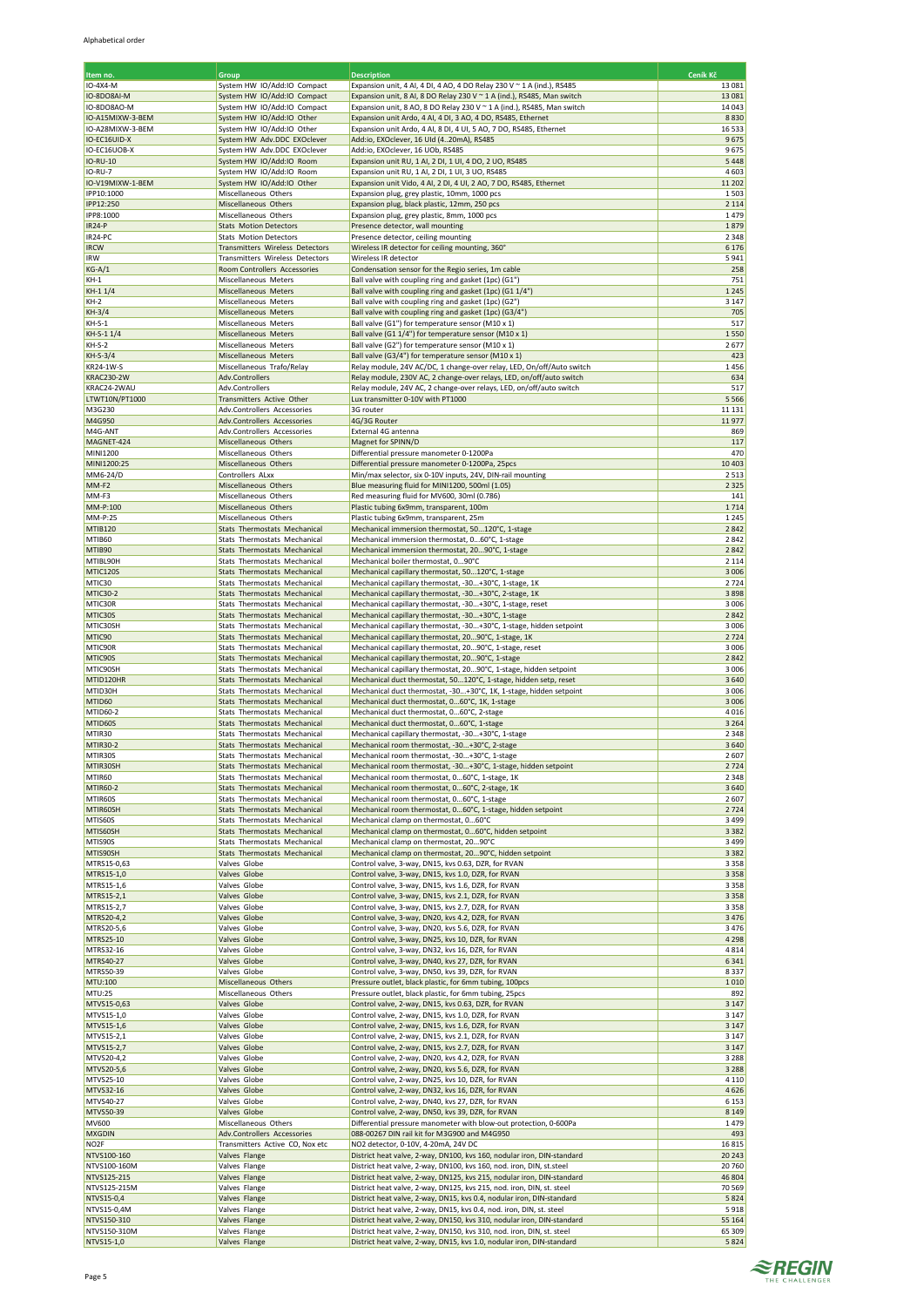| Item no.           | Group                                               | <b>Description</b>                                                     | Ceník Kč |
|--------------------|-----------------------------------------------------|------------------------------------------------------------------------|----------|
| NTVS15-1,0M        | Valves Flange                                       | District heat valve, 2-way, DN15, kvs 1.0, nod. iron, DIN, st. steel   | 5918     |
| NTVS15-1,6         | Valves Flange                                       | District heat valve, 2-way, DN15, kvs 1.6, nodular iron, DIN-standard  | 5824     |
| NTVS15-1,6M        | Valves Flange                                       | District heat valve, 2-way, DN15, kvs 1.6, nod. iron, DIN, st. steel   | 5918     |
| NTVS15-2,7         | Valves Flange                                       | District heat valve, 2-way, DN15, kvs 2.7, nodular iron, DIN-standard  | 5824     |
| NTVS15-2,7M        | Valves Flange                                       | District heat valve, 2-way, DN15, kvs 2.7, nod. iron, DIN, st. steel   | 5918     |
| NTVS20-0,8         | Valves Flange                                       | District heat valve, 2-way, DN20, kvs 0.8, nodular iron, DIN-standard  | 6059     |
| NTVS20-0.8M        | Valves Flange                                       | District heat valve, 2-way, DN20, kvs 0.8, nod. iron, DIN, st. steel   | 6 1 7 6  |
| NTVS20-1,6         | Valves Flange                                       | District heat valve, 2-way, DN20, kvs 1.6, nodular iron, DIN-standard  | 6059     |
| NTVS20-1,6M        | Valves Flange                                       | District heat valve, 2-way, DN20, kvs 1.6, nod. iron, DIN, st. steel   | 6 1 7 6  |
| NTVS20-2,7         | Valves Flange                                       | District heat valve, 2-way, DN20, kvs 2.7, nodular iron, DIN-standard  | 6059     |
| NTVS20-2,7M        | Valves Flange                                       | District heat valve, 2-way, DN20, kvs 2.7, nod. iron, DIN, st. steel   | 6 1 7 6  |
| NTVS20-3,9         | Valves Flange                                       | District heat valve, 2-way, DN20, kvs 3.9, nodular iron, DIN-standard  | 6059     |
|                    |                                                     |                                                                        | 6 1 7 6  |
| NTVS20-3,9M        | Valves Flange                                       | District heat valve, 2-way, DN20, kvs 3.9, nod. iron, DIN, st. steel   |          |
| NTVS20-6,3         | Valves Flange                                       | District heat valve, 2-way, DN20, kvs 6.3, nodular iron, DIN-standard  | 6059     |
| NTVS20-6,3M        | Valves Flange                                       | District heat valve, 2-way, DN20, kvs 6.3, nod. iron, DIN, st. steel   | 6 1 7 6  |
| NTVS25-1,6         | Valves Flange                                       | District heat valve, 2-way, DN25, kvs 1.6, nodular iron, DIN-standard  | 6 1 7 6  |
| NTVS25-1,6M        | Valves Flange                                       | District heat valve, 2-way, DN25, kvs 1.6, nod. iron, DIN, st. steel   | 6505     |
| NTVS25-10          | Valves Flange                                       | District heat valve, 2-way, DN25, kvs 10, nodular iron, DIN-standard   | 6 1 7 6  |
| NTVS25-10M         | Valves Flange                                       | District heat valve, 2-way, DN25, kvs 10, nod. iron, DIN, st. steel    | 6505     |
| NTVS25-2,5         | Valves Flange                                       | District heat valve, 2-way, DN25, kvs 2.5, nodular iron, DIN-standard  | 6 1 7 6  |
| NTVS25-2,5M        | Valves Flange                                       | District heat valve, 2-way, DN25, kvs 2.5, nod. iron, DIN, st. steel   | 6505     |
| NTVS25-4,0         | Valves Flange                                       | District heat valve, 2-way, DN25, kvs 4.0, nodular iron, DIN-standard  | 6 1 7 6  |
| NTVS25-4,0M        | Valves Flange                                       | District heat valve, 2-way, DN25, kvs 4.0, nod. iron, DIN, st. steel   | 6505     |
| NTVS25-6,3         | Valves Flange                                       | District heat valve, 2-way, DN25, kvs 6.3, nodular iron, DIN-standard  | 6 1 7 6  |
| NTVS25-6,3M        | Valves Flange                                       | District heat valve, 2-way, DN25, kvs 6.3, nod.iron, DIN, st. steel    | 6505     |
| NTVS32-10          | Valves Flange                                       | District heat valve, 2-way, DN32, kvs 10, nodular iron, DIN-standard   | 6881     |
| NTVS32-10M         | Valves Flange                                       | District heat valve, 2-way, DN32, kvs 10, nod. iron, DIN, st. steel    | 7 2 1 0  |
| NTVS32-16          | Valves Flange                                       | District heat valve, 2-way, DN32, kvs 16, nodular iron, DIN-standard   | 6881     |
| NTVS32-16M         | Valves Flange                                       | District heat valve, 2-way, DN32, kvs 16, nodular iron, DIN, st. steel | 7 2 1 0  |
| NTVS32-4,0         | Valves Flange                                       | District heat valve, 2-way, DN32, kvs 4.0, nodular iron, DIN-standard  | 6881     |
| NTVS32-4,0M        | Valves Flange                                       | District heat valve, 2-way, DN32, kvs 4.0, nod. iron, DIN, st. steel   | 7 2 1 0  |
| NTVS32-6,3         | Valves Flange                                       | District heat valve, 2-way, DN32, kvs 6.3, nodular iron, DIN-standard  | 6881     |
| NTVS32-6,3M        | Valves Flange                                       | District heat valve, 2-way, DN32, kvs 6.3, nod. iron, DIN, st. steel   | 7210     |
| NTVS40-10          | Valves Flange                                       | District heat valve, 2-way, DN40, kvs 10, nodular iron, DIN-standard   | 7515     |
| NTVS40-10M         | Valves Flange                                       | District heat valve, 2-way, DN40, kvs 10, nodular iron, DIN, st. steel | 7867     |
| NTVS40-16          | Valves Flange                                       | District heat valve, 2-way, DN40, kvs 16, nodular iron, DIN-standard   | 7750     |
|                    | Valves Flange                                       | District heat valve, 2-way, DN40, kvs 16, nodular iron, DIN, st. steel | 8 1 4 9  |
| NTVS40-16M         |                                                     |                                                                        |          |
| NTVS40-27          | Valves Flange                                       | District heat valve, 2-way, DN40, kvs 27, nodular iron, DIN-standard   | 7750     |
| NTVS40-27M         | Valves Flange                                       | District heat valve, 2-way, DN40, kvs 27, nodular iron, DIN, st. steel | 8 1 4 9  |
| NTVS40-6,3         | Valves Flange                                       | District heat valve, 2-way, DN40, kvs 6.3, nodular iron, DIN-standard  | 7750     |
| NTVS40-6,3M        | Valves Flange                                       | District heat valve, 2-way, DN40, kvs 6.3, nod. iron, DIN, st. steel   | 8 1 4 9  |
| NTVS50-10          | Valves Flange                                       | District heat valve, 2-way, DN50, kvs 10, nodular iron, DIN-standard   | 10 16 9  |
| NTVS50-10M         | Valves Flange                                       | District heat valve, 2-way, DN50, kvs 10 nodular iron, DIN, st. steel  | 10591    |
| NTVS50-16          | Valves Flange                                       | District heat valve, 2-way, DN50, kvs 16, nodular iron, DIN-standard   | 10 16 9  |
| NTVS50-16M         | Valves Flange                                       | District heat valve, 2-way, DN50, kvs 16, nodular iron, DIN, st.steel  | 10591    |
| <b>NTVS50-27</b>   | Valves Flange                                       | District heat valve, 2-way, DN50, kvs 27, nodular iron, DIN-standard   | 10 16 9  |
| NTVS50-27M         | Valves Flange                                       | District heat valve, 2-way, DN50, kvs 27, nodular iron, DIN, st.steel  | 10591    |
| NTVS50-39          | Valves Flange                                       | District heat valve, 2-way, DN50, kvs 39, nodular iron, DIN-standard   | 10 16 9  |
| NTVS50-39M         | Valves Flange                                       | District heat valve, 2-way, DN50, kvs 39, nodular iron, DIN, st.steel  | 10591    |
| NTVS50-6,3         | Valves Flange                                       | District heat valve, 2-way, DN50, kvs 6.3, nodular iron, DIN-standard  | 10 16 9  |
| NTVS50-6,3M        | Valves Flange                                       | District heat valve, 2-way, DN50, kvs 6.3, nodular iron, DIN, st.steel | 10591    |
| NTVS65-16          | Valves Flange                                       | District heat valve, 2-way, DN65, kvs 16, nodular iron, DIN-standard   | 11625    |
| NTVS65-16M         | Valves Flange                                       | District heat valve, 2-way, DN65, kvs 16, nodular iron, DIN, st.steel  | 12 212   |
| NTVS65-27          | Valves Flange                                       | District heat valve, 2-way, DN65, kvs 27, nodular iron, DIN-standard   | 11625    |
| NTVS65-27M         | Valves Flange                                       | District heat valve, 2-way, DN65, kvs 27, nodular iron, DIN, st.steel  | 12 212   |
| NTVS65-39          | Valves Flange                                       | District heat valve, 2-way, DN65, kvs 39, nodular iron, DIN-standard   | 11625    |
| NTVS65-39M         | Valves Flange                                       | District heat valve, 2-way, DN65, kvs 39, nodular iron, DIN, st.steel  | 12 21 2  |
| NTVS65-63          | Valves Flange                                       | District heat valve, 2-way, DN65, kvs 63, nodular iron, DIN-standard   | 11625    |
| NTVS65-63M         | Valves Flange                                       | District heat valve, 2-way, DN65, kvs 63, nodular iron, DIN, st steel  | 12 21 2  |
| NTVS80-100         | Valves Flange                                       | District heat valve, 2-way, DN80, kvs 100, nodular iron, DIN-standard  | 15 4 52  |
| NTVS80-100M        | Valves Flange                                       | District heat valve, 2-way, DN80, kvs 100, nod. iron, DIN, st. steel   | 16 697   |
| OM2-230            |                                                     | Quarter turn valve actuator for BW2, 90Nm, 230V AC, on-off/3-p         | 30 15 3  |
| OM2-24             | <b>Actuators Valve RVAB</b><br>Actuators Valve RVAB | Quarter turn valve actuator for BW2, 90Nm, 24V AC, on-off/3-p          | 30 15 3  |
|                    |                                                     |                                                                        |          |
| OM2-24A            | <b>Actuators Valve RVAB</b>                         | Quarter turn valve actuator for BW2, 90Nm, 24V AC/DC, 2-10V            | 58 311   |
| OM3-230            | Actuators Valve RVAB                                | Quarter turn valve actuator for BW2, 150Nm, 230V AC, on-off/3-p        | 31 656   |
| OM3-24             | Actuators Valve RVAB                                | Quarter turn valve actuator for BW2, 150Nm, 24V AC, on-off/3-p         | 31 656   |
| OM3-24A            | Actuators Valve RVAB                                | Quarter turn valve actuator for BW2, 150Nm, 24V AC/DC, 2-10V           | 61058    |
| OM4-230            | Actuators Valve RVAB                                | Quarter turn valve actuator for BW2, 400Nm, 230V AC, on-off/3-p        | 42 130   |
| OM4-24             | Actuators Valve RVAB                                | Quarter turn valve actuator for BW2, 400Nm, 24V AC, on-off/3-p         | 42 130   |
| OM4-24A            | Actuators Valve RVAB                                | Quarter turn valve actuator for BW2, 400Nm, 24V AC/DC, 2-10V           | 65 28 6  |
| OP10               | Controllers Optigo                                  | Optigo, controller, 10 I/Os, 24V, display, DIN-rail mounting           | 5707     |
| OP10-230           | Controllers Optigo                                  | Optigo, controller, 10 I/Os, 230V, display, DIN-rail mounting          | 5824     |
| OP5U               | Controllers Optigo                                  | Optigo, controller, 5 I/Os, 24V, display, DIN-rail mounting            | 3828     |
| OPTO-CABLE-USB     | Miscellaneous Meters                                | Optocoupler with USB interface for energy meters                       | 7397     |
| OPTO-TOOL          | Miscellaneous Meters                                | Software for energy meters                                             | 3875     |
| OVA-011            | <b>Actuators Accessories Adaptor</b>                | Adapter kit for RVAN actuators on Honeywell valves DN15-80             | 1949     |
| OVA-013            | <b>Actuators Accessories Adaptor</b>                | Adapter kit for RVAN actuators on Honeywell valves DN100-150           | 1949     |
| OVA-015            | <b>Actuators Accessories Adaptor</b>                | Adapter kit for RVAN5/RVAN10 on Belimo valve Ø8mm stem                 | 1221     |
| OVA-020            | Actuators Accessories Adaptor                       | Adapter kit for RVAN5/RVAN10 on Danfoss valve                          | 1573     |
| OVA-031            | <b>Actuators Accessories Adaptor</b>                | Adapter kit for RVAN actuators on TAC valves DN65-100                  | 986      |
| OVA-081            | <b>Actuators Accessories Adaptor</b>                | Adapter kit for RVAN actuators on Siemens valves DN15-50               | 493      |
| <b>OVA-082</b>     | Actuators Accessories Adaptor                       | Adapter kit for RVAN actuators on Siemens valves DN65-150              | 493      |
| OVA-121            | Actuators Accessories Adaptor                       | Adapter kit for RVAN actuators on STR/STV valves                       | 493      |
| <b>OVA-131</b>     | <b>Actuators Accessories Adaptor</b>                | Adapter kit for RVAN actuators on TAC valves DN15-50                   | 986      |
| OVA-132            | Actuators Accessories Adaptor                       | Adapter kit for RVAN5/10 actuators on old OAB valves with 3/8" stem    | 986      |
| <b>OVA-133</b>     | Actuators Accessories Adaptor                       | Adapter kit for RVAN18/25 actuators on old OAB valves with 3/8" stem   | 986      |
| OVA-134            | Actuators Accessories Adaptor                       | Adapter kit for RVAN5/10 actuators on MMR/MMV valves DN15-50           | 986      |
| <b>OVA-141</b>     | <b>Actuators Accessories Adaptor</b>                | Adapter kit for RVAN5/RVA10 actuators on Controlli VSB-VMB valves      | 493      |
| OVA-151            | Actuators Accessories Adaptor                       | Adapter kit for RVAN5/RVAN10 actuators on Sauter valves                | 2 1 8 4  |
| <b>OVA-161</b>     | <b>Actuators Accessories Adaptor</b>                | Adapter kit for RVAN5/10 on Geamatic valve DN15-50 with M6 stem        | 986      |
| OVA-171            | Actuators Accessories Adaptor                       | Adapter kit for RVAN5 on IMI valve KTM512 DN15-50                      | 728      |
| <b>OVA-231</b>     | <b>Actuators Accessories Adaptor</b>                | Adapter kit for RVAN5 actuators on TAC valves DN15 with small neck     | 986      |
| OVA-A1             | Actuators Accessories Adaptor                       | Adapter kit for RVAN5/RVAN10 actuators on ARI valves 485-488 DN15-50   | 728      |
| OVA-A2             | <b>Actuators Accessories Adaptor</b>                | Adapter kit for RVAN18/RVAN25 actuators on ARI valves 485-486 DN65-100 | 728      |
| OVA-A3             | Actuators Accessories Adaptor                       | Adapter kit for RVAN18/RVAN25 actuators on ARI valves 485-488 DN40-50  | 728      |
| OVA-AVM            | Valves Accessories Adaptor                          | Adapter kit for Sauter actuators, type AVM324SF132                     | 2 1 8 4  |
| OVA-B6             | Valves Accessories Adaptor                          | Adapter kit for Belimo actuators, type EV                              | 986      |
| OVA-B7             | Valves Accessories Adaptor                          | Adapter kit for Belimo actuators, type NV-TPC                          | 986      |
| OVA-F1             | Actuators Accessories Adaptor                       | Adapter kit for RVAN5 and RVAN10                                       | 446      |
| OVA-F2             | <b>Actuators Accessories Adaptor</b>                | Adapter kit for RVAN18 and RVAN25                                      | 446      |
|                    |                                                     |                                                                        | 446      |
| OVA-F3             | <b>Actuators Accessories Adaptor</b>                | Stem connector for RVAN5 and RVAN10                                    |          |
| OVA-F4             | Actuators Accessories Adaptor                       | Stem connector for RVAN18 and RVAN25                                   | 446      |
| OVA-FM25           | Actuators Accessories Adaptor                       | Adapter kit for RVAN5/RVAN10 on WSE/Norshunt FM25 shunt                | 986      |
| OVA-FM50           | <b>Actuators Accessories Adaptor</b>                | Adapter kit for RVAN18 on WSE/Norshunt FM50 shunt                      | 986      |
| OVA-H1             | Actuators Accessories Adaptor                       | Adapter kit for RVAN5 and RVAN10 on HORA valves                        | 728      |
| OVA-H <sub>2</sub> | <b>Actuators Accessories Adaptor</b>                | Adapter kit for RVAN18 and RVAN25 on HORA valves                       | 728      |
| OVA-J1             | Actuators Accessories Adaptor                       | Adapter for RVAN5/10 on Johnson valves M28x1.5 neck, 1/4"UNF-28 stem   | 493      |
| OVA-L1             | Actuators Accessories Adaptor                       | Adapter kit for RVAZ4L1 on LDM valves (MVFL valves)                    | 141      |

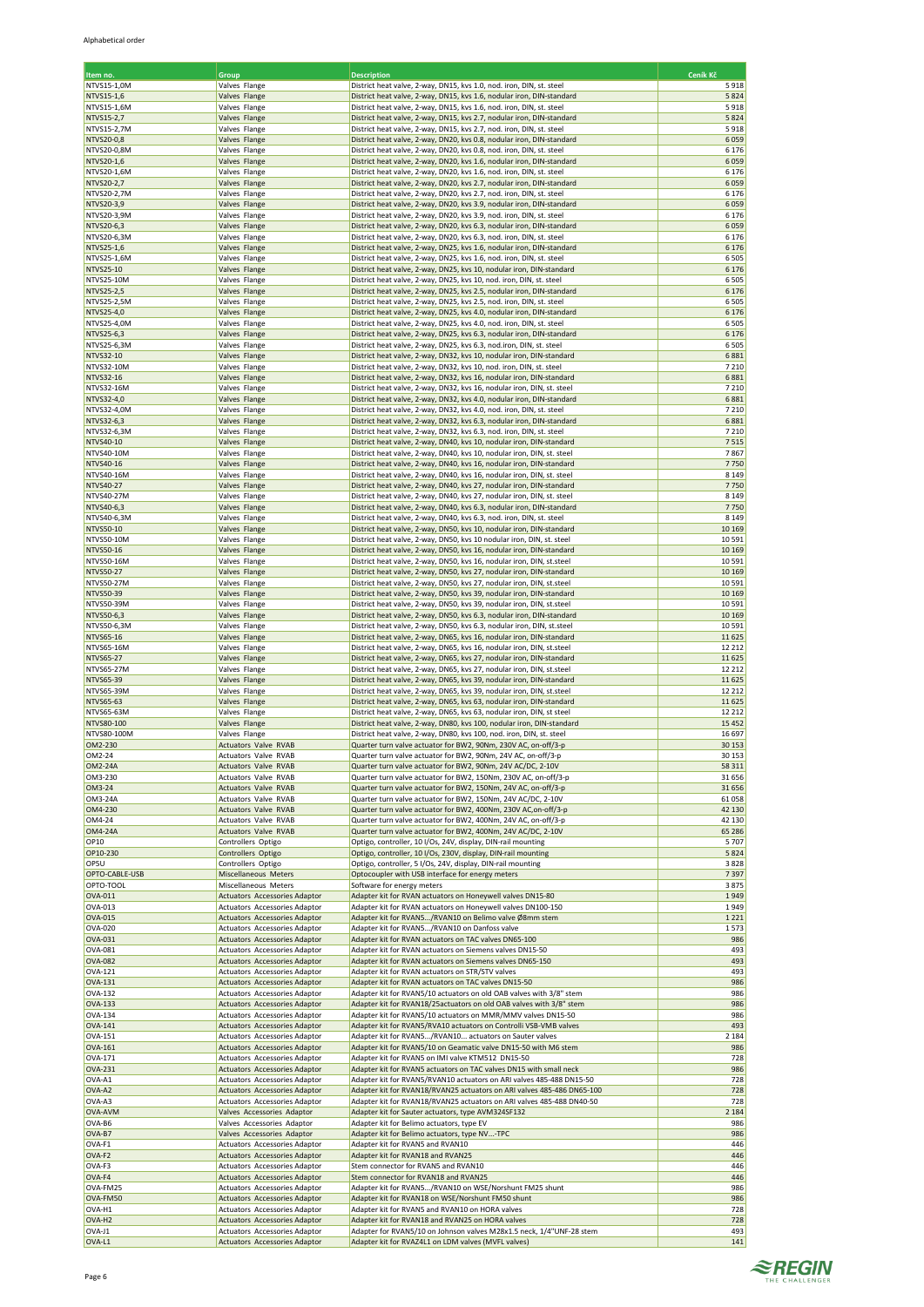| Item no.                                     | Group                                                                        | <b>Description</b>                                                                                                                                                          | Ceník Kč           |
|----------------------------------------------|------------------------------------------------------------------------------|-----------------------------------------------------------------------------------------------------------------------------------------------------------------------------|--------------------|
| OVA-S1                                       | Valves Accessories Adaptor                                                   | Adapter kit for Siemens actuators                                                                                                                                           | 1949               |
| OVA-T1<br>OVA-T2                             | Valves Accessories Adaptor<br>Valves Accessories Adaptor                     | Adapter kit for TAC actuators, type M400 and M800<br>Adapter kit for TAC M400/M800 and older valves, 3/8 UNF thread                                                         | 986<br>986         |
| OVC-Z15                                      | Valves Accessories Other                                                     | Steel pipe connection for zone valve, DN15 (G 1/2")                                                                                                                         | 141                |
| OVC-Z20                                      | Valves Accessories Other                                                     | Steel pipe connection for zone valve, DN20 (G 3/4")                                                                                                                         | 211                |
| OVC-Z25                                      | Valves Accessories Other                                                     | Steel pipe connection for zone valve, DN25 (G 1")                                                                                                                           | 329                |
| PASTA-20<br>PBIE                             | Passive Sensors Others<br>Miscellaneous Trafo/Relay                          | Heat conductive paste in tube, 20g<br>1-pole switch with indication for wall socket installations, Exxact                                                                   | 423<br>1573        |
| PCMTV125-150-F106                            | Valves PICV                                                                  | Pressure independent valve, DN125-150, 106000l/h, with smart actuator                                                                                                       | 106 101            |
| <b>PCMTV15-F150</b>                          | Valves PICV                                                                  | Pressure independent valve, DN15, 150 l/h, with measuring port                                                                                                              | 2724               |
| <b>PCMTV15-F600</b><br><b>PCMTV15-F780</b>   | Valves PICV<br>Valves PICV                                                   | Pressure independent valve, DN15, 600 l/h, with measuring port<br>Pressure independent valve, DN15, 780 l/h, with measuring port                                            | 2724<br>2936       |
| PCMTV200-250-F277                            | Valves PICV                                                                  | Pressure independent valve, DN200-250, 277000l/h, with smart actuator                                                                                                       | 347775             |
| <b>PCMTV20-F1000</b>                         | Valves PICV                                                                  | Pressure independent valve, DN20, 1000 l/h, with measuring port                                                                                                             | 3 1 7 0            |
| PCMTV20-F1500                                | Valves PICV                                                                  | Pressure independent valve, DN20, 1500 l/h, with measuring port                                                                                                             | 3710               |
| PCMTV20-F2200<br><b>PCMTV20-F2700</b>        | Valves PICV<br>Valves PICV                                                   | Pressure independent valve, DN20, 2200 l/h, with measuring port<br>Pressure independent valve, DN20, 2700 l/h, with measuring port                                          | 5 2 3 7<br>5824    |
| <b>PCMTV25-F1500</b>                         | <b>Valves PICV</b>                                                           | Pressure independent valve, DN25,1500 l/h, with measuring port                                                                                                              | 3710               |
| PCMTV25-F2200                                | Valves PICV                                                                  | Pressure independent valve, DN25,2200 l/h, with measuring port                                                                                                              | 5 2 3 7            |
| <b>PCMTV25-F2700</b>                         | Valves PICV                                                                  | Pressure independent valve, DN25, 2700 l/h, with measuring port                                                                                                             | 5824               |
| <b>PCMTV32-F2700</b><br><b>PCMTV32-F3000</b> | Valves PICV<br>Valves PICV                                                   | Pressure independent valve, DN32, 2700 l/h, with measuring port<br>Pressure independent valve, DN32, 3000 l/h, with measuring port                                          | 5824<br>6834       |
| PCMTV32-F6                                   | Valves PICV                                                                  | Pressure independent valve, DN32, 6000 l/h, with measuring port                                                                                                             | 15 124             |
| PCMTV40-F9                                   | Valves PICV                                                                  | Pressure independent valve, DN40, 9000 l/h, with measuring port                                                                                                             | 29 0 26            |
| PCMTV50-65-80-F25                            | Valves PICV                                                                  | Pressure independent valve, DN50-65-80, 25000 l/h, with smart actuator                                                                                                      | 53 825             |
| PCMTV50-65-80-F35<br>PCMTV50-F12             | Valves PICV<br>Valves PICV                                                   | Pressure independent valve, DN50-65-80, 35000 l/h, with smart actuator<br>Pressure independent valve, DN50, 12000 l/h, with measuring port                                  | 53 825<br>33747    |
| PCMTV50-F18                                  | Valves PICV                                                                  | Pressure independent valve, DN50, 18000 l/h, with measuring port                                                                                                            | 41379              |
| PCMTV80-100-F72                              | Valves PICV                                                                  | Pressure independent valve, DN80-100, 72000l/h, with smart actuator                                                                                                         | 94 077             |
| <b>PCTVS15-F150</b>                          | Valves PICV                                                                  | Pressure independent valve, DN15, 150 l/h                                                                                                                                   | 2 3 0 1            |
| <b>PCTVS15-F600</b><br>PCTVS15-F900          | Valves PICV<br>Valves PICV                                                   | Pressure independent valve, DN15, 600 l/h<br>Pressure independent valve, DN15, 900 l/h                                                                                      | 2 3 0 1<br>2 3 0 1 |
| <b>PCTVS20-F600</b>                          | Valves PICV                                                                  | Pressure independent valve, DN20, 600 l/h                                                                                                                                   | 2 3 0 1            |
| <b>PCTVS20-F900</b>                          | Valves PICV                                                                  | Pressure independent valve, DN20, 900 l/h                                                                                                                                   | 2 3 0 1            |
| PDT12                                        |                                                                              | Transmitters Active Pressure Presigo Differential pressure transmitter, 0-1250Pa, 0-10V                                                                                     | 4 2 7 4            |
| PDT12C<br><b>PDT12C-2</b>                    | Transmitters Active Pressure Presigo                                         | Transmitters Active Pressure Presigo Differential pressure transmitter, 0-1250Pa, Modbus<br>Differential pressure transmitter, 0-1250Pa, 2 sensor elements, Modbus          | 5472<br>7656       |
| PDT12S25-2                                   |                                                                              | Transmitters Active Pressure Presigo Diff pressure transmitter, 0-1250/0-2500Pa, 2 sensor elements, 0-10V                                                                   | 6435               |
| PDT12S25C-2                                  | Transmitters Active Pressure Presigo                                         | Diff pressure transmitter, 0-1250/0-2500Pa, 2 sensor elements, Modbus                                                                                                       | 7656               |
| PDT12S75-2                                   | Transmitters Active Pressure Presigo                                         | Diff pressure transmitter, 0-1250/0-7500Pa, 2 sensor elements, 0-10V                                                                                                        | 6435               |
| PDT12S75C-2<br>PDT25                         | Transmitters Active Pressure Presigo<br>Transmitters Active Pressure Presigo | Diff pressure transmitter, 0-1250/0-7500Pa, 2 sensor elements, Modbus<br>Differential pressure transmitter, 0-2500Pa, 0-10V                                                 | 7656<br>4 2 7 4    |
| PDT25C                                       | Transmitters Active Pressure Presigo                                         | Differential pressure transmitter, 0-2500Pa, Modbus                                                                                                                         | 5472               |
| <b>PDT25C-2</b>                              | Transmitters Active Pressure Presigo                                         | Differential pressure transmitter, 0-2500Pa, 2 sensor elements, Modbus                                                                                                      | 7656               |
| PDT75                                        |                                                                              | Transmitters Active Pressure Presigo Differential pressure transmitter, 0-7500Pa, 0-10V                                                                                     | 4 2 7 4            |
| PDT75C<br>PDTX12-2-C                         | Transmitters Active Pressure Presigo<br>Transmitters Active Pressure Presigo | Differential pressure transmitter, 0-7500Pa, Modbus<br>Differential pressure transmitter, 0-1250Pa, 2 sensors, 2xUI, 2xUO                                                   | 5472<br>8760       |
| PDTX12-C                                     |                                                                              | Transmitters Active Pressure Presigo Differential pressure transmitter, 0-1250Pa, 2xUI, 2xUO                                                                                | 6599               |
| <b>PDTX12S25-C</b>                           | Transmitters Active Pressure Presigo                                         | Differential pressure transmitter, 0-1250/0-2500Pa, 2xUI, 2xUO                                                                                                              | 8760               |
| <b>PDTX12S75-C</b>                           | Transmitters Active Pressure Presigo                                         | Differential pressure transmitter, 0-1250/0-7500Pa, 2xUI, 2xUO                                                                                                              | 8760               |
| <b>PDTX25-2-C</b><br>PDTX25-C                | Transmitters Active Pressure Presigo                                         | Transmitters Active Pressure Presigo Differential pressure transmitter, 0-2500Pa, 2 sensors, 2xUI, 2xUO<br>Differential pressure transmitter, 0-2500Pa, 2xUI, 2xUO          | 8760<br>6599       |
| PDTX75-C                                     | Transmitters Active Pressure Presigo                                         | Differential pressure transmitter, 0-7500Pa, 2xUI, 2xUO                                                                                                                     | 6599               |
| <b>PLTCE</b>                                 | Adv.Controllers Accessories                                                  | Angle plug-in terminal blocks for EXOcompact, Optigo, Ardo and Corrigo                                                                                                      | 728                |
| <b>PLT-E15</b><br>PLT-E28                    | Controllers Accessories<br>Controllers Accessories                           | A set of plug-in terminals for EXOcompact, Ardo & Corrigo 15 I/O<br>A set of plug-in terminals for EXOcompact, Ardo & Corrigo 28 I/O                                        | 376<br>564         |
| PLT-E8                                       | Controllers Accessories                                                      | A set of plug-in terminals for EXOcompact, Ardo & Corrigo 8 I/O                                                                                                             | 258                |
| POWERPACK-EM                                 | Miscellaneous Meters                                                         | Power pack 230V AC for SSU and SSCU energy meter                                                                                                                            | 4720               |
| POWERPACK-EM-24                              | Miscellaneous Meters                                                         | Power pack 24V AC for SSU and SSCU energy meter                                                                                                                             | 5566               |
| PS-110-3/4<br>PS-130-1                       | Miscellaneous Meters<br>Miscellaneous Meters                                 | Threaded adapter to replace flow meter (G3/4") (L=110mm)<br>Threaded adapter to replace flow meter (G1") (L=130mm)                                                          | 258<br>376         |
| PS-150-1 1/4                                 | Miscellaneous Meters                                                         | Threaded adapter to replace flow meter (G1 1/4") (L=150mm)                                                                                                                  | 869                |
| PS-190-1                                     | Miscellaneous Meters                                                         | Threaded adapter to replace flow meter (G1") (L=190mm)                                                                                                                      | 611                |
| PS-200-2<br>PS-260-11/4                      | Miscellaneous Meters<br>Miscellaneous Meters                                 | Threaded adapter to replace flow meter (G2") (L=200mm)<br>Threaded adapter to replace flow meter (G1 1/4") (L=260mm)                                                        | 1456<br>869        |
| PS-300-2                                     | Miscellaneous Meters                                                         | Threaded adapter to replace flow meter (G2") (L=300mm)                                                                                                                      | 1456               |
| PULSER/D                                     | Controllers Triac Controls Pulser                                            | Electrical heating controller, 16A, 230/400V, DIN-rail mounting                                                                                                             | 2 1 8 4            |
| PULSER230X010                                | Controllers Triac Controls Pulser                                            | Electrical heating controller, 16A, 230V, for 0-10V control signal                                                                                                          | 3076               |
| PULSER400X010<br><b>PULSER-ADD</b>           | Controllers Triac Controls Pulser<br>Controllers Triac Controls Pulser       | Electrical heating controller, 16A, 400V, for 0-10V control signal<br>Electrical heating controller, add-on unit, 16A, 230/400V, room mount                                 | 3076<br>2 1 8 4    |
| PULSER-M                                     | Controllers Triac Controls Pulser                                            | Electrical heating controller, 16A, 230/400V, min/max limitation                                                                                                            | 2 1 8 4            |
| PULSER-X/D                                   | Controllers Triac Controls Pulser                                            | Electrical heating controller, 16A, 230/400V, 0-10V input, DIN-rail                                                                                                         | 3076               |
| R31                                          | Stats Thermostats Mechanical                                                 | Room thermostat 730°C                                                                                                                                                       | 681                |
| <b>R33</b><br>R34                            | Stats Thermostats Mechanical<br>Stats Thermostats Mechanical                 | Room thermostat 730°C, on/off switch<br>Room thermostat 730°C, summer/winter switch                                                                                         | 916<br>1033        |
| RB3                                          | Room Controllers Accessories                                                 | Relay unit for Regio RC-F in fan-coil applications                                                                                                                          | 1 1 9 8            |
| <b>RC</b>                                    | Room Controllers Wall mount RC                                               | Regio zone controller, 0-10V or on/off, room mounting                                                                                                                       | 3029               |
| RC-A203W-4-TP<br>$RC-C3$                     | Room Controllers Wall mount RC                                               | Room Controllers Ceiling m RCP Ardo Ec Regio Ardo, 201/O, 2 x RS485, Ethernet, terminal protection<br>Regio zone controller, 0-10V or on/off, setpoint, communication, room | 8337<br>4603       |
| RC-C3DFOC                                    | Room Controllers Wall mount RC                                               | Regio zone controller, 0-10V or on/off, occup, fan ctrl, comm, room                                                                                                         | 5448               |
| RC-C3DOC                                     | Room Controllers Wall mount RC                                               | Regio zone controller, 0-10V or on/off, occup, displ, CO2, comm, room                                                                                                       | 5 3 3 1            |
| RC-C3DOC-BLACK                               | Room Controllers Wall mount RC                                               | Regio zone controller, 0-10V or on/off, occup, displ, CO2, comm, room                                                                                                       | 5 3 3 1            |
| RC-C3H<br>RC-C3O                             | Room Controllers Wall mount RC<br>Room Controllers Wall mount RC             | Regio zone controller, 0-10V or on/off, hidden setpoint, comm, room<br>Regio zone controller, 0-10V or on/off, occupancy, communication, room                               | 4979<br>4979       |
| RCC-C3DOCS                                   |                                                                              | Room Controllers Wall Mount RCC CO2 Room Controller, 010V or On/off, display, com, CO2 single beam                                                                          | 14 2 78            |
| RCC-C3HCS                                    |                                                                              | Room Controllers Wall Mount RCC CO2 Room controller, 010V or On/Off, hidden, com, CO2 single beam                                                                           | 13 3 15            |
| RCC-CONN:10<br><b>RC-CDFO</b>                | Room Controllers Accessories<br>Room Controllers Wall mount RC               | Connector plates for RCC room units, 10pcs<br>Regio zone controller, 0-10V or on/off, occupancy, fan control, room                                                          | 2 3 0 1<br>5448    |
| <b>RC-CDTO</b>                               | Room Controllers Wall mount RC                                               | Regio zone controller, 3-point, occupancy, display, comm, room mount                                                                                                        | 5448               |
| RC-CF                                        | Room Controllers Wall mount RC                                               | Regio zone controller, 0-10V or on/off, fan ctrl, comm, room mounting                                                                                                       | 5096               |
| RC-CFO<br>RC-CONN:10                         | Room Controllers Wall mount RC<br>Room Controllers Accessories               | Regio zone controller, 0-10V or on/off, occup, fan ctrl, comm, room<br>Connector plates for RC room units, 10pcs                                                            | 5096<br>2677       |
| RC-CT                                        | Room Controllers Wall mount RC                                               | Regio zone controller, 3-point, communication, room mounting                                                                                                                | 4485               |
| <b>RC-CTH</b>                                | Room Controllers Wall mount RC                                               | Regio zone controller, 3-point, hidden setpoint, communication, room                                                                                                        | 4979               |
| RC-CTO                                       | Room Controllers Wall mount RC                                               | Regio zone controller, 3-point, occupancy, communication, room mount                                                                                                        | 5096               |
| RC-DFO<br>RC-DO                              | Room Controllers Wall mount RC<br>Room Controllers Wall mount RC             | Regio zone controller, 0-10V or on/off, occup, fan ctrl, display, room<br>Regio zone controller, 0-10V or on/off, occupancy, display, room mount                            | 3640<br>3 4 0 5    |
| RC-DTO                                       | Room Controllers Wall mount RC                                               | Regio zone controller, 3-point, occupancy, display, room mounting                                                                                                           | 3 4 0 5            |
| RC-E163W-1-TP                                |                                                                              | Room Controllers Ceiling m RCP Ardo Ed Regio Eedo, 16 I/O, 2 x RS485, Ethernet, terminal protection                                                                         | 8807               |
| RCF-230AD                                    | Room Controllers Wall mount RCF                                              | Fan-coil controller, 230V, 0-10V, room mounting                                                                                                                             | 2795               |
| RCF-230CAD<br><b>RCF-230CD</b>               | Room Controllers Wall mount RCF<br>Room Controllers Wall mount RCF           | Fan-coil controller, 230V, 0-10V, communication, room mounting<br>Fan-coil controller, 230V, on/off, change-over, communication, room                                       | 4603<br>3875       |
| RCF-230CTD                                   | Room Controllers Wall mount RCF                                              | Fan-coil controller, 230V, thermal or 3-point, communication, room                                                                                                          | 4 1 3 3            |
| RCF-230CTD-EC                                | Room Controllers Wall mount RCF                                              | Fan-coil controller, 230V, thermal or 3-point, communication, room                                                                                                          | 4 1 3 3            |
| <b>RCF-230D</b>                              | Room Controllers Wall mount RCF                                              | Fan-coil thermostat, 230V, on/off, change-over, room mounting                                                                                                               | 2 3 9 5            |
| RCF-230TD<br>RCFD-230C                       | Room Controllers Wall mount RCF<br>Room Controllers Thermostats              | Fan-coil controller, 230V, thermal or 3-point, room mounting<br>Fan-coil controller, 230V, touch display, on/off, change-over, com.                                         | 2 4 8 9<br>6552    |
| $RC-H$                                       | Room Controllers Wall mount RC                                               | Regio zone controller, 0-10V or on/off, hidden setpoint, room mounting                                                                                                      | 3 1 4 7            |

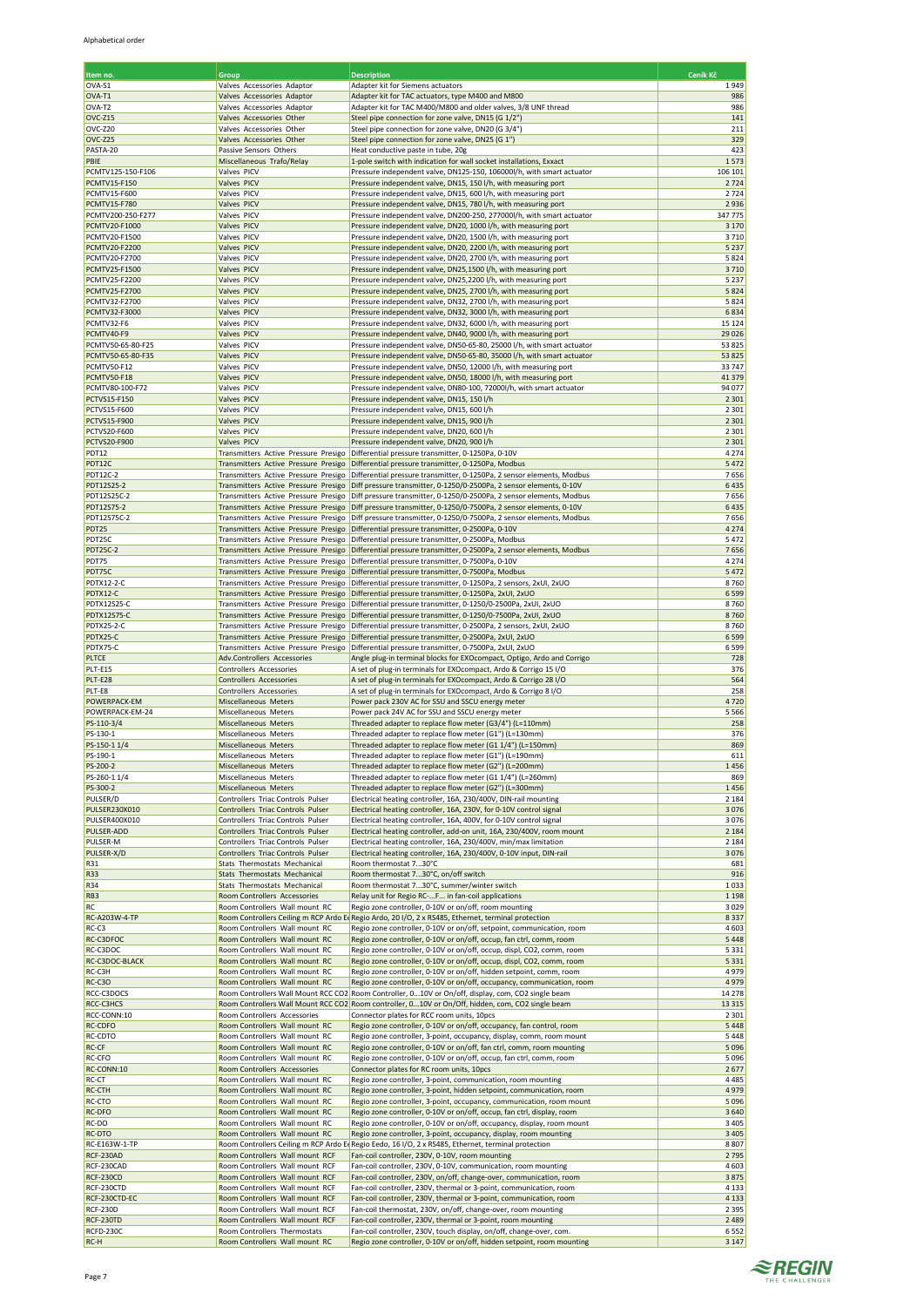| Item no.                            | Group                                                                       | <b>Description</b>                                                                                                       | Ceník Kč           |
|-------------------------------------|-----------------------------------------------------------------------------|--------------------------------------------------------------------------------------------------------------------------|--------------------|
| RC-O                                | Room Controllers Wall mount RC                                              | Regio zone controller, 0-10V or on/off, occupancy, room mounting                                                         | 3 1 4 7            |
| RC-T                                | Room Controllers Wall mount RC                                              | Regio zone controller, 3-point, room mounting                                                                            | 3029               |
| RC-TEST                             | Room Controllers Accessories                                                | Service adapter for Regio RC units                                                                                       | 2 3 0 1            |
| RC-TO                               | Room Controllers Wall mount RC                                              | Regio zone controller, 3-point, occupancy, room mounting                                                                 | 3 1 4 7            |
| RCW-M32                             | Transmitters Wireless Receiver                                              | Wireless receiver with Modbus communication, 32 channels                                                                 | 8478               |
| RDAS10-230                          | Actuators Damper Other                                                      | Damper actuator, 10Nm, on/off or 3-point, 230V                                                                           | 3 3 1 1            |
| RDAS10-230S<br>RDAS10-24            | Actuators Damper Other                                                      | Damper actuator, 10Nm, on/off or 3-point, 230V, with auxiliary switch<br>Damper actuator, 10Nm, on/off or 3-point, 24V   | 3851<br>3 3 1 1    |
| RDAS10-24A                          | Actuators Damper Other<br>Actuators Damper Other                            | Damper actuator, 10Nm, 0-10V, 24V                                                                                        | 5 1 9 0            |
| RDAS10-24S                          | Actuators Damper Other                                                      | Damper actuator, 10Nm, on/off or 3-point, 24V, with auxiliary switch                                                     | 3851               |
| RDAS18S-230                         | Actuators Damper Other                                                      | Damper actuator with spring return, 18Nm, on/off, 230V                                                                   | 8 1 7 2            |
| RDAS18S-230S                        | Actuators Damper Other                                                      | Damper actuator with spring return, 18Nm, on/off, 230V, with auxiliary                                                   | 8947               |
| RDAS18S-24                          | Actuators Damper Other                                                      | Damper actuator with spring return, 18Nm, on/off, 24V                                                                    | 7186               |
| RDAS18S-24A                         | Actuators Damper Other                                                      | Damper actuator with spring return, 18Nm, 0-10V, 24V                                                                     | 8 3 6 0            |
| RDAS18S-24S                         | Actuators Damper Other                                                      | Damper actuator with spring return, 18Nm, on/off, 24V, aux. switch                                                       | 8 1 0 2            |
| RDAS20-230                          | Actuators Damper Other                                                      | Damper actuator, 20Nm, on/off or 3-point, 230V                                                                           | 4650               |
| RDAS20-230S                         | Actuators Damper Other                                                      | Damper actuator, 20Nm, on/off or 3-point, 230V, with auxiliary switch                                                    | 5 2 3 7            |
| RDAS20-24<br>RDAS20-24A             | Actuators Damper Other<br>Actuators Damper Other                            | Damper actuator, 20Nm, on/off or 3-point, 24V<br>Damper actuator, 20Nm, 0-10V, 24V                                       | 4509<br>6 2 9 4    |
| RDAS20-24AS                         | Actuators Damper Other                                                      | Damper actuator, 20Nm, 0-10V, 24V, with auxiliary switch                                                                 | 6975               |
| RDAS20-24S                          | Actuators Damper Other                                                      | Damper actuator, 20Nm, on/off or 3-point, 24V, with auxiliary switch                                                     | 4932               |
| RDAS35-230                          | Actuators Damper Other                                                      | Damper actuator, 35Nm, 3-point, 230V                                                                                     | 6716               |
| RDAS35-24                           | Actuators Damper Other                                                      | Damper actuator, 35Nm, 3-point, 24V AC                                                                                   | 6716               |
| RDAS35-24A                          | Actuators Damper Other                                                      | Damper actuator, 35Nm, 0-10V, 24V AC                                                                                     | 8 4 0 7            |
| RDAS4S-230                          | Actuators Damper Other                                                      | Damper actuator with spring return, 4Nm, on/off, 230V                                                                    | 5 2 6 0            |
| <b>RDAS4S-230S</b>                  | Actuators Damper Other                                                      | Damper actuator w/ spring return, 4Nm, on/off, 230V, auxiliary switch                                                    | 6 1 0 6            |
| RDAS4S-24                           | Actuators Damper Other                                                      | Damper actuator with spring return, 4Nm, on/off, 24V                                                                     | 4791               |
| RDAS4S-24A<br><b>RDAS4S-24S</b>     | Actuators Damper Other                                                      | Damper actuator with spring return, 4Nm, 0-10V, 24V                                                                      | 6 2 9 4<br>5613    |
| RDAS5-230                           | Actuators Damper Other<br>Actuators Damper Other                            | Damper actuator w/ spring return, 4Nm, on/off, 24V, auxiliary switch<br>Damper actuator, 5Nm, on/off or 3-point, 230V    | 3 0 0 6            |
| <b>RDAS5-230S</b>                   | Actuators Damper Other                                                      | Damper actuator, 5Nm, on/off or 3-point, 230V, with auxiliary switch                                                     | 3757               |
| <b>RDAS5-24</b>                     | Actuators Damper Other                                                      | Damper actuator, 5Nm, on/off or 3-point, 24V                                                                             | 2771               |
| RDAS5-24A                           | Actuators Damper Other                                                      | Damper actuator, 5Nm, 0-10V, 24V                                                                                         | 4016               |
| <b>RDAS5-24S</b>                    | Actuators Damper Other                                                      | Damper actuator, 5Nm, on/off or 3-point, 24V, with auxiliary switch                                                      | 3710               |
| <b>RDAS7S-230</b>                   | Actuators Damper Other                                                      | Damper actuator with spring return, 7Nm, on/off, 230V                                                                    | 6 1 5 3            |
| <b>RDAS7S-230S</b>                  | Actuators Damper Other                                                      | Damper actuator with spring return, 7Nm, on/off, 230V, aux. switch                                                       | 6904               |
| <b>RDAS7S-24</b>                    | Actuators Damper Other                                                      | Damper actuator with spring return, 7Nm, on/off, 24V                                                                     | 5 6 1 3            |
| RDAS7S-24A                          | Actuators Damper Other                                                      | Damper actuator with spring return, 7Nm, 0-10V, 24V                                                                      | 6646               |
| <b>RDAS7S-24S</b><br>REPEAT485      | Actuators Damper Other<br>System HW Accessories Cabels Power Repeater RS485 | Damper actuator with spring return, 7Nm, on/off, 24V, aux. switch                                                        | 6411<br>6787       |
| <b>RFA:10</b>                       | Miscellaneous Others                                                        | Rökampull och flaska, 10st. Titantetraklorid 99,9%                                                                       | 5941               |
| RM6-24/D                            | Controllers Accessories                                                     | Relay unit, 6 relays, 230V, DIN-rail mounting                                                                            | 3 3 8 2            |
| RM6H-24/D                           | Controllers Accessories                                                     | Relay unit, 6 relays, 230V, manual/auto switches, DIN-rail mounting                                                      | 4814               |
| <b>RPW</b>                          | Transmitters Wireless Receiver                                              | <b>Wireless Repeater</b>                                                                                                 | 7632               |
| RR-G3                               | Miscellaneous Trafo/Relay                                                   | Sensor for SPINN/D rotation sentinel incl magnet                                                                         | 892                |
| <b>RRT025A</b>                      | Stats Thermostats Mechanical                                                | Electromechanical room thermostat for fan-coil                                                                           | 916                |
| RTA-CASE                            | Actuators Accessories Adaptor                                               | Adapter kit RTAM/RTAOM                                                                                                   | 3757               |
| RTAM100-230                         | Actuators Valve RTAM                                                        | Thermal actuator 230V, on/off, NC, 2m cable                                                                              | 892                |
| RTAM100-24                          | Actuators Valve RTAM                                                        | Thermal actuator 24V, on/off, NC, 2m cable                                                                               | 892<br>2795        |
| RTAM100-24A<br>RTAM125-230          | Actuators Valve RTAM<br>Actuators Valve RTAM                                | Thermal actuator 24V, 0-10V, NC, 2m cable<br>Thermal actuator 125N, 230V, on/off, NC, 2m cable                           | 1057               |
| RTAM125-24                          | Actuators Valve RTAM                                                        | Thermal actuator 24V, 125N, on/off, NC, 2m cable                                                                         | 1057               |
| RTAM125-24A                         | Actuators Valve RTAM                                                        | Thermal actuator 24V, 125N, 0-10V, NC, 2m cable                                                                          | 3029               |
| RTAN140-230                         | Actuators Valve RTAM                                                        | Thermal actuator 230V, 140N, on/off, NC, 2m cable                                                                        | 845                |
| RTAN140-24                          | Actuators Valve RTAM                                                        | Thermal actuator 24V, 140N, on/off, NC, 2m cable                                                                         | 845                |
| RTAN140-24A                         | Actuators Valve RTAM                                                        | Thermal actuator 24V, 140N, 0-10V, NC, 2m cable                                                                          | 2 2 7 8            |
| <b>RTAN-230</b>                     | Actuators Valve RTAM                                                        | Thermal actuator 230V, 100N, on/off, NC, 2m cable                                                                        | 728                |
| RTAN-24                             | Actuators Valve RTAM                                                        | Thermal actuator 24V, 100N, on/off, NC, 2m cable                                                                         | 728                |
| RTAN-24A                            | Actuators Valve RTAM                                                        | Thermal actuator 24V, 100N, 0-10V, NC, 2m cable                                                                          | 2 1 8 4            |
| RTAOM100-230<br>RTAOM100-24         | <b>Actuators Valve RTAM</b>                                                 | Thermal actuator 230V, on/off, NO, 2m cable<br>Thermal actuator 24V, on/off, NO, 2m cable                                | 892<br>892         |
| RTAOM100-24A                        | Actuators Valve RTAM<br><b>Actuators Valve RTAM</b>                         | Thermal actuator 24V, 0-10 V, NO, 2 m cable                                                                              | 3 4 2 9            |
| RTAOM125-230                        | <b>Actuators Valve RTAM</b>                                                 | Thermal actuator 230V, 125N, on/off, NO, 2m cable                                                                        | 1033               |
| RTAOM125-24                         | Actuators Valve RTAM                                                        | Thermal actuator 24V, 125N, on/off, NO, 2m cable                                                                         | 1033               |
| RTV10                               | Valves Zone Thermal                                                         | Zone valve 2-way, DN10, kvs 0.7, for the RTA(O)M actuators                                                               | 352                |
| <b>RTV15</b>                        | Valves Zone Thermal                                                         | Zone valve 2-way, DN15, kvs 1.4, for the RTA(O)M actuators                                                               | 399                |
| RV210                               | Valves Accessories Other                                                    | 2-way valve, DN10, with flow preset                                                                                      | 446                |
| <b>RV215</b>                        | Valves Accessories Other                                                    | 2-way valve, DN15, with flow preset                                                                                      | 540                |
| <b>RV220</b>                        | Valves Accessories Other                                                    | 2-way valve, DN20, with flow preset                                                                                      | 705                |
| <b>RVAB4-230</b><br><b>RVAB4-24</b> | Actuators Valve RVAB<br>Actuators Valve RVAB                                | Actuator for Ball valves BV DN15-25, 4Nm, 230V AC, 3-point<br>Actuator for Ball valves BV DN15-25, 4Nm, 24V AC, 3- point | 2 1 8 4<br>2 1 8 4 |
| RVAB4-24A                           | Actuators Valve RVAB                                                        | Actuator for Ball valves BV DN15-25, 4Nm, 24V AC, 0-10V                                                                  | 3640               |
| <b>RVAB5-230</b>                    | Actuators Valve RVAB                                                        | Actuator for Ball valves BV DN32-50, 5Nm, 230V AC, 3-point                                                               | 3 4 0 5            |
| <b>RVAB5-24</b>                     | Actuators Valve RVAB                                                        | Actuator for Ball valves BV DN32-50, 5Nm, 24V AC, 3-point                                                                | 3 4 0 5            |
| RVAB5-24A                           | Actuators Valve RVAB                                                        | Actuator for Ball valves BV DN32-50, 5Nm, 24V AC, 0-10V                                                                  | 4838               |
| <b>RVAFC-2302</b>                   | Actuators Valve RVAF                                                        | Valve actuator for ZFCM, 2-way, 230V                                                                                     | 892                |
| <b>RVAFC-2303</b>                   | Actuators Valve RVAF                                                        | Valve actuator for ZFCM, 3-way, 230V                                                                                     | 892                |
| RVAN10-230                          | Actuators Valve RVAN                                                        | Valve actuator, 1000N, 230V AC, 3-point                                                                                  | 8 2 4 3            |
| RVAN10-24                           | Actuators Valve RVAN                                                        | Valve actuator, 1000N, 24V AC, 3-point                                                                                   | 7233               |
| <b>RVAN10-24A</b><br>RVAN18-230     | Actuators Valve RVAN<br>Actuators Valve RVAN                                | Valve actuator, 1000N, 24V, 30s, 0-10V<br>Valve actuator, 1800N, 230V AC, 3-point                                        | 9 2 7 6<br>14631   |
| <b>RVAN18-24</b>                    | Actuators Valve RVAN                                                        | Valve actuator, 1800N, 24V AC, 3-point                                                                                   | 13 5 97            |
| <b>RVAN18-24A</b>                   | Actuators Valve RVAN                                                        | Valve actuator, 1800N, 24V, 0-10V                                                                                        | 15 640             |
| RVAN25-230                          | Actuators Valve RVAN                                                        | Valve actuator, 2500N, 230V AC, 3-point                                                                                  | 19 304             |
| <b>RVAN25-24</b>                    | Actuators Valve RVAN                                                        | Valve actuator, 2500N, 24V AC, 3-point                                                                                   | 18 294             |
| <b>RVAN25-24A</b>                   | Actuators Valve RVAN                                                        | Valve actuator, 2500N, 24V, 0-10V                                                                                        | 20 03 2            |
| <b>RVAN5-230</b>                    | Actuators Valve RVAN                                                        | Valve actuator, 500N, 230V AC, 3-point                                                                                   | 6928               |
| <b>RVAN5-24</b>                     | Actuators Valve RVAN                                                        | Valve actuator, 500N, 24V AC, 3-point                                                                                    | 5894               |
| RVAN5-24A<br>RVAPC-230              | Actuators Valve RVAN<br>Actuators Valve RVAZ                                | Valve actuator, 500N, 24V, 30s, 0-10V<br>Valve actuator, 120 N, 230V AC, 3-point                                         | 7750<br>2936       |
| RVAPC-24                            | Actuators Valve RVAZ                                                        | Valve actuator, 120 N, 24V AC, 3-point                                                                                   | 2936               |
| RVAPC-24A                           | Actuators Valve RVAZ                                                        | Valve actuator, 120 N, 24V AC, 0-10V                                                                                     | 3029               |
| RVAR5-24A                           | Actuators Valve RVAN                                                        | Valve actuator for MMR/MMV, 500N, 24V, 0-10V                                                                             | 6716               |
| RVASN08-230                         | Actuators Valve RVAB                                                        | Rotary actuator for PCMTV, DN32-50, 8Nm, 230V AC, on/off or 3-point                                                      | 6904               |
| <b>RVASN08-24</b>                   | Actuators Valve RVAB                                                        | Rotary actuator for PCMTV, DN32-50, 8Nm, 24V AC, on/off or 3-point                                                       | 6411               |
| <b>RVASN08-24A</b>                  | Actuators Valve RVAB                                                        | Rotary actuator for PCMTV, DN32-50, 8Nm, 24V AC, 0-10V proportional                                                      | 8 1 9 6            |
| RVAZ4-230                           | Actuators Valve RVAZ                                                        | Valve actuator, 400N, 230V AC, 3-point, 2m cable                                                                         | 2677               |
| <b>RVAZ4-24</b>                     | Actuators Valve RVAZ                                                        | Valve actuator, 400N, 24V AC, 3-point, 2m cable                                                                          | 2677               |
| RVAZ4-24A<br>RVAZ4L1-230            | Actuators Valve RVAZ<br>Actuators Valve RVAZ                                | Valve actuator, 400N, 24V, 0-10V, 2m cable<br>Valve actuator, 400N, 230V AC, 3-point, 2m cable                           | 3640<br>2677       |
| RVAZ4L1-24                          | Actuators Valve RVAZ                                                        | Valve actuator, 400N, 24V AC, 3-point, 2m cable                                                                          | 2677               |
| RVAZ4L1-24A                         | Actuators Valve RVAZ                                                        | Valve actuator, 400N, 24V, 0-10V, 2m cable                                                                               | 3640               |
| RV-TOOL                             | Valves Accessories Other                                                    | Tool to preset flow on RV2-valves                                                                                        | 493                |
| S02420001                           | Valves Accessories Other                                                    | O-ring kit for BTV valves                                                                                                | 94                 |
| S0603080300                         | Valves Accessories Other                                                    | Spare parts kit, packing box for NTVS, GTVS/GTRS, MTRS/MTVS, 2SBS, etc                                                   | 258                |
| S2951452201                         | Miscellaneous Others                                                        | Stem connector, internal M8, external M8                                                                                 | 94                 |
| \$6321457301                        | Valves Accessories Other                                                    | Spare parts kit, packing box for BTV/BTR, MRT, MMR/MMV, STR/STV, FRS                                                     | 611                |
| S65                                 | <b>Stats Smoke Detectors</b>                                                | Smoke detector, ionisation, service alarm, ceiling mounting                                                              | 2043               |

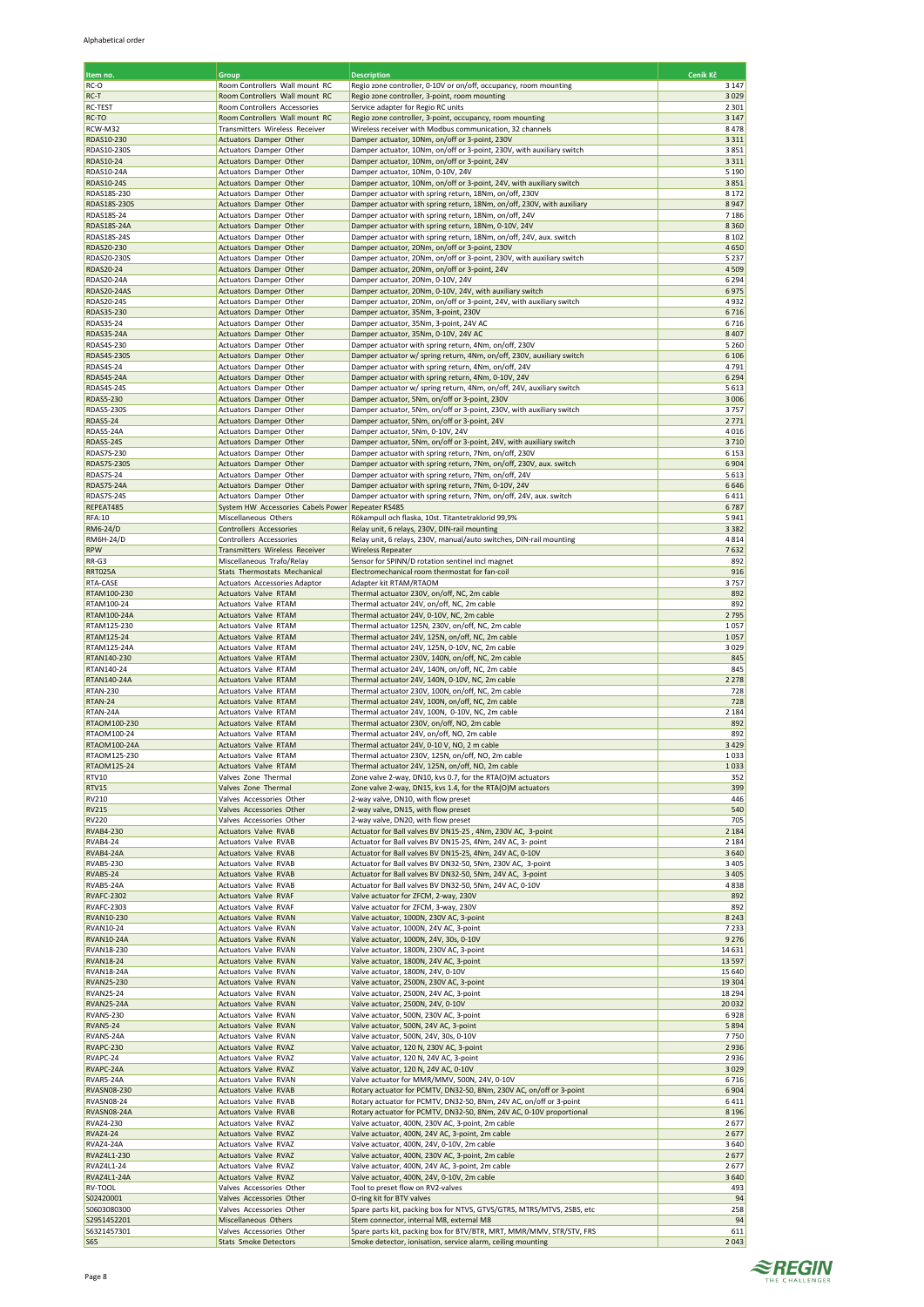| Item no.                             | Group                                                    | <b>Description</b>                                                                                                                                                     | Ceník Kč           |
|--------------------------------------|----------------------------------------------------------|------------------------------------------------------------------------------------------------------------------------------------------------------------------------|--------------------|
| <b>S65-OE</b>                        | Stats Smoke Detectors                                    | Smoke detector, optical, service alarm, ceiling mounting                                                                                                               | 2043               |
| SB4095/B                             | <b>Stats Thermostats Mechanical</b>                      | Base plate for R31, R33 and R34 thermostats                                                                                                                            | 117                |
| S-BP<br>S-BPR-S65                    | Stats Smoke Detectors<br><b>Stats Smoke Detectors</b>    | Base for S65<br>Base for S65 with built-in relay                                                                                                                       | 376<br>2654        |
| SC1/D                                | Controllers ALxx                                         | Step controller, 0-10V to 1 on/off, 24V, DIN-rail mounting                                                                                                             | 2795               |
| SC2/D                                | Controllers ALxx                                         | Step controller, 0-10V to 2 on/off (sequence or binary), 24V, DIN-rail                                                                                                 | 3 2 8 8            |
| SDD-OE65<br>SDD-OE65-RAC             | Stats Smoke Detectors<br><b>Stats Smoke Detectors</b>    | Smoke detector, optical, service alarm, duct mounting<br>Smoke detector, optical, service alarm, built-in relay, duct mounting                                         | 4908<br>5707       |
| SDD-S65                              | Stats Smoke Detectors                                    | Smoke detector, ionisation, service alarm, duct mounting                                                                                                               | 5 1 4 3            |
| SDD-S65-RAC                          | <b>Stats Smoke Detectors</b>                             | Smoke detector, ionisation, service alarm, built-in relay, duct mount.                                                                                                 | 5707               |
| SPINN/D                              | Miscellaneous Trafo/Relay                                | Rotation sentinel, alarm unit, 230V, DIN-rail mounting                                                                                                                 | 2419               |
| <b>SR230A-R</b><br>SR24A-MF-R        | Actuators Valve RVAB<br>Actuators Valve RVAB             | Quarter turn valve actuator for BW2 valves, 20Nm, 230V AC, 2-point/3-p<br>Quarter turn valve actuator for BW2 valves, 20Nm, 24V AC/DC, 0-10V                           | 8 2 4 3<br>9675    |
| <b>SR24A-R</b>                       | Actuators Valve RVAB                                     | Quarter turn valve actuator for BW2 valves, 20Nm, 24V AC/DC, 2-p/3-p                                                                                                   | 8 2 4 3            |
| SS-260                               | Miscellaneous Others                                     | Smoke spray for testing smoke detectors                                                                                                                                | 1761               |
| SSCU100-60-CR-M<br>SSCU100-60-CR-MPI | Miscellaneous Meters<br>Miscellaneous Meters             | Cooling meter, ultrasonic sensor, DN100, Flanged PN25, 60m <sup>3</sup> /h, M-Bus<br>Cooling, Ultrasonic, DN100, Flanged PN25, 60m <sup>3</sup> /h, M-Bus + 3 Pulse In | 82 805<br>83 580   |
| SSCU100-60-CR-PO                     | Miscellaneous Meters                                     | Cooling, Ultrasonic, DN100, Flanged PN25, 60m <sup>3</sup> /h, Pulse output                                                                                            | 84 801             |
| SSCU100-60-HR-M                      | Miscellaneous Meters                                     | Heat meter,ultrasonic sensor, DN100, Flanged PN25, 60m <sup>3</sup> /h, M-Bus                                                                                          | 82 805             |
| SSCU100-60-HR-MPI                    | Miscellaneous Meters                                     | Heat, Ultrasonic, DN100, Flanged PN25, 60m <sup>3</sup> /h, M-Bus + 3 Pulse In                                                                                         | 83 5 80            |
| SSCU100-60-HR-PO<br>SSCU25-3.5-CR-M  | Miscellaneous Meters<br>Miscellaneous Meters             | Heat, Ultrasonic, DN100, Flanged PN25, 60m <sup>3</sup> /h, Pulse output<br>Cooling meter, ultrasonic sensor, DN25, Flanged PN25, 3,5m <sup>3</sup> /h, M-Bus          | 84 801<br>32 173   |
| SSCU25-3.5-CR-MPI                    | Miscellaneous Meters                                     | Cooling, Ultrasonic, DN25, Flanged PN25, 3,5m <sup>3</sup> /h, M-Bus + 3 Pulse In                                                                                      | 32 948             |
| SSCU25-3.5-CR-PO                     | Miscellaneous Meters                                     | Cooling, Ultrasonic, DN25, Flanged PN25, 3,5m <sup>3</sup> /h, Pulse output                                                                                            | 34 16 9            |
| SSCU25-3.5-HR-M<br>SSCU25-3.5-HR-MPI | Miscellaneous Meters<br>Miscellaneous Meters             | Heat meter, ultrasonic sensor, DN25, Flanged PN25, 3,5m <sup>3</sup> /h, M-Bus<br>Heat, Ultrasonic, DN25, Flanged PN25, 3,5m <sup>3</sup> /h, M-Bus + 3 Pulse In       | 32 173<br>32 948   |
| SSCU25-3.5-HR-PO                     | Miscellaneous Meters                                     | Heat, Ultrasonic, DN25, Flanged PN25, 3,5m <sup>3</sup> /h, Pulse output                                                                                               | 34 169             |
| SSCU25-6.0-CR-M                      | <b>Miscellaneous Meters</b>                              | Cooling meter, ultrasonic sensor, DN25, Flanged PN25, 6,0m <sup>3</sup> /h, M-Bus                                                                                      | 32 173             |
| SSCU25-6.0-CR-MPI                    | Miscellaneous Meters                                     | Cooling, Ultrasonic, DN25, Flanged PN25, 6,0m <sup>3</sup> /h, M-Bus + 3 Pulse In                                                                                      | 32 948             |
| SSCU25-6.0-CR-PO<br>SSCU25-6.0-HR-M  | <b>Miscellaneous Meters</b><br>Miscellaneous Meters      | Cooling, Ultrasonic, DN25, Flanged PN25, 6,0m <sup>3</sup> /h, Pulse output<br>Heat meter, ultrasonic sensor, DN25, Flanged PN25, 6,0m <sup>3</sup> /h, M-Bus          | 34 16 9<br>32 173  |
| SSCU25-6.0-HR-MPI                    | Miscellaneous Meters                                     | Heat, Ultrasonic, DN25, Flanged PN25, 6,0m <sup>3</sup> /h, M-Bus + 3 Pulse In                                                                                         | 32 948             |
| SSCU25-6.0-HR-PO                     | Miscellaneous Meters                                     | Heat, Ultrasonic, DN25, Flanged PN25, 6,0m <sup>3</sup> /h, Pulse output                                                                                               | 34 169             |
| SSCU40-10-CR-M<br>SSCU40-10-CR-MPI   | Miscellaneous Meters<br>Miscellaneous Meters             | Cooling meter, ultrasonic sensor, DN40, Flanged PN25,10m <sup>3</sup> /h, M-Bus                                                                                        | 38 279<br>39 0 54  |
| SSCU40-10-CR-PO                      | Miscellaneous Meters                                     | Cooling, Ultrasonic, DN40, Flanged PN25,10m <sup>3</sup> /h, M-Bus + 3 Pulse In<br>Cooling, Ultrasonic, DN40, Flanged PN25,10m <sup>3</sup> /h, Pulse output           | 40 25 2            |
| SSCU40-10-HR-M                       | Miscellaneous Meters                                     | Heat meter, ultrasonic sensor, DN40,10 m/h3, M-Bus                                                                                                                     | 38 279             |
| SSCU40-10-HR-MPI                     | Miscellaneous Meters                                     | Heat, Ultrasonic, DN40, Flanged PN25,10m <sup>3</sup> /h, M-Bus + 3 Pulse In                                                                                           | 39 0 54            |
| SSCU40-10-HR-PO<br>SSCU50-15-CR-M    | Miscellaneous Meters<br>Miscellaneous Meters             | Heat, Ultrasonic, DN40, Flanged PN25,10m <sup>3</sup> /h, Pulse output<br>Cooling meter, ultrasonic sensor, DN50, Flanged PN25,15m <sup>3</sup> /h, M-Bus              | 40 25 2<br>47 15 6 |
| SSCU50-15-CR-MPI                     | Miscellaneous Meters                                     | Cooling, Ultrasonic, DN50, Flanged PN25,15m <sup>3</sup> /h, M-Bus + 3 Pulse In                                                                                        | 47931              |
| SSCU50-15-CR-PO                      | Miscellaneous Meters                                     | Cooling, Ultrasonic, DN50, Flanged PN25,15m <sup>3</sup> /h, Pulse output                                                                                              | 49 129             |
| SSCU50-15-HR-M                       | Miscellaneous Meters                                     | Heatmeter with ultrasonic flow meter, DN50,15m3,M-Bus                                                                                                                  | 47 156             |
| SSCU50-15-HR-MPI<br>SSCU50-15-HR-PO  | Miscellaneous Meters<br>Miscellaneous Meters             | Heat, Ultrasonic, DN50, Flanged PN25,15m <sup>3</sup> /h, M-Bus + 3 Pulse In<br>Heat, Ultrasonic, DN50, Flanged PN25,15m <sup>3</sup> /h, Pulse output                 | 47931<br>49 129    |
| SSCU65-25-CR-M                       | Miscellaneous Meters                                     | Cooling meter, ultrasonic sensor, DN65, Flanged PN25, 25m <sup>3</sup> /h, M-Bus                                                                                       | 57348              |
| SSCU65-25-CR-MPI                     | Miscellaneous Meters                                     | Cooling, Ultrasonic, DN65, Flanged PN25, 25m <sup>3</sup> /h, M-Bus + 3 Pulse In                                                                                       | 58 099             |
| SSCU65-25-CR-PO<br>SSCU65-25-HR-M    | Miscellaneous Meters<br>Miscellaneous Meters             | Cooling, Ultrasonic, DN65, Flanged PN25, 25m <sup>3</sup> /h, Pulse output<br>Heat meter, ultrasonic sensor, DN65, Flanged PN25, 25 m/h3, M-Bus                        | 59 29 7<br>57348   |
| SSCU65-25-HR-MPI                     | Miscellaneous Meters                                     | Heat, Ultrasonic, DN65, Flanged PN25, 25m <sup>3</sup> /h, M-Bus + 3 Pulse In                                                                                          | 58 099             |
| SSCU65-25-HR-PO                      | Miscellaneous Meters                                     | Heat, Ultrasonic, DN65, Flanged PN25, 25m <sup>3</sup> /h, Pulse output                                                                                                | 59 29 7            |
| SSCU80-40-CR-M<br>SSCU80-40-CR-MPI   | Miscellaneous Meters<br>Miscellaneous Meters             | Cooling meter, ultrasonic sensor, DN80, Flanged PN25, 40m <sup>3</sup> /h, M-Bus<br>Cooling, Ultrasonic, DN80, Flanged PN25, 40m <sup>3</sup> /h, M-Bus + 3 Pulse In   | 59 29 7<br>61434   |
| SSCU80-40-CR-PO                      | Miscellaneous Meters                                     | Cooling, Ultrasonic, DN80, Flanged PN25, 40m <sup>3</sup> /h, Pulse output                                                                                             | 62 632             |
| SSCU80-40-HR-M                       | Miscellaneous Meters                                     | Heat meter, ultrasonic sensor, DN80, Flanged PN25, 40m <sup>3</sup> /h, M-Bus                                                                                          | 60 659             |
| SSCU80-40-HR-MPI                     | Miscellaneous Meters                                     | Heat, Ultrasonic, DN80, Flanged PN25, 40m <sup>3</sup> /h, M-Bus + 3 Pulse In                                                                                          | 61434              |
| SSCU80-40-HR-PO<br>SSU15-0.6-HR-M    | Miscellaneous Meters<br>Miscellaneous Meters             | Heat, Ultrasonic, DN80, Flanged PN25, 40m <sup>3</sup> /h, Pulse output<br>Heat, ultrasonic, DN15, PN16, threaded G3/4", 0,6m <sup>3</sup> /h, M-Bus                   | 62 632<br>8595     |
| SSU15-0.6-HR-MPI                     | Miscellaneous Meters                                     | Heat, ultrasonic, DN15, PN16, G3/4", 0,6m <sup>3</sup> /h, M-bus + 3 pulse inputs                                                                                      | 9558               |
| SSU15-0.6-HR-PO                      | Miscellaneous Meters                                     | Heat, ultrasonic, DN15, PN16, G3/4", 0,6m <sup>3</sup> /h, Pulse output                                                                                                | 8830               |
| SSU15-1.5-CR-M<br>SSU15-1.5-CR-MPI   | Miscellaneous Meters<br>Miscellaneous Meters             | Cooling, Ultrasonic, DN15, PN16, threaded G3/4", 1,5m <sup>3</sup> /h, M-bus<br>Cooling, ultrasonic, DN15, PN16, G3/4", 1,5m <sup>3</sup> /h, M-bus+3 pulse inputs     | 9558<br>10544      |
| SSU15-1.5-CR-PO                      | Miscellaneous Meters                                     | Cooling, Ultrasonic, DN15, PN16, G3/4", 1,5m <sup>3</sup> /h, Pulse output                                                                                             | 9816               |
| SSU15-1.5-HR-M                       | Miscellaneous Meters                                     | Heat meter, Ultrasonic, DN15, PN16, threaded G3/4", 1,5m <sup>3</sup> /h, M-Bus                                                                                        | 8595               |
| SSU15-1.5-HR-MPI                     | Miscellaneous Meters                                     | Heat, ultrasonic, DN15, PN16, G3/4", 1,5m <sup>3</sup> /h, M-bus + 3 pulse inputs                                                                                      | 9558               |
| SSU15-1.5-HR-PO<br>SSU20-2.5-CR-M    | Miscellaneous Meters<br>Miscellaneous Meters             | Heat, Ultrasonic, DN15, PN16, G3/4", 1,5m <sup>3</sup> /h, Pulse output<br>Cooling, Ultrasonic, DN20, PN16, threaded G1", 2,5m <sup>3</sup> /h, M-bus                  | 8830<br>9816       |
| SSU20-2.5-CR-MPI                     | Miscellaneous Meters                                     | Cooling, ultrasonic, DN20, PN16, G1", 2,5m <sup>3</sup> /h, M-bus + 3 pulse inputs                                                                                     | 10779              |
| SSU20-2.5-CR-PO                      | Miscellaneous Meters                                     | Cooling, Ultrasonic, DN20, PN16, G1", 2,5m <sup>3</sup> /h, Pulse output                                                                                               | 10051              |
| SSU20-2.5-HR-M                       | Miscellaneous Meters                                     | Heat meter, Ultrasonic, DN20, PN16, threaded G1", 2,5m <sup>3</sup> /h, M-Bus                                                                                          | 8830<br>9816       |
| SSU20-2.5-HR-MPI<br>SSU20-2.5-HR-PO  | Miscellaneous Meters<br>Miscellaneous Meters             | Heat, ultrasonic, DN20, PN16, G1", 2,5m <sup>3</sup> /h, M-bus + 3 pulse inputs<br>Heat, Ultrasonic, DN20, PN16, G1", 2,5m <sup>3</sup> /h, Pulse output               | 9088               |
| SSU20-3.5-CR-M                       | Miscellaneous Meters                                     | Cooling, Ultrasonic, DN20, PN16, threaded G1", 3,5m <sup>3</sup> /h, M-bus                                                                                             | 10779              |
| SSU20-3.5-CR-MPI                     | Miscellaneous Meters                                     | Cooling, ultrasonic, DN20, PN16, G1", 3,5m <sup>3</sup> /h, M-bus + 3 pulse inputs                                                                                     | 11742              |
| SSU20-3.5-CR-PO<br>SSU20-3.5-HR-M    | Miscellaneous Meters<br>Miscellaneous Meters             | Cooling, Ultrasonic, DN20, PN16, G1", 3,5m <sup>3</sup> /h, Pulse output<br>Heat meter, Ultrasonic, DN20, PN16, threaded G1", 3,5m <sup>3</sup> /h, M-Bus              | 11014<br>9816      |
| SSU20-3.5-HR-MPI                     | Miscellaneous Meters                                     | Heat, ultrasonic, DN20, PN16, G1", 3,5m <sup>3</sup> /h, M-bus + 3 pulse inputs                                                                                        | 10779              |
| SSU20-3.5-HR-PO                      | Miscellaneous Meters                                     | Heat, Ultrasonic, DN20, PN16, G1", 3,5m <sup>3</sup> /h, Pulse output                                                                                                  | 10051              |
| SSU25-3.5-CR-M<br>SSU25-3.5-CR-MPI   | Miscellaneous Meters<br>Miscellaneous Meters             | Cooling, Ultrasonic, DN25, PN16, threaded G1 1/4", 3,5m <sup>3</sup> /h, M-bus<br>Cooling, ultrasonic, DN25, PN16, G1 1/4", 3,5m <sup>3</sup> /h, M-bus+3 pulse input  | 12 2 3 5<br>13 198 |
| SSU25-3.5-CR-PO                      | Miscellaneous Meters                                     | Cooling, Ultrasonic, DN25, PN16, G1 1/4", 3,5m <sup>3</sup> /h, Pulse output                                                                                           | 12 470             |
| SSU25-3.5-HR-M                       | Miscellaneous Meters                                     | Heat meter, Ultrasonic, DN25, PN16, threaded G1 1/4", 3,5m <sup>3</sup> /h, M-Bus                                                                                      | 11 249             |
| SSU25-3.5-HR-MPI                     | Miscellaneous Meters                                     | Heat, ultrasonic, DN25, PN16, G1 1/4", 3,5m <sup>3</sup> /h, M-bus + 3 pulse inputs                                                                                    | 12 2 3 5           |
| SSU25-3.5-HR-PO<br>SSU25-6.0-CR-M    | Miscellaneous Meters<br>Miscellaneous Meters             | Heat, Ultrasonic, DN25, PN16, G1 1/4", 3,5m <sup>3</sup> /h, Pulse output<br>Cooling, Ultrasonic, DN25, PN16, G1 1/4", 6,0m <sup>3</sup> /h, M-bus                     | 11507<br>17801     |
| SSU25-6.0-CR-MPI                     | Miscellaneous Meters                                     | Cooling, ultrasonic, DN25, PN16, G1 1/4", 6,0m <sup>3</sup> /h, M-bus+3 pulse input                                                                                    | 18764              |
| SSU25-6.0-CR-PO                      | Miscellaneous Meters                                     | Cooling, Ultrasonic, DN25, PN16, G1 1/4", 6,0m <sup>3</sup> /h, Pulse output                                                                                           | 18036              |
| SSU25-6.0-HR-M<br>SSU25-6.0-HR-MPI   | Miscellaneous Meters<br>Miscellaneous Meters             | Heat, Ultrasonic, DN25, PN16, G1 1/4", 6,0m <sup>3</sup> /h, M-bus<br>Heat, ultrasonic, DN25, PN16, G1 1/4", 6,0m <sup>3</sup> /h, M-bus + 3 pulse inputs              | 16815<br>17801     |
| SSU25-6.0-HR-PO                      | Miscellaneous Meters                                     | Heat, Ultrasonic, DN25, PN16, G1 1/4", 6,0m <sup>3</sup> /h, Pulse output                                                                                              | 17073              |
| SSU40-10-HR-M                        | Miscellaneous Meters                                     | Heat, ultrasonic, DN40, PN16, G2", 10m <sup>3</sup> /h, M-Bus                                                                                                          | 24 3 29            |
| SSU40-10-HR-MPI                      | Miscellaneous Meters                                     | Heat, ultrasonic, DN40, PN16, G2", 10m <sup>3</sup> /h, M-Bus + 3 pulse inputs                                                                                         | 25 29 2            |
| SSU40-10-HR-PO<br>STEMHEATER         | Miscellaneous Meters<br>Valves Accessories Other         | Heat, ultrasonic, DN40, PN16, G2", 10m <sup>3</sup> /h, pulse output<br>Stemheater 24V AC, 50W, protect the stem from freezing, for RVAN                               | 24 5 64<br>2677    |
| T100                                 | Miscellaneous Others                                     | Thermometer, 0100°C, duct mounting                                                                                                                                     | 611                |
| T40                                  | Miscellaneous Others                                     | Thermometer, -40+40°C, duct mounting                                                                                                                                   | 517                |
| T60<br><b>TBI-10</b>                 | Miscellaneous Others<br>Passive Sensors Room             | Thermometer, 060°C, duct mounting<br>Setpoint device, -20+10°C, panel mounting                                                                                         | 517<br>1221        |
| TBI-100                              | Passive Sensors Room                                     | Setpoint device, 0100%, panel mounting                                                                                                                                 | 798                |
| TBI-30                               | Passive Sensors Room                                     | Setpoint device, 030°C, panel mounting                                                                                                                                 | 798                |
| TBI-PT1000                           | Passive Sensors Cable                                    | Setpoint device, 530°C, only for PT1000, panel mounting                                                                                                                | 1503               |
| TDS<br><b>TDT200</b>                 | <b>Stats Smoke Detectors</b><br>Transmitters Active Temp | Mounting spacer for insulated ducts<br>Temperature transmitter, 050°C ±0.5°C, 0-10V, duct mounting, IP65                                                               | 775<br>3 5 9 3     |
| TDT200-420                           | Transmitters Active Temp                                 | Temperature transmitter, 050°C ±0.5°C, 4-20mA, duct mounting, IP65                                                                                                     | 3 5 9 3            |
| TG-A1/NI1000-01                      | Passive Sensors Clampon                                  | Clamp-on sensor with cable, Ni1000, 1000Ohm/0°C                                                                                                                        | 705                |
| TG-A1/NI1000-02<br>TG-A1/NTC1.8      | Passive Sensors Clampon<br>Passive Sensors Clampon       | Clamp-on sensor with cable, Ni1000 1000 Ohm/0°C<br>Clamp-on sensor with cable, NTC1.8k, 1800Ohm/25°C                                                                   | 705<br>681         |
| TG-A1/NTC10-01                       | Passive Sensors Clampon                                  | Clamp-on sensor with cable, NTC10k, 10kOhm/25°C                                                                                                                        | 634                |

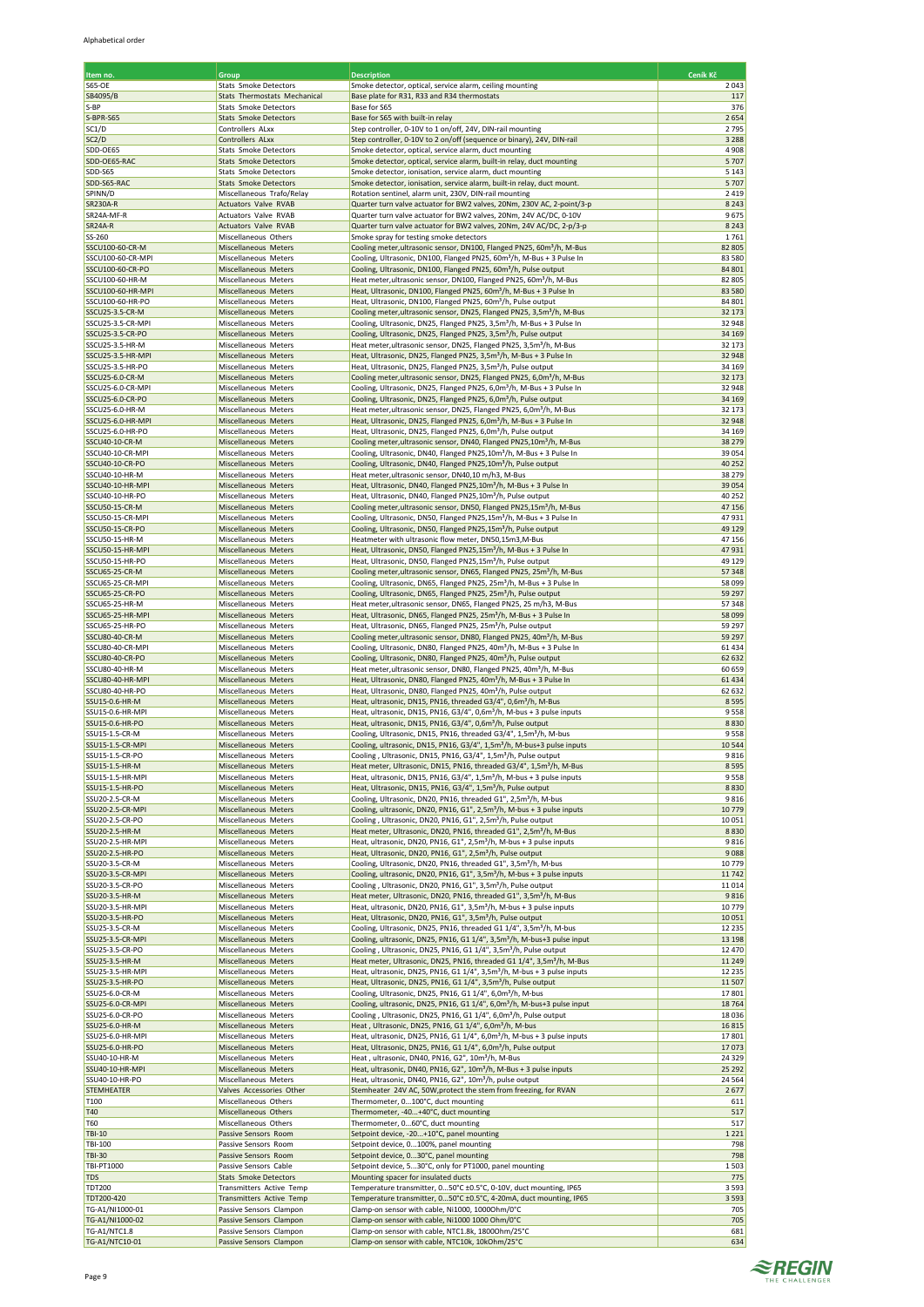| Item no.                                 | Group                                                  | <b>Description</b>                                                                                                                               | Ceník Kč           |
|------------------------------------------|--------------------------------------------------------|--------------------------------------------------------------------------------------------------------------------------------------------------|--------------------|
| TG-A1/NTC10-02                           | Passive Sensors Clampon                                | Clamp-on sensor with cable, NTC10k, 10kOhm/25°C                                                                                                  | 634                |
| TG-A1/NTC10-03                           | Passive Sensors Clampon                                | Clamp-on sensor with cable, NTC10k, 10kOhm/25°C                                                                                                  | 634                |
| <b>TG-A1/NTC2.2</b>                      | Passive Sensors Clampon                                | Clamp-on sensor with cable, NTC2.2, 2252Ohm/25°C                                                                                                 | 681                |
| TG-A1/NTC20                              | Passive Sensors Clampon                                | Clamp-on sensor with cable, NTC20k, 20kOhm/25°C                                                                                                  | 681                |
| TG-A1/PT100<br>TG-A1/PT1000              | Passive Sensors Clampon<br>Passive Sensors Clampon     | Clamp-on sensor with 1,5m cable, PT100, -30+150°C, including clamp<br>Clamp-on sensor with 1,5m cable, PT1000, -30+150°C, including clamp        | 705<br>705         |
| <b>TG-A130</b>                           | Passive Sensors Clampon                                | Clamp-on sensor with 1,5m cable, NTC, 030°C, including clamp                                                                                     | 564                |
| TG-AH3/NI1000-01                         | Passive Sensors Clampon                                | Clamp-on sensor with housing, Ni1000, 1000Ohm/0°C, including clamp                                                                               | 1315               |
| TG-AH3/NI1000-02                         | Passive Sensors Clampon                                | Clamp-on sensor with housing, Ni1000, 1000Ohm/0°C, including clamp                                                                               | 1315               |
| TG-AH3/NTC1.8                            | Passive Sensors Clampon                                | Clamp-on sensor with housing, NTC1.8k, 1800Ohm/25°C, including clamp                                                                             | 1 2 4 5            |
| TG-AH3/NTC10-01<br>TG-AH3/NTC10-02       | Passive Sensors Clampon<br>Passive Sensors Clampon     | Clamp-on sensor with housing, NTC10k, 10kOhm/25°C, including clamp<br>Clamp-on sensor with housing, NTC10k, 10kOhm/25°C, including clamp         | 1 2 4 5<br>1 2 4 5 |
| TG-AH3/NTC10-03                          | Passive Sensors Clampon                                | Clamp-on sensor with housing, NTC10k, 10kOhm/25°C, including clamp                                                                               | 1245               |
| TG-AH3/NTC2.2                            | Passive Sensors Clampon                                | Clamp-on sensor with housing, NTC2.2, 2252Ohm/25°C, including clamp                                                                              | 1 2 4 5            |
| TG-AH3/NTC20                             | Passive Sensors Clampon                                | Clamp-on sensor with housing, NTC20k, 20kOhm/25°C, including clamp                                                                               | 1245               |
| <b>TG-AH3/PT100</b>                      | Passive Sensors Clampon                                | Clamp-on sensor with housing, PT100, -20+120°C, including clamp                                                                                  | 1315               |
| TG-AH3/PT1000                            | Passive Sensors Clampon<br>Passive Sensors Cable       | Clamp-on sensor with housing, PT1000, -20+120°C, including clamp                                                                                 | 1 2 4 5<br>587     |
| <b>TG-B130</b><br><b>TG-B150</b>         | Passive Sensors Cable                                  | Bulb sensor with 1,5m cable, NTC, 030°C<br>Bulb sensor with 1,5m cable, NTC, 2050°C                                                              | 587                |
| <b>TG-B160</b>                           | Passive Sensors Cable                                  | Bulb sensor with 1,5m cable, NTC, 060°C                                                                                                          | 587                |
| <b>TG-B190</b>                           | Passive Sensors Cable                                  | Bulb sensor with 1,5m cable, NTC, 6090°C                                                                                                         | 587                |
| TG-B4/NI1000-01                          | Passive Sensors Cable                                  | Bulb sensor with 2m cable, Ni1000, -50+110°C                                                                                                     | 845                |
| TG-B4/NI1000-02                          | Passive Sensors Cable                                  | Bulb sensor with 2m cable, Ni1000, -50+110°C                                                                                                     | 845                |
| <b>TG-B4/NTC1.8</b><br>TG-B4/NTC10-01    | Passive Sensors Cable<br>Passive Sensors Cable         | Bulb sensor with 2m cable, NTC, -50+110°C                                                                                                        | 705<br>751         |
| TG-B4/NTC10-02                           | Passive Sensors Cable                                  | Bulb sensor with 2m cable, NTC, -50+110°C<br>Bulb sensor with 2m cable, NTC, -50+110°C                                                           | 751                |
| TG-B4/NTC10-03                           | Passive Sensors Cable                                  | Bulb sensor with 2m cable, NTC, -50+110°C                                                                                                        | 751                |
| <b>TG-B4/NTC2.2</b>                      | Passive Sensors Cable                                  | Bulb sensor with 2m cable, NTC, -50+110°C                                                                                                        | 775                |
| TG-B4/NTC20                              | Passive Sensors Cable                                  | Bulb sensor with 2m cable, NTC, -50+110°C                                                                                                        | 705                |
| TG-B4/PT1000                             | Passive Sensors Cable                                  | Bulb sensor with 1.5m cable, PT1000, -50+110°C                                                                                                   | 705                |
| TG-B6/PT100<br>TG-B6/PT1000              | Passive Sensors Cable<br>Passive Sensors Cable         | Bulb sensor with 1.5m cable, PT100, -30+100°C<br>Bulb sensor with 1.5m cable, PT1000, -50+110°C                                                  | 705<br>705         |
| TG-D1/NI1000-01                          | Passive Sensors Immersion                              | Immersion sensor with 1,5m cable, Ni1000, 1000Ohm/0°C, I=135mm                                                                                   | 1010               |
| TG-D1/NI1000-02                          | Passive Sensors Immersion                              | Immersion sensor with 1,5m cable, Ni1000, 10000hm/0°C, I=135mm                                                                                   | 1010               |
| TG-D1/NTC1.8                             | Passive Sensors Immersion                              | Immersion sensor with 1,5m cable, NTC1.8k, 1800Ohm/25°C, I=135mm                                                                                 | 963                |
| TG-D1/NTC10-01                           | Passive Sensors Immersion                              | Immersion sensor with 1,5m cable, NTC10k, 10kOhm/25°C, I=135mm                                                                                   | 916                |
| TG-D1/NTC10-02                           | Passive Sensors Immersion                              | Immersion sensor with 1,5m cable, NTC10k, 10kOhm/25°C, I=135mm                                                                                   | 916                |
| TG-D1/NTC10-03<br>TG-D1/NTC2.2           | Passive Sensors Immersion<br>Passive Sensors Immersion | Immersion sensor with 1,5m cable, NTC10k, 10kOhm/25°C, I=135mm<br>Immersion sensor with 1,5m cable, NTC2.2, 2252Ohm/25°C, I=135mm                | 916<br>963         |
| TG-D1/NTC20                              | Passive Sensors Immersion                              | Immersion sensor with 1,5m cable, NTC20k, 20kOhm/25°C, I=135mm                                                                                   | 963                |
| TG-D1/PT100                              | Passive Sensors Immersion                              | Immersion sensor with 1,5m cable, PT100, -30+70°C, R1/4", l=135mm                                                                                | 1010               |
| TG-D1/PT1000                             | Passive Sensors Immersion                              | Immersion sensor with 1,5m cable, PT1000, -30+70°C, R1/4", l=135mm                                                                               | 1010               |
| <b>TG-D130</b>                           | Passive Sensors Immersion                              | Immersion sensor with 1,5m cable, NTC, 030°C, R1/4", l=135mm                                                                                     | 869                |
| <b>TG-D150</b><br>TG-D170                | Passive Sensors Immersion                              | Immersion sensor with 1,5m cable, NTC, 2050°C, R1/4", l=135mm<br>Immersion sensor with 1,5m cable, NTC, 4070°C, R1/4", I=135mm                   | 916<br>916         |
| TG-D2/PT1000                             | Passive Sensors Immersion<br>Passive Sensors Immersion | Immersion sensor with 1,5m cable, PT1000, -30+70°C, R1/4", l=220mm                                                                               | 1339               |
| TG-D3/NI1000-01                          | Passive Sensors Immersion                              | Immersion sensor w cable, adj insert length 300mm, Ni1000, 10000hm/0°C                                                                           | 1526               |
| TG-D3/NI1000-02                          | Passive Sensors Immersion                              | Immersion sensor w cable, adj insert length 300mm, Ni1000, 10000hm/0°C                                                                           | 1526               |
| TG-D3/NTC10-01                           | Passive Sensors Immersion                              | Immersion sensor w cable, adj insert length 300mm, NTC10k, 10kOhm/25°C                                                                           | 1386               |
| TG-D3/NTC10-02                           | Passive Sensors Immersion                              | Immersion sensor w cable, adj insert length 300mm, NTC10k, 10kOhm/25°C                                                                           | 1386               |
| TG-D3/NTC10-03<br>TG-D3/NTC20            | Passive Sensors Immersion<br>Passive Sensors Immersion | Immersion sensor w cable, adj insert length 300mm, NTC10k, 10kOhm/25°C<br>Immersion sensor w cable, adj insert length 300mm, NTC20k, 20kOhm/25°C | 1386<br>1456       |
| TG-D3/PT100                              | Passive Sensors Immersion                              | Immersion sensor, adj insertion length 300mm, PT100, -30+70°C                                                                                    | 1526               |
| TG-D3/PT1000                             | Passive Sensors Immersion                              | Immersion sensor, adj insertion length 300mm, PT1000, -30+70°C                                                                                   | 1526               |
| TG-DH3/NI1000-01                         | Passive Sensors Immersion                              | Immers sens w hous, Ni1000, 10000hm/0°C, R1/4", I=90mm, probe SUS304                                                                             | 1 2 9 2            |
| TG-DH3/NI1000-02                         | Passive Sensors Immersion                              | Immers sens w hous, Ni1000, 10000hm/0°C, R1/4", I=90mm, probe SUS304                                                                             | 1 2 9 2            |
| TG-DH3/NTC1.8                            | Passive Sensors Immersion                              | Immers sens w hous, NTC, 1.8kOhm/25°C, R1/4", I=90mm, probe SUS304                                                                               | 1221               |
| TG-DH3/NTC10-01<br>TG-DH3/NTC10-02       | Passive Sensors Immersion<br>Passive Sensors Immersion | Immers sens w hous, NTC10k, 10kOhm/25°C, R1/4", I=90mm, probe SUS304<br>Immers sens w hous, NTC10k, 10kOhm/25°C, R1/4", I=90mm, probe SUS304     | 1221<br>1221       |
| TG-DH3/NTC10-03                          | Passive Sensors Immersion                              | Immers sens w hous, NTC10k, 10kOhm/25°C, R1/4", I=90mm, probe SUS304                                                                             | 1221               |
| TG-DH3/NTC2.2                            | Passive Sensors Immersion                              | Immers sens w hous, NTC2.2, 2252Ohm/25°C, R1/4", I=90mm, probe SUS304                                                                            | 1221               |
| TG-DH3/NTC20                             | Passive Sensors Immersion                              | Immers sens w hous, NTC20k, 20kOhm/25°C, R1/4", I=90mm, probe SUS304                                                                             | 1 2 2 1            |
| TG-DH3/PT100                             | Passive Sensors Immersion                              | Immers sens w hous, PT100, -20+120°C, R1/4", I=90mm, probe SUS304                                                                                | 1 2 9 2            |
| TG-DH3/PT1000<br>TG-DH312/PT1000         | Passive Sensors Immersion                              | Immers sens w hous, PT1000, -20+120°C, R1/4", I=90mm, probe SUS304<br>Immers sens w hous, PT1000, -20+120°C, R1/2", I=120mm, probe SUS304        | 1 2 6 8<br>1339    |
| TG-DH312/PT1000-170                      | Passive Sensors Immersion<br>Passive Sensors Immersion | Immers sens w hous, PT1000, -20+120°C, R1/2", I=170mm, probe SUS304                                                                              | 1456               |
| TG-DH312/PT1000-50                       | Passive Sensors Immersion                              | Immers sens w hous, PT1000, -20+120°C, R1/2", I=50mm, probe SUS304                                                                               | 1 3 3 9            |
| TG-DH312/PT1000-90                       | Passive Sensors Immersion                              | Immers sens w hous, PT1000, -20+120°C, R1/2", I=90mm, probe SUS304                                                                               | 1 3 3 9            |
| TG-DHW3/NI1000-01                        | Passive Sensors Immersion                              | Immers sens w hous, Ni1000, 10000hm/0°C, R1/2", I=90mm, well SUS304                                                                              | 1667               |
| TG-DHW3/NI1000-02                        | Passive Sensors Immersion                              | Immers sens w hous, Ni1000, 10000hm/0°C, R1/2", I=90mm, well SUS304                                                                              | 1667               |
| TG-DHW3/NTC1.8<br>TG-DHW3/NTC10-01       | Passive Sensors Immersion<br>Passive Sensors Immersion | Immers sens w hous, NTC, 1.8kOhm/25°C, R1/2", I=90mm, well SUS304<br>Immers sens w hous, NTC10k, 10kOhm/25°C, R1/2", I=90mm, well SUS304         | 1573<br>1573       |
| TG-DHW3/NTC10-02                         | Passive Sensors Immersion                              | Immers sens w hous, NTC10k, 10kOhm/25°C, R1/2", I=90mm, well SUS304                                                                              | 1573               |
| <b>TG-DHW3/NTC10-03</b>                  | Passive Sensors Immersion                              | Immers sens w hous, NTC10k, 10kOhm/25°C, R1/2", I=90mm, well SUS304                                                                              | 1573               |
| TG-DHW3/NTC2.2                           | Passive Sensors Immersion                              | Immers sens w hous, NTC2.2, 2252Ohm/25°C, R1/2", I=90mm, well SUS304                                                                             | 1573               |
| TG-DHW3/NTC20                            | Passive Sensors Immersion                              | Immers sens w hous, NTC20k, 20kOhm/25°C, R1/2", I=90mm, well SUS304                                                                              | 1573               |
| TG-DHW3/PT100<br>TG-DHW3/PT1000          | Passive Sensors Immersion<br>Passive Sensors Immersion | Immers sens w hous, PT100, -20+120°C, R1/2", I=90mm, well SUS304<br>Immers sens w hous, PT1000, -20+120°C, R1/2", I=90mm, well SUS304            | 1667<br>1644       |
| TG-DHW3/PT1000-120                       | Passive Sensors Immersion                              | Immers sens w hous, PT1000, -20+120°C, R1/2", I=120mm, well SUS304                                                                               | 1738               |
| TG-DHW3/PT1000-170                       | Passive Sensors Immersion                              | Immers sens w hous, PT1000, -20+120°C, R1/2", l=170mm, well SUS304                                                                               | 1785               |
| TG-DHW3/PT1000-310                       | Passive Sensors Immersion                              | Immers sens w hous, PT1000, -20+120°C, R1/2", I=310mm, well SUS304                                                                               | 1926               |
| TG-DHW3/PT1000-50                        | Passive Sensors Immersion                              | Immers sens w hous, PT1000, -20+120°C, R1/2", I=50mm, well SUS304                                                                                | 1526               |
| TG-DHW3-CLIP                             | Passive Sensors Immersion                              | Replacement clip for TG-DHW1                                                                                                                     | 470<br>1902        |
| <b>TG-DHWA3/PT1000</b><br><b>TG-G130</b> | Passive Sensors Immersion<br>Passive Sensors Cable     | Immers sens w hous, PT1000, -20+120°C, R1/2", I=90mm, well SUS316<br>Floor sensor with 2.5m cable, NTC, 030°C                                    | 728                |
| TG-G2/PT1000                             | Passive Sensors Cable                                  | Floor sensor with 1.5m cable, -50+110°C, PT1000, 5mm x 20mm, IP68                                                                                | 705                |
| TG-G2/PT1000-2.5                         | Passive Sensors Cable                                  | Floor sensor with 2.5m cable, -50+110°C, PT1000, 5mm x 20mm, IP68                                                                                | 775                |
| TG-K3/NI1000-01                          | Passive Sensors Duct                                   | Duct sensor with cable, Ni1000, 1000Ohm/0°C                                                                                                      | 869                |
| TG-K3/NI1000-02                          | Passive Sensors Duct                                   | Duct sensor with cable, Ni1000, 1000Ohm/0°C                                                                                                      | 869                |
| <b>TG-K3/NTC1.8</b><br>TG-K3/NTC10-01    | Passive Sensors Duct<br>Passive Sensors Duct           | Duct sensor with cable, NTC1.8k, 1800Ohm/25°C<br>Duct sensor with cable, NTC10k, 10kOhm/25°C                                                     | 798<br>751         |
| TG-K3/NTC10-02                           | Passive Sensors Duct                                   | Duct sensor with cable, NTC10k, 10kOhm/25°C                                                                                                      | 751                |
| TG-K3/NTC10-03                           | Passive Sensors Duct                                   | Duct sensor with cable, NTC10k, 10kOhm/25°C                                                                                                      | 751                |
| <b>TG-K3/NTC2.2</b>                      | Passive Sensors Duct                                   | Duct sensor with cable, NTC2.2, 2252Ohm/25°C                                                                                                     | 798                |
| TG-K3/NTC20                              | Passive Sensors Duct                                   | Duct sensor with cable, NTC20k, 20kOhm/25°C                                                                                                      | 798                |
| TG-K3/PT100<br>TG-K3/PT1000              | Passive Sensors Duct<br>Passive Sensors Duct           | Duct sensor with 1,5m cable, PT100, -30+70°C<br>Duct sensor with 1,5m cable, PT1000, -30+70°C                                                    | 869<br>869         |
| TG-K3/PT1000/3,0                         | Passive Sensors Duct                                   | Duct sensor with 3m cable, PT1000, -30+70°C                                                                                                      | 986                |
| <b>TG-K300</b>                           | Passive Sensors Duct                                   | Duct sensor with 1,5m cable, NTC, -30+30°C                                                                                                       | 634                |
| <b>TG-K310</b>                           | Passive Sensors Duct                                   | Duct sensor with 1,5m cable, NTC, -20+10°C                                                                                                       | 634                |
| <b>TG-K330</b>                           | Passive Sensors Duct                                   | Duct sensor with 1,5m cable, NTC, 030°C                                                                                                          | 634                |
| <b>TG-K340</b><br><b>TG-K350</b>         | Passive Sensors Duct<br>Passive Sensors Duct           | Duct sensor with 1,5m cable, NTC, 040°C, for Floorigo<br>Duct sensor with 1,5m cable, NTC, 2050°C                                                | 634<br>634         |
| <b>TG-K360</b>                           | Passive Sensors Duct                                   | Duct sensor with 1,5m cable, NTC, 060°C                                                                                                          | 634                |
| <b>TG-K370</b>                           | Passive Sensors Duct                                   | Duct sensor with 1,5m cable, NTC, 4070°C                                                                                                         | 634                |
| TG-KH3/NI1000-01                         | Passive Sensors Duct                                   | Duct sensor with hous, Ni1000, 1000 Ohm/0°C, I=60205mm, probe SUS304                                                                             | 1526               |
| TG-KH3/NI1000-02                         | Passive Sensors Duct                                   | Duct sensor with hous, Ni1000, 1000 Ohm/0°C, I=60205mm, probe SUS304                                                                             | 1526               |
| TG-KH3/NTC1.8                            | Passive Sensors Duct                                   | Duct sensor with hous, NTC1.8k,1800Ohm/25°C, I=60205mm, probe SUS304                                                                             | 1456               |

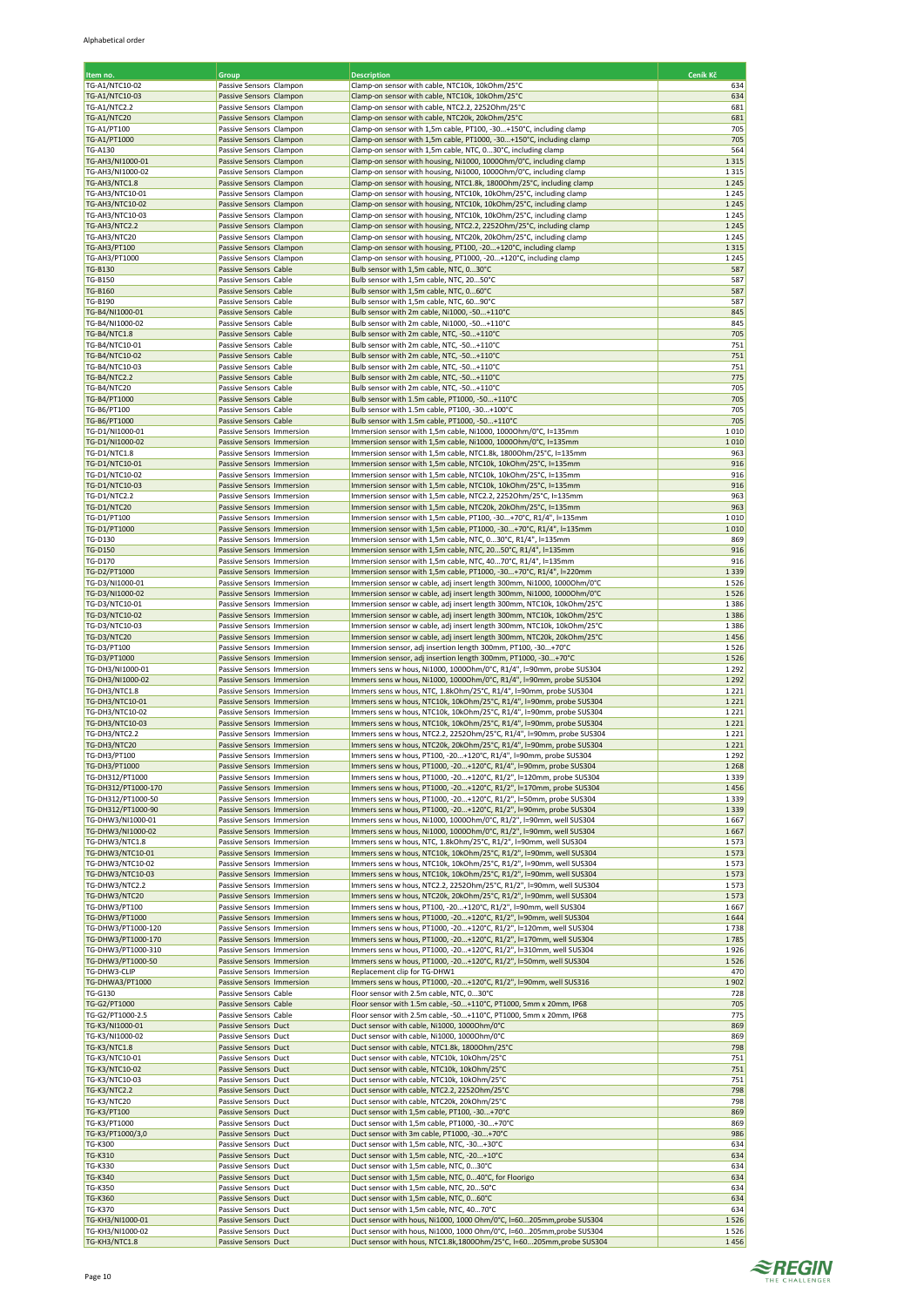| Item no.                             | Group                                                                | <b>Description</b>                                                                                                                      | Ceník Kč        |
|--------------------------------------|----------------------------------------------------------------------|-----------------------------------------------------------------------------------------------------------------------------------------|-----------------|
| TG-KH3/NTC10-01                      | Passive Sensors Duct                                                 | Duct sensor with hous, NTC10k, 10kOhm/25°C, I=60205mm, probe SUS304                                                                     | 1456            |
| <b>TG-KH3/NTC10-02</b>               | Passive Sensors Duct                                                 | Duct sensor with hous, NTC10k, 10kOhm/25°C, I=60205mm, probe SUS304                                                                     | 1456            |
| TG-KH3/NTC10-03                      | Passive Sensors Duct                                                 | Duct sensor with hous, NTC10k, 10kOhm/25°C, I=60205mm, probe SUS304                                                                     | 1456            |
| TG-KH3/NTC2.2                        | Passive Sensors Duct                                                 | Duct sensor with hous, NTC2.2, 2252Ohm/25°C, I=60205mm, probe SUS30                                                                     | 1456            |
| TG-KH3/NTC20<br><b>TG-KH3/PT100</b>  | Passive Sensors Duct<br>Passive Sensors Duct                         | Duct sensor with hous, NTC20k, 20kOhm/25°C, I=60205mm, probe SUS304<br>Duct sensor with hous, PT100, -30+70°C, I=60205mm, probe SUS304  | 1456<br>1526    |
| <b>TG-KH3/PT1000</b>                 | Passive Sensors Duct                                                 | Duct sensor with hous, PT1000, -30+70°C, I=60205mm, probe SUS304                                                                        | 1503            |
| TG-KH3/PT1000-430                    | Passive Sensors Duct                                                 | Duct sensor with hous, PT1000, -30+70°C, I=60405mm, probe SUS304                                                                        | 1644            |
| TG-MH3/PT1000                        | Passive Sensors Duct                                                 | Average sensor w hous, PT1000, -20+70°C, I=6075mm, duct mount                                                                           | 5448            |
| TG-R4/NTC10-01                       | Passive Sensors Immersion                                            | Room sensor, NTC10k 10kOhm/25°C                                                                                                         | 1 2 6 8         |
| TG-R4/PT1000<br>TG-R4/PT1000-RB      | Passive Sensors Room<br>Passive Sensors Room                         | Room sensor, PT1000, with 050°C setpoint adjustment<br>Room sensor, PT1000, with red/blue setpoint adjustment                           | 1409<br>1456    |
| <b>TG-R430</b>                       | Passive Sensors Room                                                 | Room sensor, NTC, with 030°C setpoint adjustment                                                                                        | 939             |
| TG-R5/NI1000-01                      | Passive Sensors Room                                                 | Room sensor, Ni1000, 1000Ohm/0°C                                                                                                        | 892             |
| TG-R5/NI1000-02                      | Passive Sensors Room                                                 | Room sensor, Ni1000, 1000Ohm/0°C                                                                                                        | 892             |
| <b>TG-R5/NTC1.8</b>                  | Passive Sensors Room                                                 | Room sensor, NTC1.8k, 1800Ohm/25°C                                                                                                      | 775             |
| TG-R5/NTC10-01<br>TG-R5/NTC10-02     | Passive Sensors Room                                                 | Room sensor, NTC10k, 10kOhm/25°C                                                                                                        | 728<br>728      |
| TG-R5/NTC10-03                       | Passive Sensors Room<br>Passive Sensors Room                         | Room sensor, NTC10k, 10kOhm/25°C<br>Room sensor, NTC10k, 10kOhm/25°C                                                                    | 728             |
| <b>TG-R5/NTC2.2</b>                  | Passive Sensors Room                                                 | Room sensor, NTC2.2, 2252Ohm/25°C                                                                                                       | 775             |
| TG-R5/NTC20                          | Passive Sensors Room                                                 | Room sensor, NTC20k, 20kOhm/25°C                                                                                                        | 775             |
| TG-R5/PT100                          | Passive Sensors Room                                                 | Room sensor, PT100, 050°C                                                                                                               | 798             |
| TG-R5/PT1000                         | Passive Sensors Room                                                 | Room sensor, PT1000, 050°C                                                                                                              | 798             |
| <b>TG-R530</b><br><b>TG-R540</b>     | Passive Sensors Room<br>Passive Sensors Room                         | Room sensor, NTC, 030°C<br>Room sensor, NTC, 040°C, for Floorigo                                                                        | 611<br>728      |
| <b>TG-R550</b>                       | Passive Sensors Room                                                 | Room sensor, NTC, 2050°C                                                                                                                | 775             |
| TG-R5W                               | Transmitters Wireless Temp                                           | Wireless room temperature sensor                                                                                                        | 4 4 8 5         |
| <b>TG-R630</b>                       | Passive Sensors Outdoor                                              | Outdoor sensor, NTC, 030°C                                                                                                              | 1 1 7 4         |
| TG-R6EW                              | Transmitters Wireless Temp                                           | Wireless outdoor temperature sensor, external PT1000                                                                                    | 4979            |
| TG-R6W                               | Transmitters Wireless Temp                                           | Wireless outdoor temperature sensor                                                                                                     | 6669            |
| TG-UH3/NI1000-01<br>TG-UH3/NI1000-02 | Passive Sensors Outdoor<br>Passive Sensors Outdoor                   | Outdoor sensor, Ni1000, 1000Ohm/0°C<br>Outdoor sensor, Ni1000, 1000Ohm/0°C                                                              | 1080<br>1080    |
| TG-UH3/NTC1.8                        | Passive Sensors Outdoor                                              | Outdoor sensor, NTC1.8k, 1800Ohm/25°C                                                                                                   | 1010            |
| TG-UH3/NTC10-01                      | Passive Sensors Outdoor                                              | Outdoor sensor, NTC10k, 10kOhm/25°C                                                                                                     | 1010            |
| TG-UH3/NTC10-02                      | Passive Sensors Outdoor                                              | Outdoor sensor, NTC10k, 10kOhm/25°C                                                                                                     | 1010            |
| <b>TG-UH3/NTC10-03</b>               | Passive Sensors Outdoor                                              | Outdoor sensor, NTC10k, 10kOhm/25°C                                                                                                     | 1010            |
| TG-UH3/NTC2.2                        | Passive Sensors Outdoor                                              | Outdoor sensor, NTC2.2, 2252Ohm/25°C<br>Outdoor sensor, NTC20k, 20kOhm/25°C                                                             | 1010<br>1010    |
| TG-UH3/NTC20<br><b>TG-UH3/PT100</b>  | Passive Sensors Outdoor<br>Passive Sensors Outdoor                   | Outdoor sensor, PT100, -50+70°C                                                                                                         | 1080            |
| <b>TG-UH3/PT1000</b>                 | Passive Sensors Outdoor                                              | Outdoor sensor, PT1000, -50+70°C                                                                                                        | 1057            |
| TH-120-1/2                           | Miscellaneous Meters                                                 | Sensor pocket for energy meter, 120 mm, qp 15 - 100m <sup>3</sup> /h                                                                    | 1315            |
| TH-210-1/2                           | Miscellaneous Meters                                                 | Sensor pocket for energy meter, 210 mm, qp 150 m <sup>3</sup> /h or higher, 1/2"                                                        | 1761            |
| TH-85-1/2                            | Miscellaneous Meters                                                 | Sensor pocket for energy meter, 85 mm, to qp 10m <sup>3</sup> /h                                                                        | 892             |
| <b>TH-RV468</b><br><b>TH-RV470</b>   | Valves Accessories Other<br>Valves Accessories Other                 | Thermostatic head for RV2-valves<br>Thermostatic head for RV2-valves                                                                    | 540<br>611      |
| <b>TIM480N</b>                       | Miscellaneous Trafo/Relay                                            | Electronic timer 15-480min                                                                                                              | 5 4 4 8         |
| <b>TLT100</b>                        | Transmitters Active Temp                                             | Temperature transmitter, 0100°C ±2°C, 0-10V, immersion mounting                                                                         | 3 1 4 7         |
| TLT100-420                           | Transmitters Active Temp                                             | Temperature transmitter, 0100°C ±2°C, 4-10mA, immersion mounting                                                                        | 3 1 4 7         |
| TLT50                                | Transmitters Active Temp                                             | Temperature transmitter, -30+50°C, 0-10V, immersion mounting                                                                            | 3 1 4 7         |
| <b>TLT50-420</b><br>TM1-50           | Transmitters Active Temp                                             | Temperature transmitter, -30+50°C, 420mA, immersion mounting                                                                            | 3 1 4 7         |
| TM1N/D                               | Stats Thermostats Mechanical<br>Stats Thermostats Mechanical         | Electronic thermostat, 230V, 16A, 2050°C, wall mounting<br>Electronic thermostat, 230V, 16A, 1-step, DIN-rail mounting                  | 634<br>2 2 5 4  |
| TM1N-24/D                            | Stats Thermostats Mechanical                                         | Electronic thermostat, 24V, 16A, 1-step, DIN-rail mounting                                                                              | 2020            |
| TM1-P                                | Stats Thermostats Mechanical                                         | Electronic thermostat, 230V, 16A, 030°C, wall mounting                                                                                  | 611             |
| TM2-24/D                             | Stats Thermostats Mechanical                                         | Electronic thermostat, 24V, 10A, 2-step, 030°C, DIN-rail mounting                                                                       | 3076            |
| TP-AE                                | Controllers Accessories<br>Miscellaneous Trafo/Relay                 | Terminal Protection kit for Ardo and Eedo controllers<br>Transformer, 15VA, 230/24V, DIN-rail mounting                                  | 2677<br>1 1 7 4 |
| TRAFO15N2/D<br>TRAFO40N3/D           | Miscellaneous Trafo/Relay                                            | Transformer, 40VA, 230/24V, DIN-rail mounting, 3 modules, IP20                                                                          | 1386            |
| TRAFO60                              | Miscellaneous Trafo/Relay                                            | Transformer, 60VA, 230/24V, wall mounting                                                                                               | 1221            |
| TRAFO63/D                            | Miscellaneous Trafo/Relay                                            | Transformer, 63VA, 230/24V, DIN-rail mounting, 3 modules, IP20                                                                          | 2067            |
| TRAFO75                              | Miscellaneous Trafo/Relay                                            | Transformer, 75VA, 230/24V, wall mounting, excl. power cable                                                                            | 1832            |
| T-ROR:100                            | Miscellaneous Others                                                 | Levereras om 100 st                                                                                                                     | 751             |
| TRT5<br><b>TRT50</b>                 | Transmitters Active Temp                                             | Temperature transmitter, 050°C, 0-10V, room mounting, IP30                                                                              | 2889<br>3 5 9 3 |
| TRT50-420                            | Transmitters Active Temp<br>Transmitters Active Temp                 | Temperature transmitter, 050°C ±0.3°C, 0-10V, wall mounting, IP65<br>Temperature transmitter, 050°C ±0.3°C, 4-20mA, wall mounting, IP65 | 3 5 9 3         |
| <b>TRT5-420</b>                      | Transmitters Active Temp                                             | Temperature transmitter -420, 050°C                                                                                                     | 2889            |
| TRT5-D                               | Transmitters Active Temp                                             | Temperature transmitter, 050°C, 0-10V, display, room mounting                                                                           | 3617            |
| <b>TRT5D-420</b>                     | Transmitters Active Temp                                             | Temperature transmitter with display -420, 050°C                                                                                        | 3617            |
| TRTC5                                | Transmitters Active Temp                                             | Temperature transmitter, 050°C, Modbus, room mounting                                                                                   | 3617            |
| TRTC5-D<br><b>TRY-RATT-1588</b>      | Transmitters Active Temp<br>Miscellaneous Others                     | Temperature transmitter, 050°C, display, Modbus, room mounting<br>Knob with scale 2050°C for PULSER                                     | 4 3 4 5<br>94   |
| <b>TRY-RATT-2271</b>                 | Miscellaneous Others                                                 | Knob with scale 030°C for PULSER                                                                                                        | 94              |
| <b>TTC2000</b>                       | Controllers Triac Controls TTC                                       | Electrical heating controller, 3-phase, 25A, 230V/415V, wall mounting                                                                   | 11906           |
| <b>TTC25</b>                         | Controllers Triac Controls TTC                                       | Electrical heating controller, 3-phase, 25A, 230V/415V, DIN-rail mount                                                                  | 9605            |
| TTC40F                               | Controllers Triac Controls TTC                                       | Electrical heating controller, 3-phase, 40A, 230V/415V, DIN-rail mount                                                                  | 12 188          |
| TTC80F<br>TTKN1                      | Controllers Triac Controls TTC<br>Transmitters Active Pressure TTK   | Electrical heating controller 3-phase 80A 230V/415V, DIN-rail mounting<br>Pressure transmitter, 0-100kPa, 0-10V                         | 16 274<br>6787  |
| <b>TTKN10</b>                        | Transmitters Active Pressure TTK                                     | Pressure transmitter, 0-1000kPa, 0-10V                                                                                                  | 6787            |
| <b>TTKN10-420</b>                    | Transmitters Active Pressure TTK                                     | Pressure transmitter, 0-1000kPa, 4-20mA                                                                                                 | 6787            |
| <b>TTKN1-420</b>                     | Transmitters Active Pressure TTK                                     | Pressure transmitter, 0-100kPa, 4-20mA                                                                                                  | 6787            |
| TTKN16                               | Transmitters Active Pressure TTK                                     | Pressure transmitter, 0-1600kPa, 0-10V                                                                                                  | 6787            |
| <b>TTKN16-420</b>                    | Transmitters Active Pressure TTK                                     | Pressure transmitter, 0-1600kPa, 4-20mA                                                                                                 | 6787            |
| TTKN2.5<br><b>TTKN2.5-420</b>        | Transmitters Active Pressure TTK<br>Transmitters Active Pressure TTK | Pressure transmitter, 0-250kPa, 0-10V<br>Pressure transmitter, 0-250kPa, 4-20mA                                                         | 6787<br>6787    |
| TTKN25                               | Transmitters Active Pressure TTK                                     | Pressure transmitter, 0-2500kPa, 0-10V                                                                                                  | 7750            |
| <b>TTKN25-420</b>                    | Transmitters Active Pressure TTK                                     | Pressure transmitter, 0-2500kPa, 4-20mA                                                                                                 | 7750            |
| TTKN40                               | Transmitters Active Pressure TTK                                     | Pressure transmitter, 0-4000kPa, 0-10V                                                                                                  | 7750            |
| <b>TTKN40-420</b>                    | Transmitters Active Pressure TTK                                     | Pressure transmitter, 0-4000kPa, 4-20mA                                                                                                 | 7750            |
| <b>TTKN6</b><br><b>TTKN6-420</b>     | Transmitters Active Pressure TTK<br>Transmitters Active Pressure TTK | Pressure transmitter, 0-600kPa, 0-10V<br>Pressure transmitter, 0-600kPa, 4-20mA                                                         | 6787<br>6787    |
| $TT-S1$                              | Controllers Triac Controls TTC                                       | Slave board for control of extra load to be used with TTC2000                                                                           | 1738            |
| <b>TT-S4/D</b>                       |                                                                      | Controllers Triac Controls Stepcouplers Step controller 4-stage, input 0-10V, DIN-rail mounting                                         | 5918            |
| TT-S6/D                              |                                                                      | Controllers Triac Controls Stepcouplers Step controller 6-stage, input 0-10V, DIN-rail mounting                                         | 7397            |
| <b>VA02</b>                          | Actuators Accessories Adaptor                                        | Adapter for RTA(O)M actuators on LK valves                                                                                              | 258             |
| <b>VA10</b><br>VA13H                 | Actuators Accessories Adaptor                                        | Adapter for RTA(O)M actuators on Overtrop valves, M30x1,5                                                                               | 94              |
| VA16H                                | Actuators Accessories Adaptor<br>Actuators Accessories Adaptor       | Adapter for RTA(O)M actuators on Controlli valves<br>Adapter for RTA(O)M actuators on Herz valves                                       | 235<br>258      |
| <b>VA17</b>                          | Actuators Accessories Adaptor                                        | Adapter for RTA(O)M actuators on MMA valves, M28x1,5                                                                                    | 211             |
| <b>VA18</b>                          | Actuators Accessories Adaptor                                        | Adapter for RTA(O)M actuators on Honeywell V58 valves                                                                                   | 258             |
| <b>VA26</b>                          | <b>Actuators Accessories Adaptor</b>                                 | Adapter for RTA(O)M actuators on Giacomini valves                                                                                       | 141             |
| <b>VA32</b>                          | Actuators Accessories Adaptor                                        | Adapter for RTA(O)M actuators on TA valves, M28x1,5                                                                                     | 94              |
| <b>VA39</b><br><b>VA41</b>           | Actuators Accessories Adaptor<br>Actuators Accessories Adaptor       | Adapter for RTA(O)M actuators on Oventrop valves, M30x1,0<br>Adapter for RTA(OM) actuators on Danfoss valvesAB-QM                       | 94<br>94        |
| VA44H                                | Actuators Accessories Adaptor                                        | Adapter for RTA(O)M actuators on Cazzaniga valves, M32x1,5                                                                              | 376             |
| <b>VA50</b>                          | Actuators Accessories Adaptor                                        | Adapter for RTA(O)M actuators on Honeywell valves, M30x1,5                                                                              | 94              |
| VA50H                                | <b>Actuators Accessories Adaptor</b>                                 | Adapter for RTA(O)M actuators on Honeywell valves, M30x1,5                                                                              | 141             |
| <b>VA54</b>                          | Actuators Accessories Adaptor                                        | Adapter for RTA(O)M actuators on MMA valves, M28x1,5                                                                                    | 94              |
| <b>VA59</b>                          | Actuators Accessories Adaptor                                        | Adapter for RTA(O)M actuators on Danfoss RAV/L valves                                                                                   | 258             |

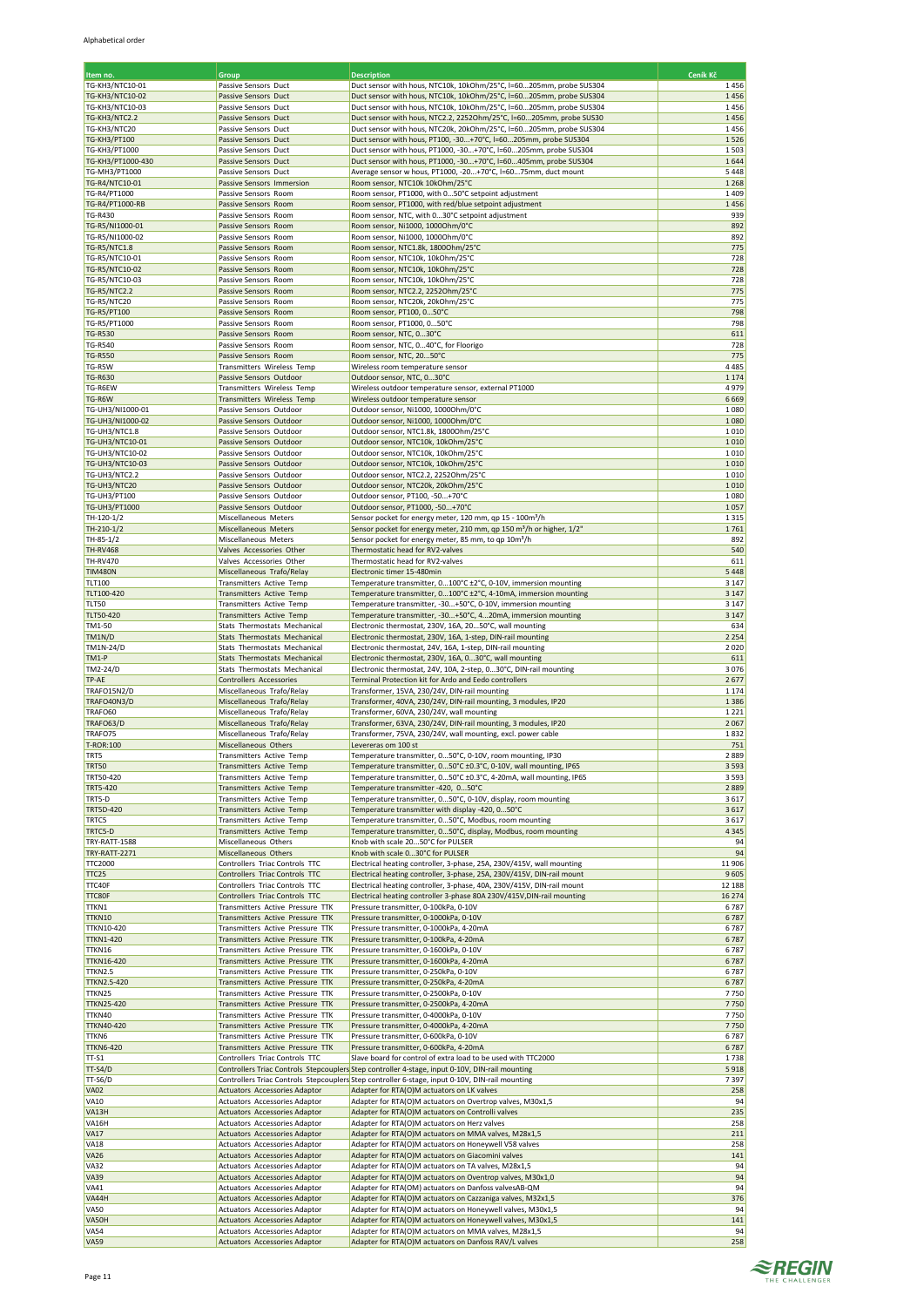| Item no.                             | Group                                                                 | <b>Description</b>                                                                                                                           | Ceník Kč           |
|--------------------------------------|-----------------------------------------------------------------------|----------------------------------------------------------------------------------------------------------------------------------------------|--------------------|
| <b>VA64</b>                          | Actuators Accessories Adaptor                                         | Adapter for RTAM actuators on PCxx valves, M28x1,5                                                                                           | 94                 |
| <b>VA66</b><br>VA7010                | <b>Actuators Accessories Adaptor</b><br>Valves Accessories Adaptor    | Adapter for RTA(O)M actuators on Industritechnik valves<br>Adapter for valves with 2.7mm stroke                                              | 305<br>94          |
| <b>VA72</b>                          | <b>Actuators Accessories Adaptor</b>                                  | Adapter for RTA(O)M actuators on Danfoss RAV/VMT valves                                                                                      | 329                |
| <b>VA748X</b>                        | Valves Accessories Adaptor                                            | Adapter for PCMTV DN20-32, 6mm stroke valve                                                                                                  | 94                 |
| <b>VA78</b>                          | Actuators Accessories Adaptor                                         | Adapter for RTA(O)M actuators on Danfoss RA valves                                                                                           | 94                 |
| <b>VA80</b><br><b>VA90</b>           | Actuators Accessories Adaptor<br><b>Actuators Accessories Adaptor</b> | Adapter for RTA(O)M actuators on Heimeier valves, M30x1,5<br>Adapter for RTA(O)M actuators on Valsir valves, M30x1,5                         | 94<br>94           |
| <b>VAD-1/2</b>                       | Miscellaneous Meters                                                  | Adapter (G1/2") temperature sensor (M10 x 1) directly in T-piece.                                                                            | 282                |
| <b>VAD-3/8</b>                       | Miscellaneous Meters                                                  | Adapter (G3/8") temperature sensor (M10 x 1) directly in T-piece.                                                                            | 423                |
| VAR-AVM<br>VAR-B1                    | Valves Accessories Adaptor<br>Valves Accessories Adaptor              | Adapter kit for Sauter type AVM324SF132 on Regin valves with 14mm stem<br>Adapter kit for Belimo type NV-TPC on Regin valves with 10mm stem  | 1573<br>2067       |
| VAR-B2                               | Valves Accessories Adaptor                                            | Adapter kit for Belimo type NV-TPC on Regin valves with 14mm stem                                                                            | 2067               |
| VAR-B3                               | Valves Accessories Adaptor                                            | Adapter kit for Belimo type EV-TPC on Regin valves with 14mm stem                                                                            | 2067               |
| VAR-OM2<br>VAR-OM3                   | Valves Accessories Adaptor<br>Valves Accessories Adaptor              | Adapter 22mm/11mm, BW2 DN80-100 for OM2-actuator<br>Adapter 22mm/14mm, BW2 DN125-150 for OM3-actuator                                        | 1221               |
| VAR-OM4                              | Valves Accessories Adaptor                                            | Adapter 36mm/17mm, BW2 DN200 for OM4-actuator                                                                                                | 1 2 2 1<br>1221    |
| VAR-S1                               | Valves Accessories Adaptor                                            | Adapter for Siemens w/ 10mm connection on Regin valves with 10mm stem                                                                        | 2067               |
| VAR-S2                               | Valves Accessories Adaptor                                            | Adapter kit for Siemens w 10mm connection on Regin valves w 14mm stem                                                                        | 2067               |
| VAR-SR<br>VAR-T1                     | Valves Accessories Adaptor<br>Valves Accessories Adaptor              | Adapter F05/F07, BW2 DN40-80 for SR-actuator<br>Adapter for TAC/Schneider M400/M800/M1500 on Regin valves w/ 10mm stem                       | 1 2 2 1<br>1573    |
| VAR-T2                               | Valves Accessories Adaptor                                            | Adapter kit for TAC/Schneider M400/M800/M1500 on valves with 14mm stem                                                                       | 1573               |
| VCA152DW-4                           | Adv.Controllers Corrigo Ardo                                          | Corrigo Ardo 15 I/O's, display, 1 RS485, 1 Web                                                                                               | 19 16 3            |
| <b>VCA152W-4</b>                     | Adv.Controllers Corrigo Ardo                                          | Corrigo Ardo 15 I/O's, 1 RS485, 1 Web                                                                                                        | 17425<br>32 361    |
| VCA283DW-4<br><b>VCA283W-4</b>       | Adv.Controllers Corrigo Ardo<br>Adv.Controllers Corrigo Ardo          | Corrigo Ardo 28 I/O's, display, 2 RS485, 1 TCP/IP, web server<br>Corrigo Ardo 28 I/O's, 2 RS485, 1 TCP/IP, web server                        | 30 623             |
| VCV203DWM-2                          | Adv.Controllers Exigo Vido                                            | Corrigo Vido 20 I/O:s, display, 1 RS485, 1 TCP/IP, 1 M-Bus                                                                                   | 29 5 90            |
| VENTILAX:50                          | Miscellaneous Others                                                  | Smoke emitters, 3-4min burn time, 50pcs                                                                                                      | 6082               |
| VR2000<br><b>VR600</b>               | <b>Stats Smoke Detectors</b><br><b>Stats Smoke Detectors</b>          | Venturi tube for SDD, 1940mm<br>Venturi tube for SDD, 540mm                                                                                  | 2889<br>751        |
| VSR-1                                | Miscellaneous Meters                                                  | Threaded fitting with coupling ring and gasket (1pc) (G1 1/4", R1")                                                                          | 564                |
| VSR-1 1/2                            | Miscellaneous Meters                                                  | Threaded fitting with coupling ring and gasket (1pc) (G2", R1 1/4")                                                                          | 1 1 2 7            |
| <b>VSR-1/2</b><br><b>VSR-3/4</b>     | Miscellaneous Meters<br>Miscellaneous Meters                          | Threaded fitting with coupling ring and gasket (1pc) (G3/4", R1/2")<br>Threaded fitting with coupling ring and gasket (1pc) (G1", R3/4")     | 211<br>258         |
| VTTB15-0,25                          | Valves Zone Thermal                                                   | Zone valve, 3-way (bypass), DN15, kvs 0.25, for RTAN/RTAOM                                                                                   | 705                |
| VTTB15-0,4                           | Valves Zone Thermal                                                   | Zone valve, 3-way (bypass), DN15, kvs 0.4, for RTAN/RTAOM                                                                                    | 705                |
| VTTB15-0,6                           | Valves Zone Thermal                                                   | Zone valve, 3-way (bypass), DN15, kvs 0.6, for RTAN/RTAOM                                                                                    | 705                |
| VTTB15-1,0<br>VTTB15-1,6             | Valves Zone Thermal<br>Valves Zone Thermal                            | Zone valve, 3-way (bypass), DN15, kvs 1.0, for RTAN/RTAOM<br>Zone valve, 3-way (bypass), DN15, kvs 1.6, for RTAN/RTAOM                       | 705<br>705         |
| VTTB20-2,5                           | Valves Zone Thermal                                                   | Zone valve, 3-way (bypass), DN20, kvs 2.5, for RTAN/RTAOM                                                                                    | 798                |
| VTTB20-4,0                           | Valves Zone Thermal                                                   | Zone valve, 3-way (bypass), DN20, kvs 4.0, for RTAN/RTAOM                                                                                    | 1738               |
| VTTB20-6,0<br>VTTR15-0,25            | Valves Zone Thermal                                                   | Zone valve, 3-way (bypass), DN20, kvs 6.0, for RTAN/RTAOM                                                                                    | 1808<br>681        |
| VTTR15-0,4                           | Valves Zone Thermal<br>Valves Zone Thermal                            | Zone valve, 3-way, DN15, kvs 0.25, for RTAN/RTAOM<br>Zone valve, 3-way, DN15, kvs 0.4, for RTAN/RTAOM                                        | 681                |
| VTTR15-0,6                           | Valves Zone Thermal                                                   | Zone valve, 3-way, DN15, kvs 0.6, for RTAN/RTAOM                                                                                             | 681                |
| VTTR15-1,0                           | Valves Zone Thermal                                                   | Zone valve, 3-way, DN15, kvs 1.0, for RTAN/RTAOM                                                                                             | 681                |
| VTTR15-1,6<br>VTTR20-2,5             | Valves Zone Thermal<br>Valves Zone Thermal                            | Zone valve, 3-way, DN15, kvs 1.6, for RTAN/RTAOM<br>Zone valve, 3-way, DN20, kvs 2.5, for RTAN/RTAOM                                         | 681<br>751         |
| VTTR20-4,0                           | Valves Zone Thermal                                                   | Zone valve, 3-way, DN20, kvs 4.0, for RTAN/RTAOM                                                                                             | 1738               |
| VTTR20-6,0                           | Valves Zone Thermal                                                   | Zone valve, 3-way, DN20, kvs 6.0, for RTAN/RTAOM                                                                                             | 1738               |
| VTTV15-0,25<br>VTTV15-0,4            | Valves Zone Thermal<br>Valves Zone Thermal                            | Zone valve, 2-way, DN15, kvs 0.25, for RTAN/RTAOM<br>Zone valve, 2-way, DN15, kvs 0.4, for RTAN/RTAOM                                        | 564<br>564         |
| VTTV15-0,6                           | Valves Zone Thermal                                                   | Zone valve, 2-way, DN15, kvs 0.6, for RTAN/RTAOM                                                                                             | 564                |
| VTTV15-1,0                           | Valves Zone Thermal                                                   | Zone valve, 2-way, DN15, kvs 1.0, for RTAN/RTAOM                                                                                             | 564                |
| VTTV15-1,6                           | Valves Zone Thermal                                                   | Zone valve, 2-way, DN15, kvs 1.6, for RTAN/RTAOM                                                                                             | 564                |
| VTTV20-2,5<br>VTTV20-4,0             | Valves Zone Thermal<br>Valves Zone Thermal                            | Zone valve, 2-way, DN20, kvs 2.5, for RTAN/RTAOM<br>Zone valve, 2-way, DN20, kvs 4.0, for RTAN/RTAOM                                         | 634<br>1573        |
| VTTV20-6,0                           | Valves Zone Thermal                                                   | Zone valve, 2-way, DN20, kvs 6.0, for RTAN/RTAOM                                                                                             | 1644               |
| X1111                                |                                                                       | System HW Accessories Cabels Power Power supply unit, 230V AC/24V DC, 0.6A, panel or DIN-rail mouting                                        | 3 2 8 8            |
| X1171A<br>X1176                      | System HW Accessories Cabels Power Connection unit M-Bus/SIOX         | System HW Accessories Cabels Power Converter RS485-hlEXOline, DIN-rail mounting                                                              | 11742<br>9558      |
| X1178                                | Room Controllers Accessories                                          | Power interface for Regio RC-F controllers                                                                                                   | 1926               |
| X1312                                |                                                                       | System HW Accessories Cabels Power Power supply unit, 230V AC/24V DC, 2.1A, DIN-rail mounting                                                | 5871               |
| X1314                                |                                                                       | System HW Accessories Cabels Power Power supply unit, 230V AC/24V DC, 4.2A, DIN-rail mounting                                                | 8 2 4 3            |
| X1804<br>X204-0052:4                 | System HW Accessories Cabels Power                                    | System HW Accessories Cabels Power Transient protection for RS485 and hlEXOline, DIN-rail mounting<br><b>EXOflex fastening kit</b>           | 4603<br>305        |
| X9035                                | System HW Accessories Cabels Power Battery charger, UPS               |                                                                                                                                              | 6059               |
| XCA152DW-4                           | System HW Mid.DDC EXOCompact                                          | EXOcompact Ardo 15 I/O's, display, 1 RS485, 1 Web                                                                                            | 25 4 80            |
| <b>XCA152W-4</b><br><b>XCA203W-4</b> | System HW Mid.DDC EXOCompact<br>System HW Mid.DDC EXOCompact          | EXOcompact Ardo 15 I/O's, 1 RS485, 1 Web<br>EXOcompact Ardo 20 I/O's, 2 RS485, 1 Web, 2 CI                                                   | 23 27 3<br>31633   |
| <b>XCA282DW-4</b>                    | System HW Mid.DDC EXOCompact                                          | EXOcompact Ardo 28 I/O's, display, 1 RS485, 1 Web                                                                                            | 38 091             |
| <b>XCA282W-4</b>                     | System HW Mid.DDC EXOCompact                                          | EXOcompact Ardo 28 I/O's, 1 RS485, 1 Web                                                                                                     | 35 884             |
| <b>XCA283DW-4</b>                    | System HW Mid.DDC EXOCompact                                          | EXOcompact Ardo 28 I/O's, display, 2 RS485, 1 Web                                                                                            | 42 201             |
| XCA283DWM-4<br><b>XCA283W-4</b>      | System HW Mid.DDC EXOCompact<br>System HW Mid.DDC EXOCompact          | EXOcompact Ardo 28 I/O's, display, 1 RS485, 1 Web, 1 M-Bus<br>EXOcompact Ardo 28 I/O's, 2 RS485, 1 Web                                       | 46 851<br>39 993   |
| XCE163W-1                            | System HW Mid.DDC EXOCompact                                          | EXOcompact Eedo 16I/O's, 2 RS485, 1 Web, 230V Power supply                                                                                   | 35 4 37            |
| XCV193DWM-2                          | System HW Mid.DDC EXOCompact                                          | EXOcompact Vido 19 I/O's, display, 1 RS485, 1 Web, 1 M-Bus                                                                                   | 35719              |
| <b>XCV193WM-2</b><br>ZFCM-215X       | System HW Mid.DDC EXOCompact<br>Valves Zone Other                     | EXOcompact Vido 19 I/O's, 1 RS485, 1 Web, 1 M-Bus<br>Valve, 2-way, DN15, kvs 3.2, only for RVAFC                                             | 33 582<br>775      |
| ZFCM-220X                            | Valves Zone Other                                                     | Valve, 2-way, DN20, kvs 4.6, only for RVAFC                                                                                                  | 939                |
| ZFCM-225X                            | Valves Zone Other                                                     | Valve, 2-way, DN25, kvs 5.7, only for RVAFC                                                                                                  | 1057               |
| ZFCM-232X                            | Valves Zone Other                                                     | Valve, 2-way, DN32, kvs 10, only for RVAFC                                                                                                   | 1691               |
| ZFCM-315X<br>ZFCM-320X               | Valves Zone Other<br>Valves Zone Other                                | Valve, 3-way, DN15, kvs 3.2, only for RVAFC<br>Valve, 3-way, DN20, kvs 4.6, only for RVAFC                                                   | 916<br>1057        |
| ZFCM-325X                            | Valves Zone Other                                                     | Valve, 3-way, DN25, kvs 5.7, only for RVAFC                                                                                                  | 1 1 7 4            |
| ZFCM-332X                            | Valves Zone Other                                                     | Valve, 3-way, DN32, kvs 8.4, only for RVAFC                                                                                                  | 1808               |
| ZGI-002<br>ZGV-16                    | Valves Accessories Adaptor<br>Valves Accessories Adaptor              | Adapter 11x11x20, BW2 DN40-100 for GR-actuator<br>Adapter 16x16x40, BW2 DN40-100 for GR-actuator                                             | 1526<br>1526       |
| ZMD215-0.25                          | Valves Zone Other                                                     | Control valve, 2-way, DN15, kvs 0.25, external thread, incl couplings                                                                        | 2 3 2 5            |
| ZMD215-0.4                           | Valves Zone Other                                                     | Control valve, 2-way, DN15, kvs 0.4, external thread, incl couplings                                                                         | 2 3 2 5            |
| ZMD215-0.6<br>ZMD215-1.0             | Valves Zone Other<br>Valves Zone Other                                | Control valve, 2-way, DN15, kvs 0.6, external thread, incl couplings                                                                         | 2 3 2 5<br>2 3 2 5 |
| ZMD215-1.6                           | Valves Zone Other                                                     | Control valve, 2-way, DN15, kvs 1.0, external thread, incl couplings<br>Control valve, 2-way, DN15, kvs 1.6, external thread, incl couplings | 2 3 2 5            |
| ZMD215-2.5                           | Valves Zone Other                                                     | Control valve, 2-way, DN15, kvs 2.5, external thread, incl couplings                                                                         | 2 3 2 5            |
| ZMD215-4.0                           | Valves Zone Other                                                     | Control valve, 2-way, DN15, kvs 4.0, external thread, incl couplings                                                                         | 2 3 2 5            |
| ZMD220-6.3<br>ZMD225-10              | Valves Zone Other<br>Valves Zone Other                                | Control valve, 2-way, DN20, kvs 6.3, external thread, incl couplings<br>Control valve, 2-way, DN25, kvs 10, external thread, incl couplings  | 2536<br>2724       |
| ZMD232-16                            | Valves Zone Other                                                     | Control valve, 2-way, DN32, kvs 16, external thread, incl couplings                                                                          | 3 4 5 2            |
| ZMD240-25                            | Valves Zone Other                                                     | Control valve, 2-way, DN40, kvs 25, external thread, incl couplings                                                                          | 4650               |
| ZMD315-0.25<br>ZMD315-0.4            | Valves Zone Other                                                     | Control valve, 3-way, DN15, kvs 0.25, external thread, incl couplings                                                                        | 2 3 2 5            |
| ZMD315-0.6                           | Valves Zone Other<br>Valves Zone Other                                | Control valve, 3-way, DN15, kvs 0.4, external thread, incl couplings<br>Control valve, 3-way, DN15, kvs 0.6, external thread, incl couplings | 2 3 2 5<br>2 3 2 5 |
| ZMD315-1.0                           | Valves Zone Other                                                     | Control valve, 3-way, DN15, kvs 1.0, external thread, incl couplings                                                                         | 2 3 2 5            |
| ZMD315-1.6                           | Valves Zone Other                                                     | Control valve, 3-way, DN15, kvs 1.6, external thread, incl couplings                                                                         | 2 3 2 5            |
| ZMD315-2.5<br>ZMD315-4.0             | Valves Zone Other<br>Valves Zone Other                                | Control valve, 3-way, DN15, kvs 2.5, external thread, incl couplings<br>Control valve, 3-way, DN15, kvs 4.0, external thread, incl couplings | 2 3 2 5<br>2 3 2 5 |
| ZMD320-6.3                           | Valves Zone Other                                                     | Control valve, 3-way, DN20, kvs 6.3, external thread, incl couplings                                                                         | 2536               |
| ZMD325-10                            | Valves Zone Other                                                     | Control valve, 3-way, DN25, kvs 10, external thread, incl couplings                                                                          | 2724               |